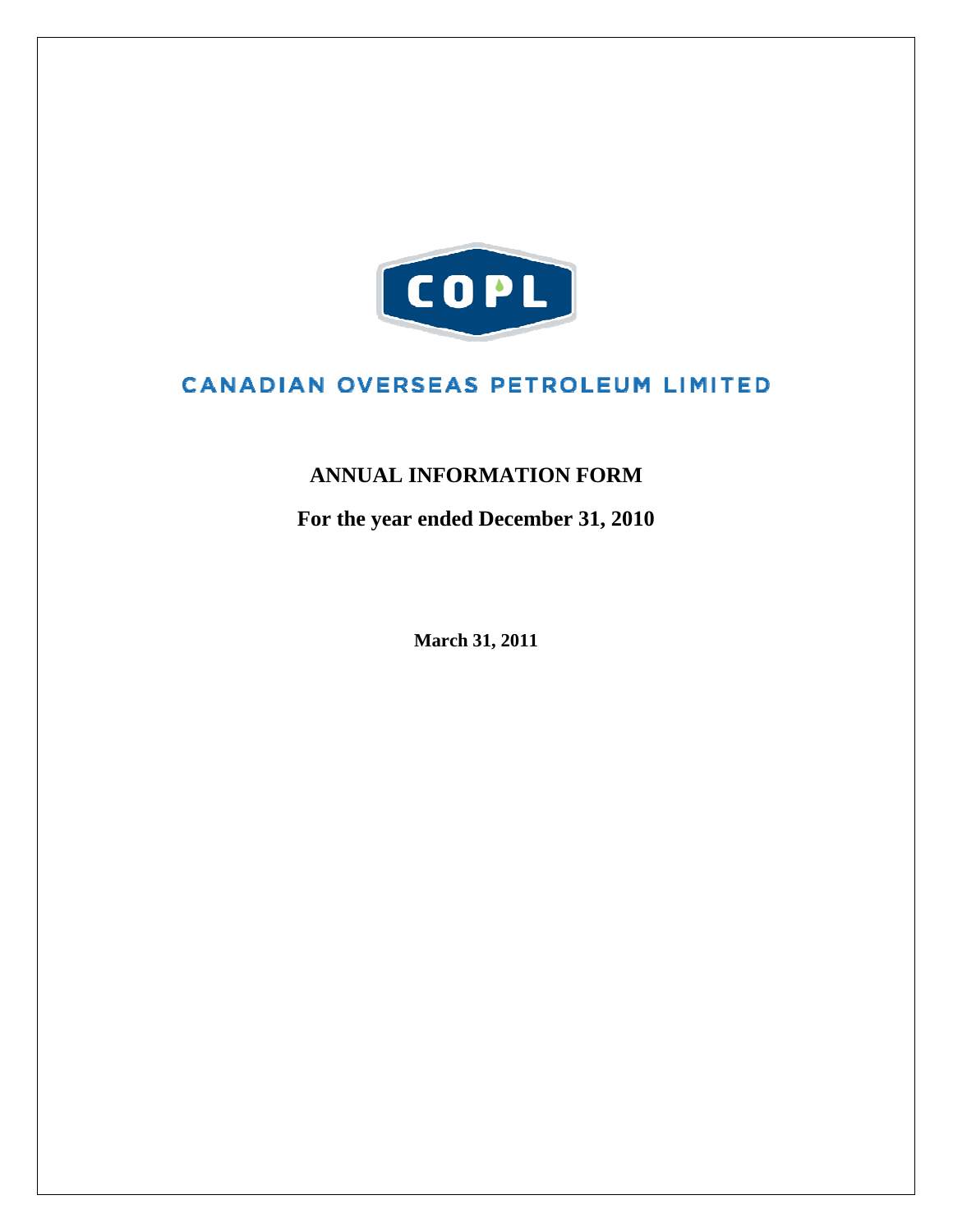# **TABLE OF CONTENTS**

| APPENDIX A FORM NI 51-101F1-STATEMENT OF RESERVES DATA AND OTHER OIL AND GAS |  |
|------------------------------------------------------------------------------|--|
|                                                                              |  |
|                                                                              |  |
|                                                                              |  |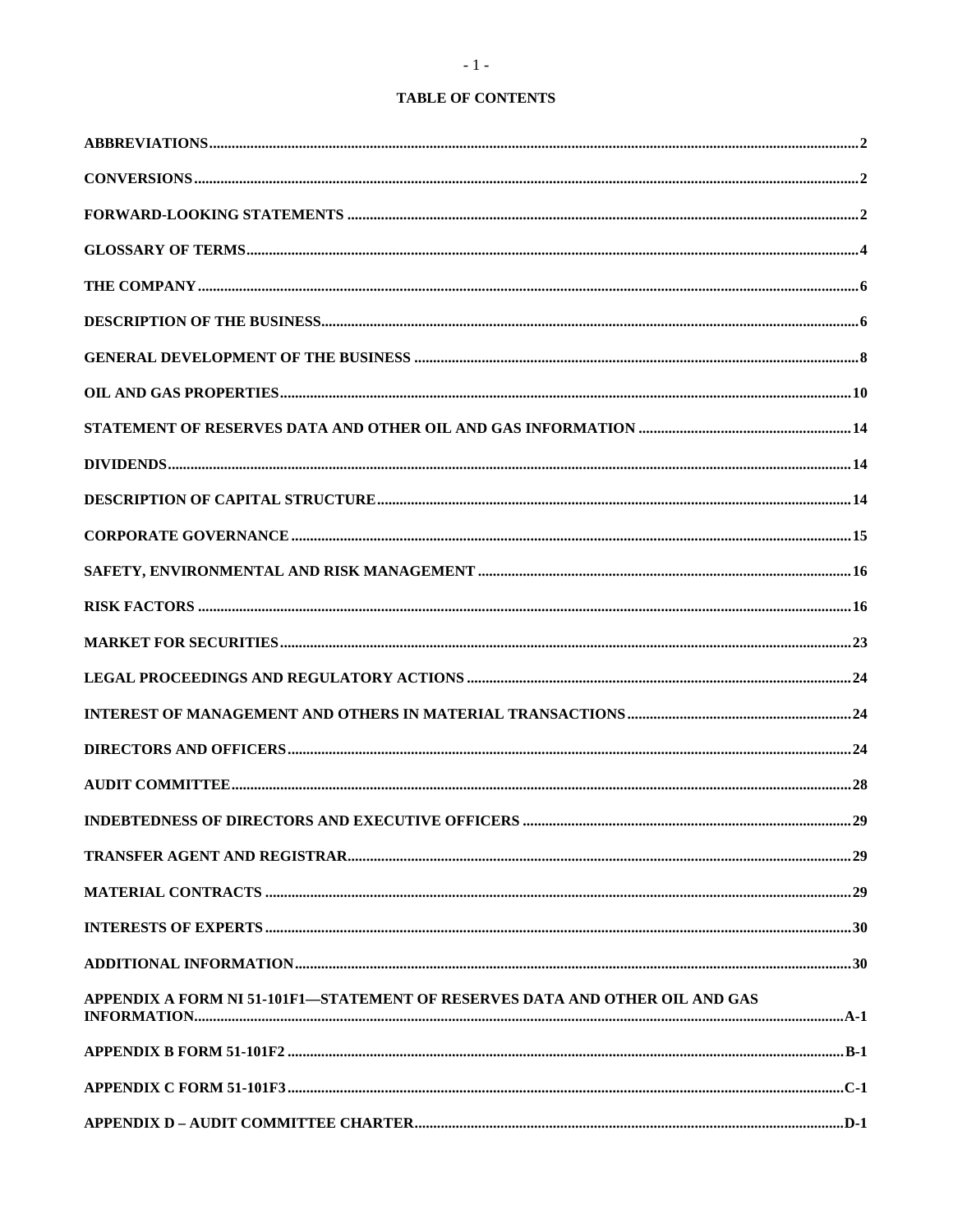| <b>Crude Oils and Natural Gas Liquids</b> |                                        | <b>Natural Gas</b> |                                 |  |
|-------------------------------------------|----------------------------------------|--------------------|---------------------------------|--|
| bbl                                       | barrel $(1)$                           | Mcf                | thousand cubic feet             |  |
| <b>bbls</b>                               | <b>barrels</b>                         | <b>MMcf</b>        | million cubic feet              |  |
| bbls/d                                    | barrels per day                        | Bcf                | billion cubic feet              |  |
| <b>Mbbls</b>                              | thousands of barrels                   | Mcf/d              | thousand cubic feet per day     |  |
| <b>MMbbls</b>                             | millions of barrels                    | MMcf/d             | million cubic feet per day      |  |
| boe                                       | barrels of oil equivalent $(2)$        | Gj                 | gigajoules                      |  |
| boe/d                                     | barrels of oil equivalent per day      | Psi                | pounds per square inch.         |  |
| Mboe                                      | thousands of barrels of oil equivalent | Psia               | pounds per square inch absolute |  |
| <b>NGLs</b>                               | natural gas liquids                    |                    |                                 |  |
| <b>MMBTU</b>                              | Million British thermal units          |                    |                                 |  |
| <b>WTI</b>                                | West Texas Intermediate                |                    |                                 |  |

#### **ABBREVIATIONS**

**Notes:** 

(1) Each barrel represents 34.972 Imperial gallons or 42 U.S. gallons.

(2) Boe's may be misleading, particularly if used in isolation. A boe conversion ratio of 6 Mcf: 1 bbl is based on an energy equivalency conversion method primarily applicable at the burner tip and does not represent a value equivalency at the wellhead.

#### **CONVERSIONS**

The following table sets forth standard conversions from Standard Imperial Units to the International System of Units (or metric units).

| <b>To Convert From</b> | Tо                    | <b>Multiply By</b> |
|------------------------|-----------------------|--------------------|
| boes                   | Mcfs                  | 6.000              |
| Mcf                    | Cubic metres $("m3")$ | 28.174             |
| Cubic metres           | Cubic feet            | 35.494             |
| bbls                   | Cubic metres $("m3")$ | 0.159              |
| Cubic metres $("m3")$  | bbls oil              | 6.290              |
| Feet                   | <b>Metres</b>         | 0.305              |
| <b>Metres</b>          | Feet                  | 3.281              |
| Miles                  | Kilometres            | 1.609              |
| Kilometres             | Miles                 | 0.621              |
| Acres                  | <b>Hectares</b>       | 0.405              |
| <b>Hectares</b>        | Acres                 | 2.471              |

#### **FORWARD-LOOKING STATEMENTS**

Certain statements contained in this Annual Information Form constitute forward-looking statements. Forward-looking statements are often, but not always, identified by the use of words such as "anticipate", "believe", "could", "estimate", "expect", "forecast", "guidance", "intend", "may", "plan", "predict", "project", "should", "target", "will", or similar words suggesting future outcomes or language suggesting an outlook. These statements involve known and unknown risks, uncertainties and other factors that may cause actual results or events to differ materially from those anticipated in such forward-looking statements. Management believes the expectations reflected in those forward-looking statements are reasonable, but no assurance can be given that these expectations will prove to be correct and such forward-looking statements included in this AIF should not be unduly relied upon.

In particular, this AIF contains forward-looking statements pertaining to the following:

- business strategy, strength and focus;
- the performance characteristics of the oil and natural gas properties to be acquired by the Company;
- oil and natural gas production levels;
- the size of the oil, natural gas and NGL reserves;
- projections of market prices and costs;
- supply and demand for oil and natural gas;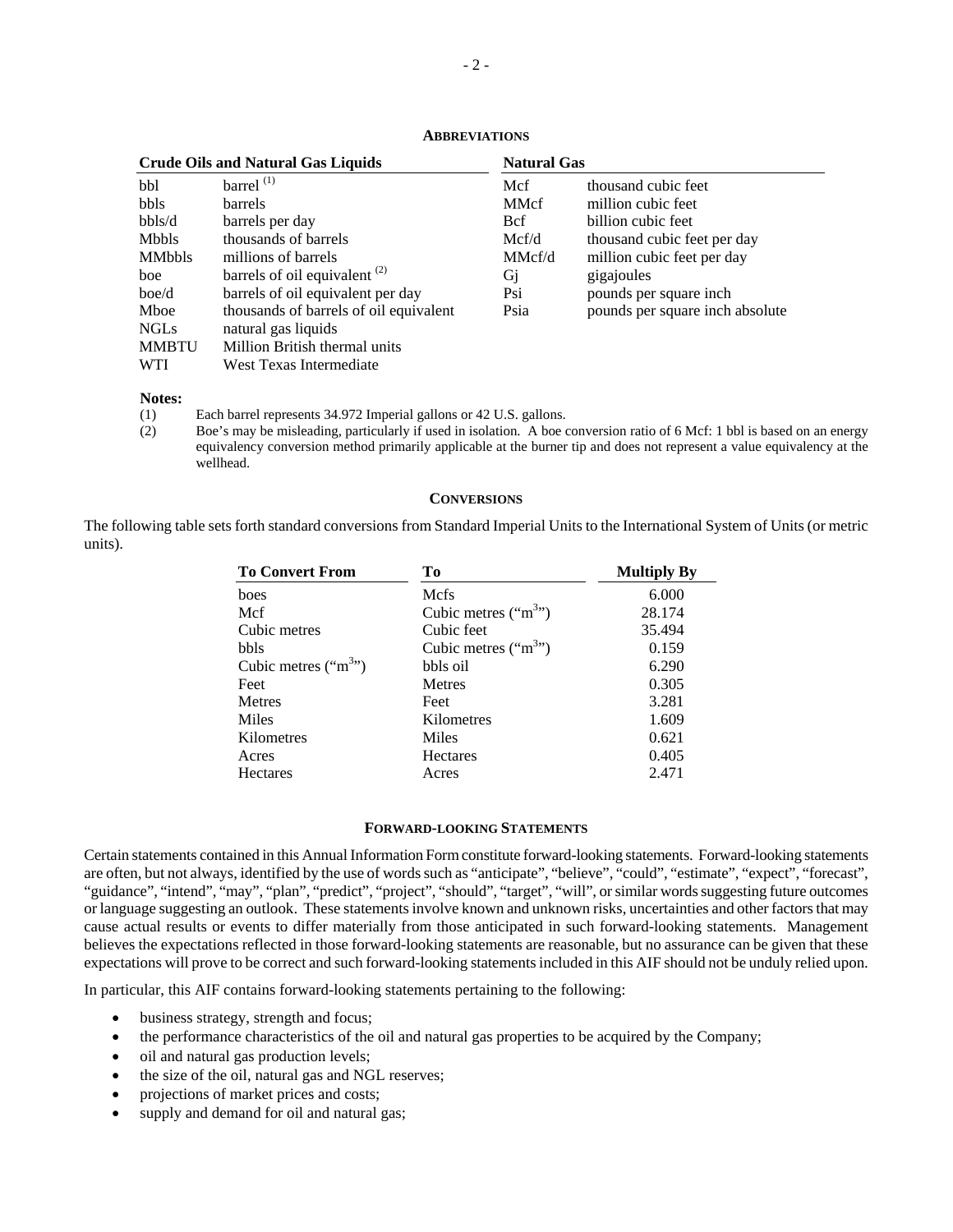- expectations regarding the ability to raise capital and to continually add to reserves through acquisitions and development;
- treatment under governmental regulatory regimes and tax laws;
- tax horizon and future income taxes;
- capital expenditure programs; and
- abandonment and reclamation costs.

Currently COPL has no oil and gas reserves. Statements relating to "reserves" are deemed to be forward-looking statements, as they involve the implied assessment, based on certain estimates and assumptions, that the reserves described can be profitably produced in the future.

Forward-looking information and statements are based on the Company's current beliefs as well as assumptions made by, and information currently available to, the Company concerning future oil and natural gas production levels, future commodity prices, the ability to add oil and natural gas reserves through farm-in, acquisition and/or drilling at competitive prices, future exchange rates, the cost and availability of equipment and services in the field, the impact of increasing competition and the ability to obtain financing on acceptable terms.

The actual results could differ materially from those anticipated in these forward-looking statements as a result of the risk factors set forth below and elsewhere in this AIF:

- volatility in market prices for oil, natural gas and NGLs;
- uncertainties associated with estimating oil and natural gas reserves;
- operational dependence;
- project risks;
- geopolitical change;
- climate change;
- dilution;
- dividends;
- third party credit;
- status and stage of development;
- issuance of debt;
- market price of the Company's securities;
- need to generate and replace reserves;
- operating hazards and other uncertainties;
- offshore exploration;
- subsea development operations;
- competition;
- interest rate cash-flow;
- currency fluctuations;
- liquidity and access to capital;
- governmental regulation;
- environmental regulations;
- reliance on key individuals;
- insurance;
- marketability of crude oil and natural gas;
- availability of equipment and access restrictions;
- nature of reserves and additional funding requirements;
- operatorship;
- corporate tax regime;
- development costs of fields;
- alternatives to and changing demand for petroleum products;
- joint property ownership;
- access to production facilities; and
- global financial instability.

The above summary of major risks and assumptions, related to forward-looking statements included or incorporated by reference in this AIF has been provided for readers to gain a more complete perspective on COPL's future operations. However, readers should be cautioned that the above list of factors is not exhaustive and that this information may not be appropriate for other purposes. Forward-looking statements included or incorporated by reference in this AIF are valid only as at the date of this AIF,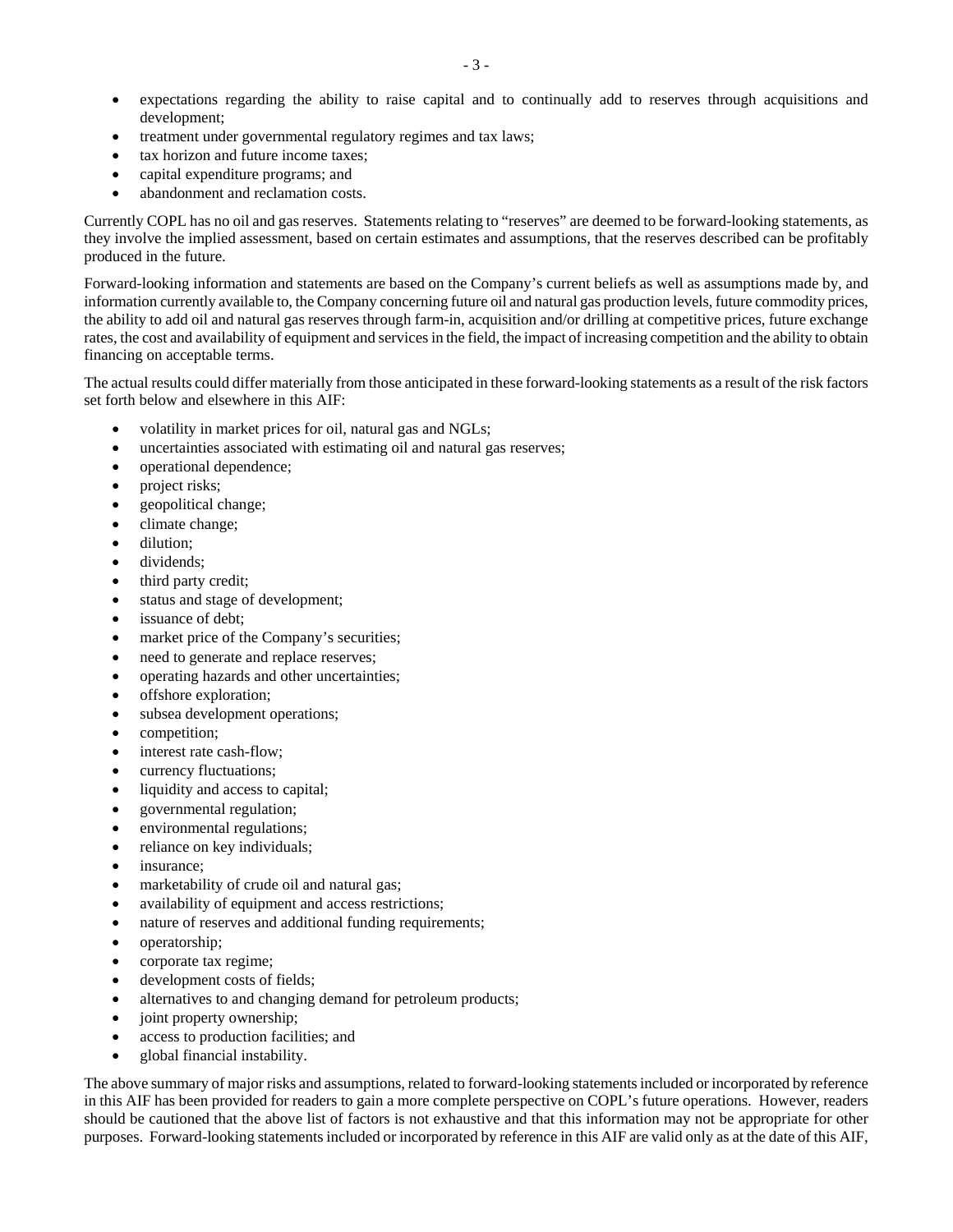and the Company does not intend to update or revise these forward-looking statements except as required by applicable securities laws. The forward-looking statements contained in this AIF are expressly qualified by this cautionary statement.

# **GLOSSARY OF TERMS**

Unless the context otherwise requires, the following terms shall have the respective meanings set out below when used in this Annual Information Form.

| "AIF"                                                     | this annual information form of COPL.                                                                                          |
|-----------------------------------------------------------|--------------------------------------------------------------------------------------------------------------------------------|
| "Agency Agreement"                                        | the agency agreement dated November 23, 2010 between COPL and the Agent.                                                       |
| "Agent"                                                   | Canaccord Genuity Corp.                                                                                                        |
| "Audit Committee"                                         | the audit committee of the Board.                                                                                              |
| "AVO"                                                     | amplitude versus offset.                                                                                                       |
| "Bluebell"                                                | License P. 1466 in Blocks 15/24c and 15/25f.                                                                                   |
| "Bluebell Farm-in<br>Agreement"                           | the farm-in agreement signed December 9, 2010 with respect to the Bluebell prospect.                                           |
| "Board" or "Directors"                                    | the board of directors of COPL as at the date of this AIF and the members thereof, as the<br>context requires.                 |
| "Common Shares"                                           | common shares in the capital of COPL.                                                                                          |
| "Company" or "COPL"                                       | Canadian Overseas Petroleum Limited and, as applicable, its subsidiaries.                                                      |
| "Compensation Committee"                                  | the compensation committee of the Board.                                                                                       |
| "Computershare"                                           | Computershare Trust Company of Canada.                                                                                         |
| "COPL(UK)"                                                | Canadian Overseas Petroleum (UK) Limited, a wholly owned subsidiary of COPL registered<br>under the laws of England and Wales. |
| "Corporate Governance and<br><b>Nominating Committee"</b> | the corporate governance and nominating committee of the Board.                                                                |
| "DECC"                                                    | the Department of Energy and Climate Change (United Kingdom).                                                                  |
| "FPSO"                                                    | Floating Production Storage and Offloading vessel.                                                                             |
| "Freya"                                                   | License P. 1161 in Block 206/10a.                                                                                              |
| "Fulla"                                                   | License P. 1161 in Block 206/5a.                                                                                               |
| "Fulla Farm-in Agreement"                                 | the farm-in agreement signed December 6, 2010 with respect to the Freya and Fulla<br>prospects.                                |
| "Lower Toad"                                              | License P. 101 in Block 23/21 (RoB).                                                                                           |
| "MD&A"                                                    | management's discussion and analysis of financial results for a particular period.                                             |
| "Newt"                                                    | License P. 101 in Block 23/21 (RoB).                                                                                           |
| "NI 51-101"                                               | National Instrument 51-101 – Standards of Disclosure for Oil & Gas Activities of the<br>Canadian Securities Administrators.    |
| "NSO"                                                     | North Sea Oil Ltd., a wholly-owned subsidiary of COPL incorporated pursuant to the laws of<br>the Province of Alberta.         |
| "Option"                                                  | an option to acquire Common Shares pursuant to COPL's stock option plan.                                                       |
|                                                           |                                                                                                                                |
| "Reserves Committee"                                      | the reserves committee of the Board.                                                                                           |
| "RoB"                                                     | Rest of Block.                                                                                                                 |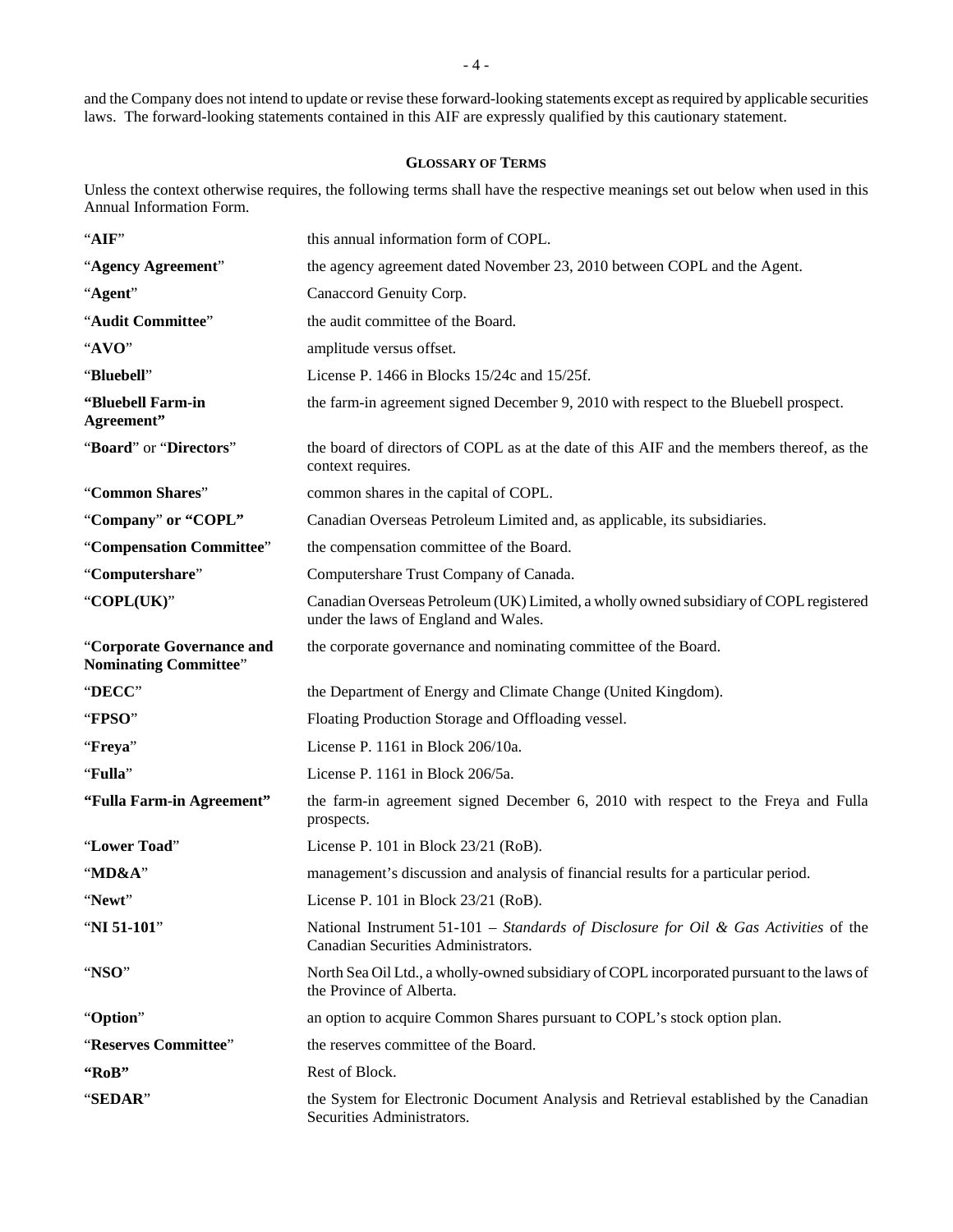| "Shareholders"            | holders of Common Shares from time to time.                                                                                                    |
|---------------------------|------------------------------------------------------------------------------------------------------------------------------------------------|
| "Sproule"                 | Sproule International Limited.                                                                                                                 |
| "TSXV"                    | the TSX Venture Exchange.                                                                                                                      |
| "UK" or "United Kingdom"  | the United Kingdom of Great Britain and Northern Ireland.                                                                                      |
| "Upper Toad"              | License P. $101$ in Block $23/21$ (RoB).                                                                                                       |
| "US" or "United States"   | the United States of America, its territories and possessions, any State of the United States,<br>and the District of Columbia.                |
| "Warrant"                 | a warrant of COPL entitling the holder thereof to purchase one Common Share at a the<br>identified strike price on or before a specified date. |
| "West Columbus"           | License P. 101 in Block $23/21$ (RoB).                                                                                                         |
| " $\mathbf{f}$ " or "GBP" | the lawful currency of the UK.                                                                                                                 |
| "US\$" or "US Dollars"    | the lawful currency of the US.                                                                                                                 |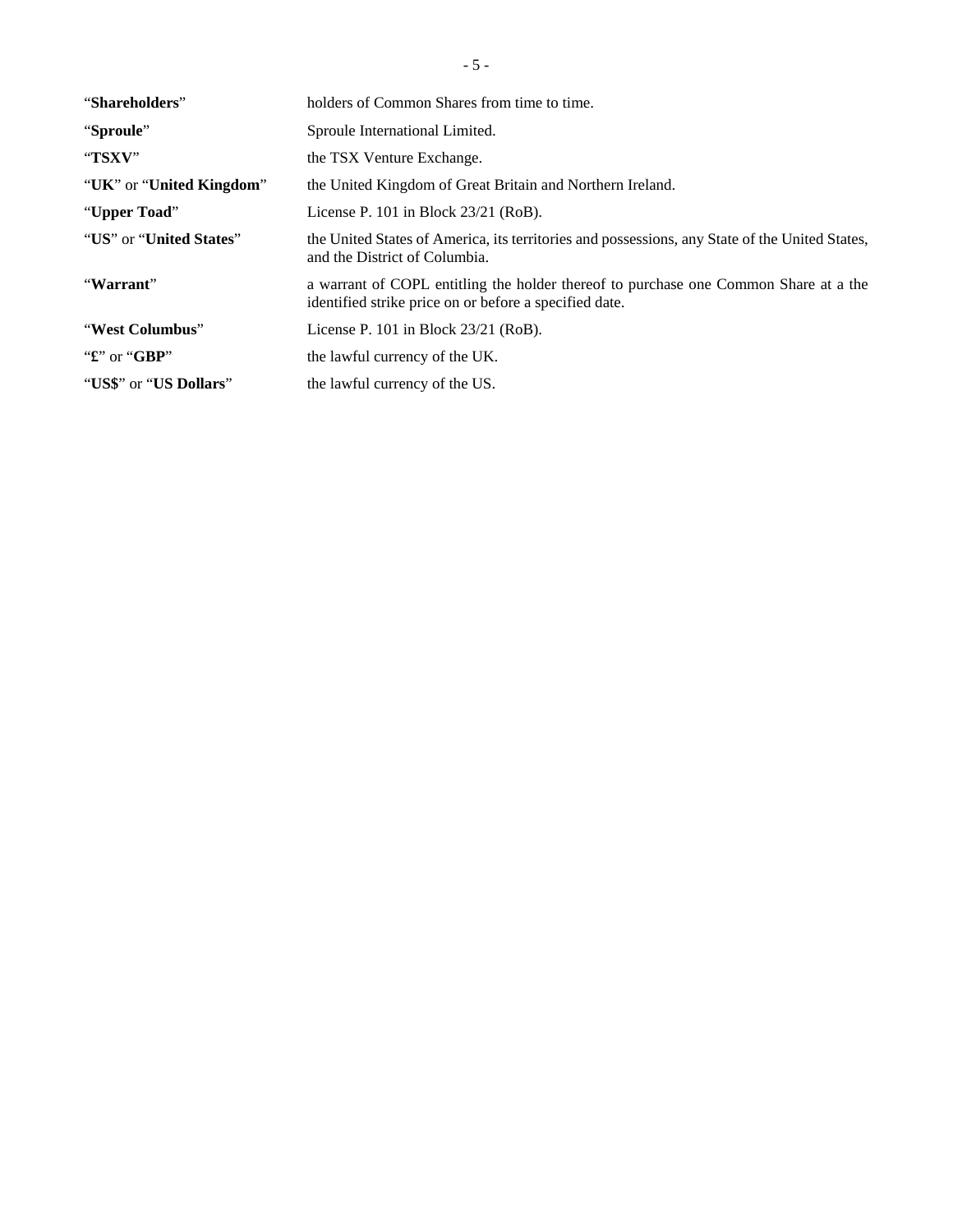#### **THE COMPANY**

#### **Name, Incorporation and Address**

Canadian Overseas Petroleum Limited was incorporated under the *Canada Business Corporations Act* on July 8, 2004 under the name Aureus Ventures Inc. The Company changed its name to Velo Energy Inc. on July 5, 2006 and to Canadian Overseas Petroleum Limited on July 22, 2010 and its common shares were consolidated on July 23, 2010 on the basis of one postconsolidation common share for every four pre-consolidation common shares.

COPL's head office is located at Suite 3200,  $715 - 5<sup>th</sup>$  Avenue S.W. Calgary, Alberta T2P 2X6 and its registered office is located at Suite  $400$ ,  $604 - 1$ <sup>st</sup> Street, S.W., Calgary, Alberta T2P 1M7.

# **Intercorporate Relationships**

The following diagram sets forth the names of COPL's subsidiaries, their jurisdiction of incorporation and the percentage ownership held by COPL in each subsidiary. COPL has two wholly-owned subsidiaries: North Sea Oil Ltd., incorporated under the *Business Corporations Act* (Alberta); and Canadian Overseas Petroleum (UK) Limited, which is registered under the laws of England and Wales.



#### **DESCRIPTION OF THE BUSINESS**

COPL is an international oil and gas exploration and development company currently active in the UK North Sea. Senior management and some corporate functions are performed by COPL's head office. Geological, geophysical, engineering, accounting and administrative functions are performed by North Sea Oil Ltd. Drilling oversight will be performed by COPL(UK).

# **Business Objectives and Strategy**

COPL's strategy is to use the expertise and experience of its senior management team to grow its international oil and gas business, initially in the UK North Sea, by farming into or acquiring interests in unappraised single well discoveries and exploration properties that are in close proximity to, and share geological traits with, existing discoveries and/or producing fields, and by participating in upcoming UK North Sea licensing rounds. In addition, the Company plans to create a portfolio of additional exploration opportunities in the offshore areas of West Africa and Brazil focused on turbidite stratigraphic prospects. These prospect types are genetically similar to the majority of the Company's program in the Central North Sea of the UK Continental Shelf. In order to execute this strategy the Company plans to:

- Exploit management's experience at finding and investing in high return exploration, appraisal or development opportunities focused primarily on oil;
- Partner with UK North Sea operators to explore, appraise or develop properties;
- Establish reserves where oil has already been found by identifying and appraising large unappraised reservoir opportunities; and
- Target desirable exploration prospects that contain similar seismic and geological characteristics of nearby existing discoveries or producing fields.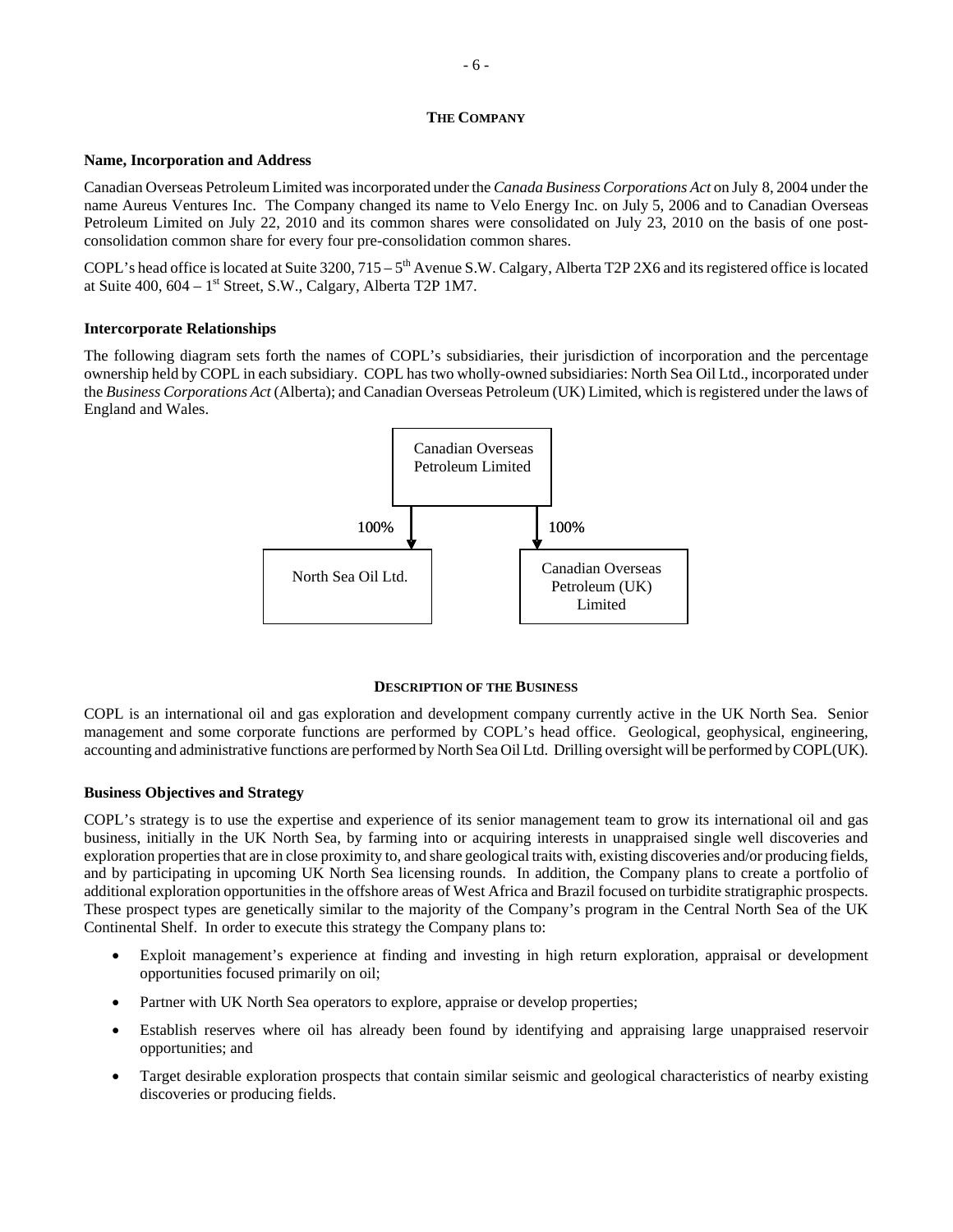Evaluate opportunities on the West African and Brazilian continental margins that are focused on oil trapped in Late Cretaceous stratigraphic channel traps analogous to the Paleocene trends the Company is pursuing in the central UK North Sea and the Jubilee discovery offshore Ghana.

# **Employees**

As at December 31, 2010, COPL and its subsidiaries had a combined total of 8 full-time employees and 8 consultants familiar with the UK North Sea oil industry as part of its focus on the UK continental shelf.

# **UK North Sea**

The UK North Sea has been producing oil since the mid 1960s. There are a number of attractive attributes warranting a focus on the UK North Sea, including:

- The UK North Sea has a proven oil producing basin with several undeveloped reservoirs remaining. Approximately 38.4 billion boe have been produced in the UK North Sea since the 1960s, and the UK government estimates there is approximately another 16 to 25 billion boe of recoverable resources remaining.
- The core management team of the Company has had previous success developing oil producing assets and establishing reserves in the UK North Sea.
- The UK North Sea has a well developed subsea infrastructure which allows new oil discoveries to be put into production quickly at reduced capital costs.
- The UK has a well-developed onshore infrastructure of service companies. The UK, and in particular Aberdeen, Scotland, has a well-developed supporting infrastructure of companies that provide services to offshore oil and gas companies.
- There is a relatively low level of competition. Over the last two decades larger oil companies have shifted their resources to elsewhere in the world in search of larger reservoirs. Many of the independent operators lack sufficient capital and operating experience to effectively exploit opportunities.
- The UK has a long history of political stability.
- The UK has a favourable regulatory regime. In the past 10 years, UK regulators, including the DECC, have made a number of changes to their framework to allow smaller operators to efficiently develop oil and gas properties.
- The UK has a favourable fiscal regime. Currently there are no royalties on developments and 100% of the capital and operating costs can be deducted before tax is paid and the UK tax authority is developing a tax program designed to promote investment in small field development.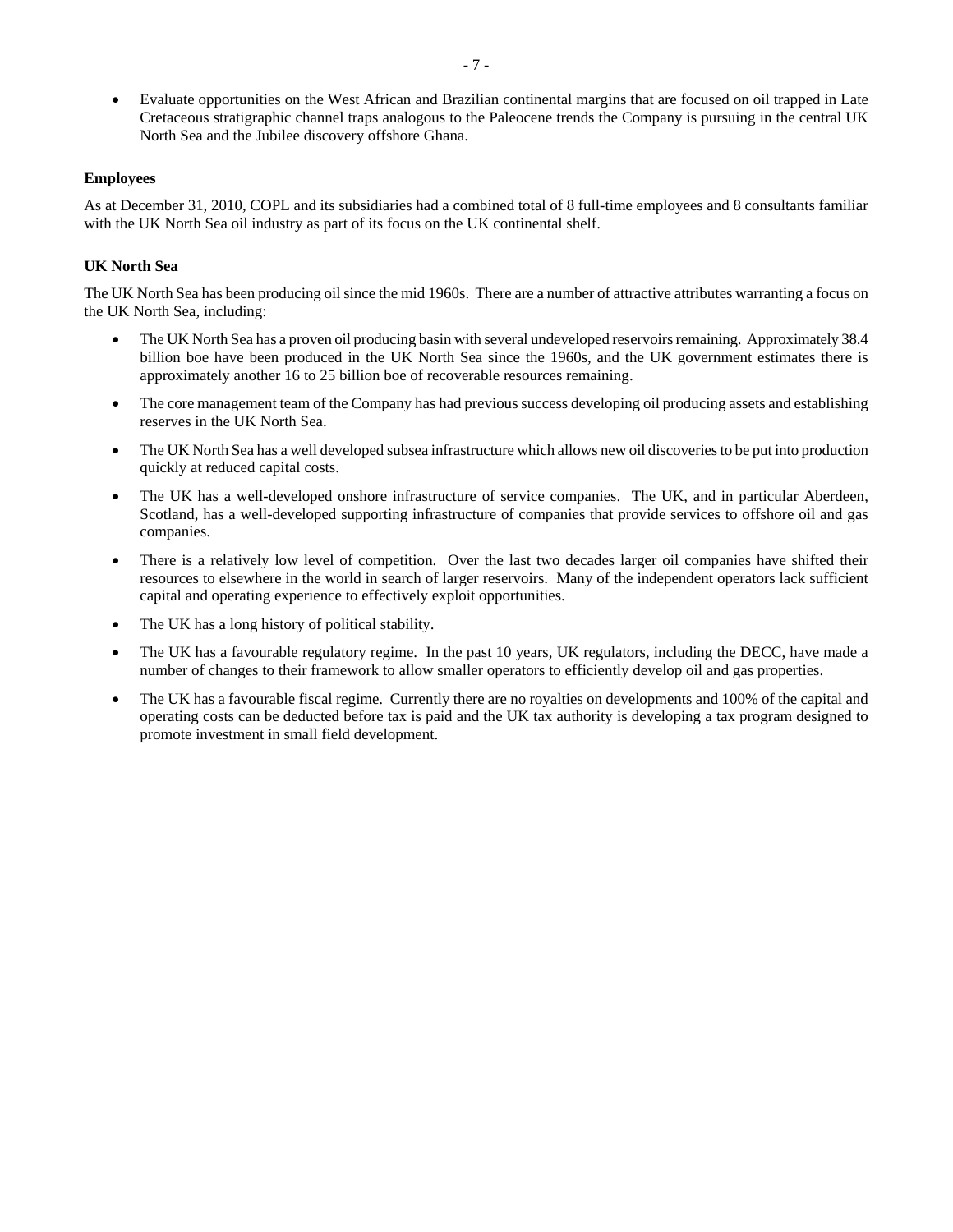**Map of COPL Prospects in UK North Sea** 



#### **GENERAL DEVELOPMENT OF THE BUSINESS**

COPL is an international oil and gas exploration and development company currently active in the UK North Sea. The following describes COPL's developments during the past three years.

# **Recent Developments**

On December 1, 2010, COPL closed a \$130,000,000 financing whereby 260,000,000 subscription receipts were issued for \$0.50 each. Each subscription receipt consisted of one Common Share and one half of one Warrant, with each whole Warrant entitling the holder to purchase one Common Share for \$0.65 until December 1, 2013.

The financing was raised based upon two letters of intent and an exclusivity letter that COPL entered into to pursue farm-in agreements in the UK North Sea for the following properties:

- The Freya discovery and the Fulla exploration prospect in Blocks 206/5a and 206/10a.
- The Bluebell exploration prospects in Blocks 15/24c and 15/25f.
- The Upper Toad discovery and the Lower Toad, Newt and West Columbus exploration prospects in Block 23/21 "Rest of Block" ("RoB"); and the Banks discovery and Esperanza exploration prospect in Block 22/15.

The funds raised from the financing were held in escrow by Computershare Trust Company of Canada for release after certain conditions were met.

The first release condition was met after COPL and COPL(UK) entered into a farm-out agreement dated December 3, 2010 with Faroe Petroleum (U.K.) Limited in relation to United Kingdom Petroleum Production Licence P.1161 for Blocks 206/5a and 206/10a and COPL(UK) entered into an earn-in agreement dated December 9, 2010 with Premier Oil UK Limited in relation to United Kingdom Petroleum Production Licence 1466 for Blocks 15/24c and 15/25f. When the first release condition was met, 30% of the subscription receipts were converted into 78,000,000 Common Shares and 39,000,000 Warrants on December 9, 2010 and 30% of the escrowed funds (\$36.6 million including interest earned on the funds while in escrow and net of commission and expenses paid to the placing agent for the financing) were released to COPL.

The second release condition was met after COPL(UK) entered into an earn-in agreement dated February 22, 2011 with BG International Limited in relation to United Kingdom Petroleum Production Licences P.101 for Block 23/21 RoB and P.089 for Block 22/15. When the second release condition was met, the remaining 70% of the subscription receipts were converted into 182,000,000 Common Shares and 91,000,000 Warrants and the remaining 70% of the escrowed funds (\$85.5 million including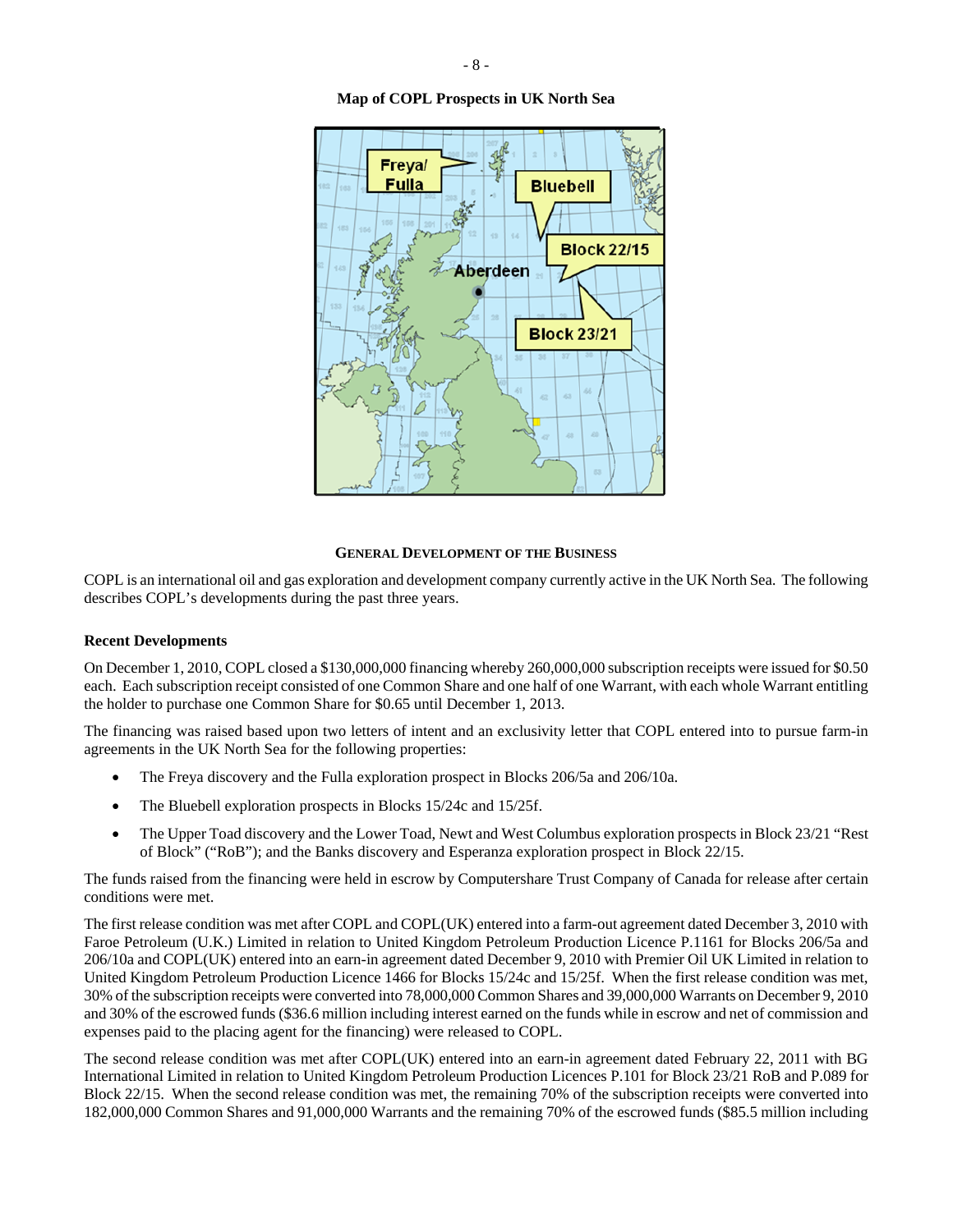interest earned on the funds while in escrow and net of commission and expenses paid to the placing agent for the financing) were released to COPL.

#### **Three Year History**

The development of the Company's business over the last three completed financial years is described in the following sections. New directors and officers were appointed in August 2009 and the focus of the Company's business was changed from an inactive Western Canadian oil and gas exploration and development company to an international oil and gas exploration and development company focussed on the UK North Sea. Accordingly, the description below for events prior to August 2009 is largely not material to the Company's current state.

#### *Year-Ended December 31, 2008*

In February 2008, the Company advised that it had failed to incur agreed qualified exploration expenditures in 2007 for a \$1,977,000 flow-through share financing that was completed in December 2006. The shortfall was \$991,536. Subscribers were offered Common Shares as payment under an indemnity contained in the flow-through share subscription agreements, the amount of which was estimated to be approximately \$452,133 (calculated based on the highest marginal tax rate of a subscriber's province of residence). In July 2008, the Company issued 1,497,638 common shares at a price of \$0.075 per share (number of shares and issue price adjusted for a July 2010 share consolidation) as settlement for \$449,292 of the indemnity.

In July 2008, the Company sold its wholly-owned subsidiary Velo Energy Ltd. for nominal consideration. The Company entered into a joint venture and participation agreement in July 2008 under which the Company had an option to spend up to \$1,000,000 by December 31, 2009 on to earn an interest in certain western Canadian oil and gas properties. No funds were expended and the agreement was terminated.

In August 2008, the Company issued 7,500,000 common shares at \$0.20 per share (number of shares and issue price adjusted for a July 2010 share consolidation) in a non-brokered private placement, raising \$1,500,000 to pursue new exploration and development opportunities.

In October 2008, Donald Gee and Wan Jung were appointed to the board of directors of the Company. Mr. Gee assumed the roles of President and Chief Executive Officer and Mr. Jung assumed the role of CFO.

#### *Year-Ended December 31, 2009*

In August 2009, a new management team, led by current President and Chief Executive Officer Arthur Millholland, was appointed in place of former management of the Company. Three of four then members of the Board of Directors also resigned and were replaced by Mr. Millholland and, in an interim basis, other members of the new management team.

Effective September 30, 2009, the Company acquired all of the shares of COPL (UK) (then named North Sea Oil Exploration Limited) and North Sea Oil Ltd. in consideration for 250,000 Common Shares at a deemed issue price of \$2.40 per share (number of shares and issue price adjusted for a July 2010 share consolidation), in a non-arm's length transaction. The vendors were Arthur S. Millholland and a former corporate officer, in trust for the new management team and others. The purpose was to acquire ownership of a number of UK North Sea opportunities that had been developed by COPL (UK) and North Sea Oil Ltd. over the previous few months. The Company completed the acquisition of COPL (UK) and North Sea Oil Ltd. on December 7, 2009. The issued shares were deposited in escrow at the request of the TSX Venture Exchange and released after the entering into in December 2010 of the farm-out and earn-in agreements described above in "Recent Developments".

In October 2009, Harald Ludwig, Massimo Carello, Richard Schmitt and Ray Antony were appointed as independent Directors on the resignation of the three interim Directors appointed in August 2010 and a forth Director who predated the new management team. At the same time, additional officers were appointed, including Gerald Roe as Chief Operating Officer and Aleksandra Owad as Chief Financial Officer.

Also in October 2009, the Company entered into agreements to acquire interests in the Caledonia, Sheryl and Catcher blocks and the Banks discovery, all in the UK North Sea. Based on those agreements, the Company filed a prospectus in December 2009 for an equity offering of between \$85 million and \$125 million. That offering was not completed.

In December 2009, the Company appointed Endeavour Financial International Corporation ("**Endeavour**") to provide financial advisory services with respect to debt financing for the development of the Company's oil and gas assets. For its services, Endeavour was to be paid a combination of consulting fees and incentive fees whenever the Company engaged in debt transactions. The Company granted to Endeavour 125,000 common share purchase warrants, each giving the right to acquire one common share at an exercise price of \$2.00 for one year (number of warrants and exercise price adjusted for a July 2010 share consolidation). Those warrants expired without being exercised.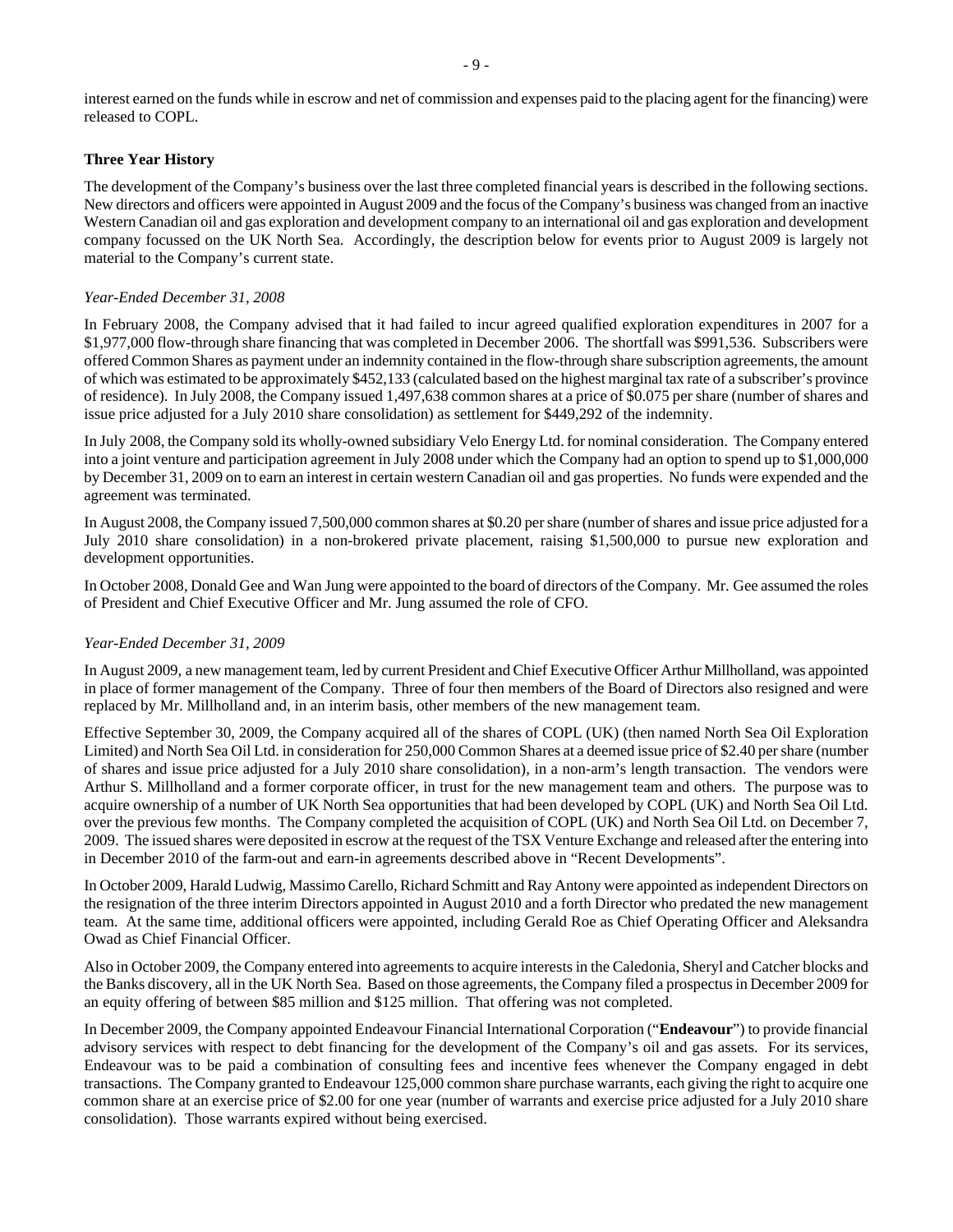Also in December 2009, the Company signed an unsecured \$2 million bridge financing loan with Endeavour Financial Corporation (the "**Lender**"). The proceeds of the loan were used for working capital. The Company granted the Lender 300,000 common share purchase warrants, each giving the right to acquire one common share at an exercise price of \$2.00 for one year (number of warrants and exercise price adjusted for a July 2010 share consolidation). Those warrants expired without being exercised.

# *Year-Ended December 31, 2010*

In January 2010, when the Company was in the final stages of the prospectus offering described above, DECC advised that it would not approve certain proposed transfers of interests in UK North Sea petroleum production licenses to the Company. For that reason, the prospectus offering did not close and agreements to acquire interests in the Caledonia, Sheryl and Catcher blocks and the Banks discovery were terminated.

A number of meetings with DECC were held involving senior officers and independent directors of the Company to address the concerns expressed by DECC. By the end of February 2010, certain understandings were reached with DECC, including that the external consulting firm acting as the Company's reserves evaluator complied with DECC requirements and could remain the Company's reserve evaluator; the Company's corporate structure was consistent with that of other companies in the UK oil and gas industry and such structure could be maintained; DECC's concerns about the Company's technical and operational management would best be remedied if the Company initially participated in the UK oil and gas industry as a non-operator and that there would be at least one partner in each license that held a minimum 40% working interest. A number of third parties, including the counter-parties to the letters of intent and exclusivity letter referred to above in "Recent Developments" and the counter-party to the Caledonia, Sheryl and Catcher acquisition described in the Company's December 2009 prospectus, also met with DECC to discuss its position in relation to the Company and were satisfied enough based on those discussions to pursue agreements with the Company.

On March 3, 2010, Ray Antony resigned from the Board of Directors. On March 29, 2010, Christopher McLean was appointed to the Company's Board of Directors.

In May 2010, the Company completed a non-brokered private placement to raise \$8.2 million by issuing 6,872,578 units at \$1.20 per unit. An additional 260,710 units were issued as finders' fees. Each unit consisted of one Common Share and one-half of one Warrant. Each whole Warrant entitles the holder to acquire one Common Share at an exercise price of \$2.00 until November 14, 2011. (The number of units, unit issue price and warrant exercise price is adjusted for a July 2010 share consolidation.)

In June 2010, the Company fully repaid the \$2 million unsecured bridge financing loan to the Lender in accordance with the terms of the loan. Prior to repayment, in early May 2010, the Company issued 180,423 Common Shares to the Lender in payment of a \$167,000 fee owed under the loan agreement.

The Company held an Annual and Special Meeting on June 14, 2010 at which shareholders approved changing the corporate name to "Canadian Overseas Petroleum Limited" and a share consolidation on the basis of one post-consolidation common share for every four pre-consolidation common shares. The name change and share consolidation became effective in late July 2010 and the Company's Common Shares began trading on the TSX Venture Exchange under the new name and stock symbol "XOP" on August 3, 2010.

The Company (or COPL(UK)) signed separate letters of intent with Faroe Petroleum (U.K.) Limited and Premier Oil UK Limited in August 2010 and an exclusivity letter with BG International Limited in September 2010 that ultimately led to the farm-in and earn-in agreements described above in "Recent Developments". In addition, an Advisory Services Agreement dated October 26, 2010 and an Agency Agreement dated November 23, 2010 were entered into with Canaccord Genuity Corp. in connection with the financing described above in "Recent Developments".

#### **OIL AND GAS PROPERTIES**

#### **Freya Discovery, Fulla Exploration, License P. 1161, Blocks 206/5a and 206/10a, West of Shetlands**

The Freya discovery and Fulla exploration prospect are located in License P. 1161 on Blocks 206/5a and 206/10a that are located in the "West of the Shetland Islands" area. License P. 1161 is a Frontier License that encompasses an area of 400 square kilometres that is situated approximately 10 kilometres northeast of the 49,000 bbl/d Clair Field, in a water depth of 460 feet.

Freya and Fulla are situated along the regional Clair Structural Ridge that includes the Clair Field to the southwest, and the Victory Pool to the northeast that was discovered in 1977. The traps along this structural ridge are created within easterly dipping, tilted fault blocks that are identifiable on available seismic data.

The Freya discovery well was drilled in 1980 at 206/10a A-1 on a tilted fault block with up to 1,000 feet of structural closure. This well was drilled down the flank of the Freya structural axis and encountered 475 feet of oil-bearing Devonian Clair sands.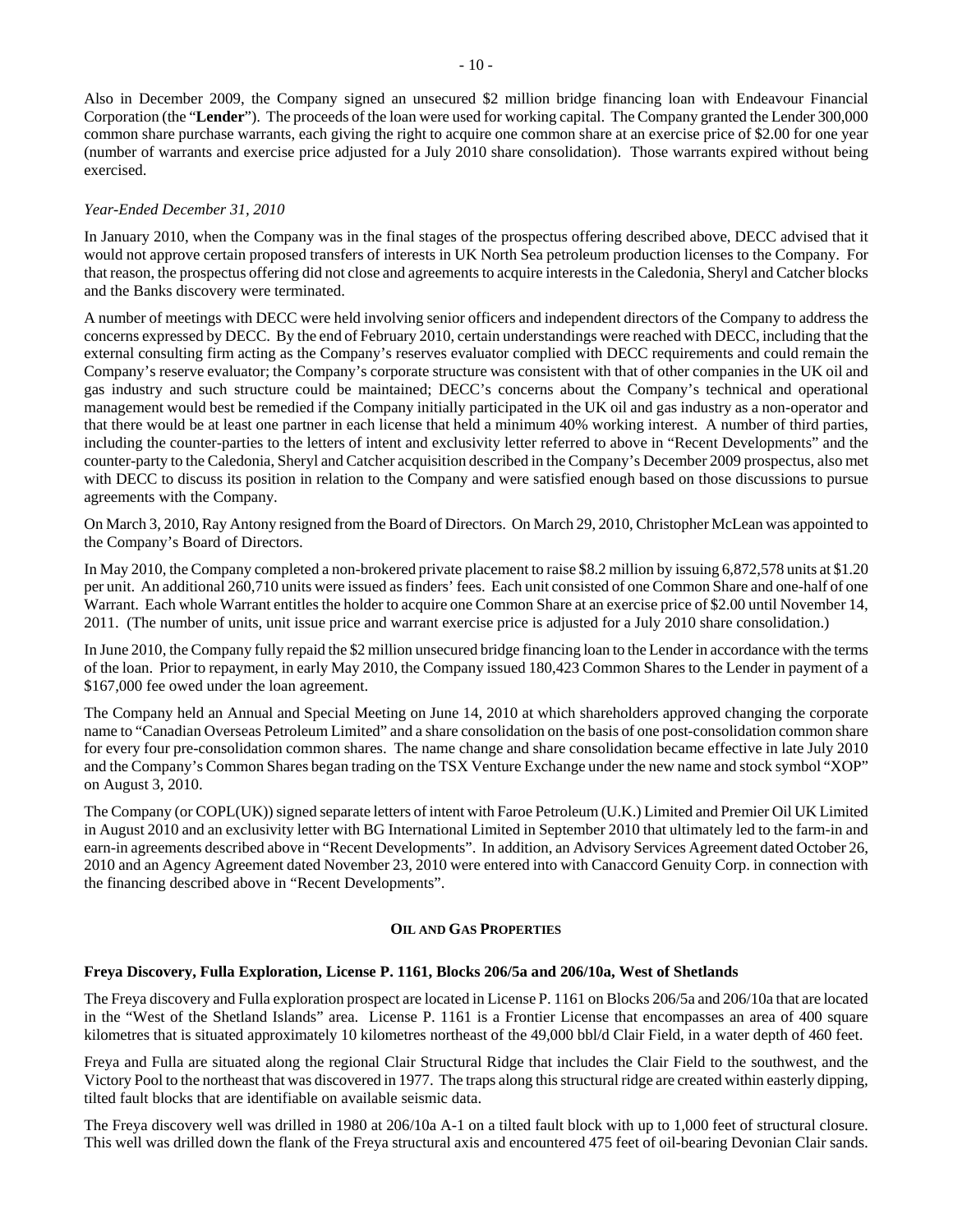Oil would not flow to surface from these sands during an attempted drill-stem test, largely as a result of what is believed to be poor well completion procedures. Attempts to extract oil samples were contaminated with diesel during the repeat formation tester runs. Contaminated oil samples were extracted, and although inconclusive, an interpretation was made that the oil was 23<sup>o</sup> API gravity, similar to that found in the nearby Clair Field. The original Clair vertical wells (i.e., 206/8-2 well drilled in 1978 flowed only 17 bop/d of 23° API oil from the Clair Group) exhibited similar difficulties with other Clair vertical wells not being capable of flowing oil to surface. The overall reservoir quality of the Devonian-aged Clair Group at Freya is comparable to the Clair Field, however, the perforated zone at the Freya discovery well had better permeability when compared to vertical wells in the Clair Field.

There have been no follow-up wells drilled at Freya since Clair was successfully exploited and put into production in February 2005 with both slant and horizontal production wells and electric submersible pumps. Technological advances since the 1978 well in both horizontal well drilling and completions achieved a breakthrough in the economics of the Clair Field by intersecting favorable permeability and resulting in good production characteristics. The Company believes the Freya/Fulla opportunity in the Devonian Clair reservoir could also respond favorably to horizontal or slant well producers. Development options include a subsea tie-back to the infrastructure at the Clair Field or a stand alone FPSO.

Fulla is situated along the same structural trend immediately to the northeast of Freya. Fulla is mapped with a 3D seismic survey and appears to be an extension of the Freya structure.

Under the terms of the farm-in agreement, COPL will pay 60% of the costs to drill an exploration well in the Fulla prospect to earn a 50% equity interest in both blocks.



# **Map of Blocks 206/5a and 206/10a**

#### **Bluebell Exploration Prospect, License P. 1466, Blocks 15/24c and 15/25f**

The Bluebell prospect is a Paleocene depth exploration well that spans blocks 15/24c and 15/25f in the UK Central North Sea. The 15/25-4 well drilled in 1990 appears to have been drilled on the edge of the reservoir facies of the Forties terminal lobe and contains thinly-bedded but relatively clean, fine-grained sandstone. Oil-staining was reported from the cuttings description from some of these sands.

The Bluebell exploration prospect is situated within the terminal lobe of a deep water Paleocene channel complex that is mappable on seismic. Seismic AVO modeling illustrates a marked similarity at Bluebell to nearby proven oil pools at Brenda and Ptarmigan which could be a potential indicator that oil may be stratigraphically-trapped within portions of this Forties channel lobe complex.

Under the terms of the farm-in agreement, the Company will pay 66.67% of the cost to drill a well to earn a 40% equity interest in the prospect.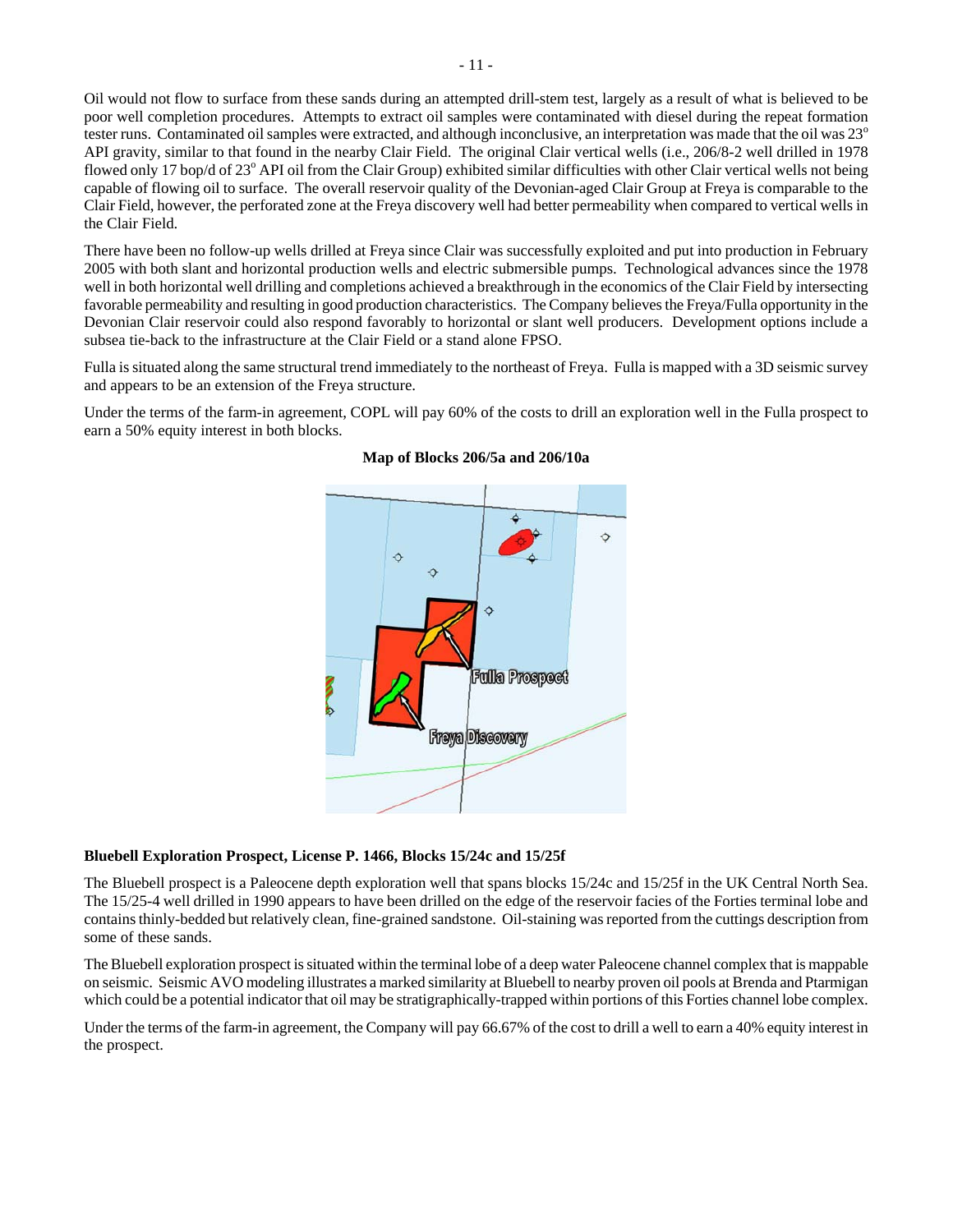# **Map of Blocks 15/24c and 15/25f**



#### **Upper Toad, Lower Toad, Newt, West Columbus, License P. 101, Block 23/21 (RoB)**

Several appraisal and exploration prospects are located in License P. 101 on Block 23/21 (RoB). Within this Block, excellent quality, far offset seismic data can be very effective predicting the presence of hydrocarbon-bearing, Paleocene-aged Forties sandstones. These seismic methods illustrating far offset seismic amplitude attribute anomalies have successfully predicted hydrocarbons at Columbus and Upper Toad. An absence of these hydrocarbon anomalies have also correctly predicted waterbearing Forties sands at other locations drilled to evaluate deeper targets. There are similar seismic hydrocarbon amplitude attribute anomalies covering an area of approximately 38.0 square kilometres in Block 23/21 (RoB) that are undrilled.

Prospects on seismic amplitude attribute anomalies include Lower Toad, Newt, West Columbus, and Upper Toad. These potential stratigraphic traps are situated within the uppermost Forties sheet sand units that pinchout laterally and have interbedded shales that act as both floor seals and top seals. Updip traps are created by the pinchout of the uppermost sands. This trapping style has been proven at the nearby Columbus gas/condensate accumulation and Upper Toad oil accumulation.

#### **Toad (Upper and Lower)**

Toad is a farm-in situated to the southwest of the Lomond Field that requires the Company to pay 83.33% of the drilling costs of a Paleocene test well in Lower Toad, thereby earning a 41.67% equity interest in the prospect. Upon certain success criteria in the Lower Toad exploration well, the Company will drill a two legged appraisal well at Upper Toad by paying 83.33% of the costs to earn a 41.67% equity interest in the prospect. Light oil (33<sup>°</sup> API) was discovered in a Paleocene sand unit in 2008 in the Upper Toad prospect and an appraisal well will be required to delineate that accumulation. The Lower Toad prospect is a stratigraphic trap that is evident from a seismic amplitude attribute anomaly that is parallel to and directly west of the Upper Toad discovery. The Lower Toad prospect could be significantly larger than the Upper Toad discovery. An exploration well is required to confirm the presence of hydrocarbons. The current plan is for the Lower Toad well to be drilled concurrently with the Newt well using the same drilling vessel and top hole.

#### **Newt**

The Newt prospect is a farm-in located to the southwest of the Lomond Field – directly west of the Lower Toad anomaly. The Company will pay 83.33% of the costs to drill one Paleocene test well to earn a 41.67% equity interest. This prospect is located within a thick, undrilled Paleocene turbidite channel that has structural closure and a significant seismic amplitude anomaly associated with it. The size of the seismic amplitude anomaly suggests that a larger stratigraphic trap could be present at Newt. If the stratigraphic trap is successfully proven, additional appraisal wells would be necessary to confirm the extent and quality of the prospect. The current plan is for the Newt well to be drilled concurrently with the Lower Toad well using the same drilling vessel and top hole.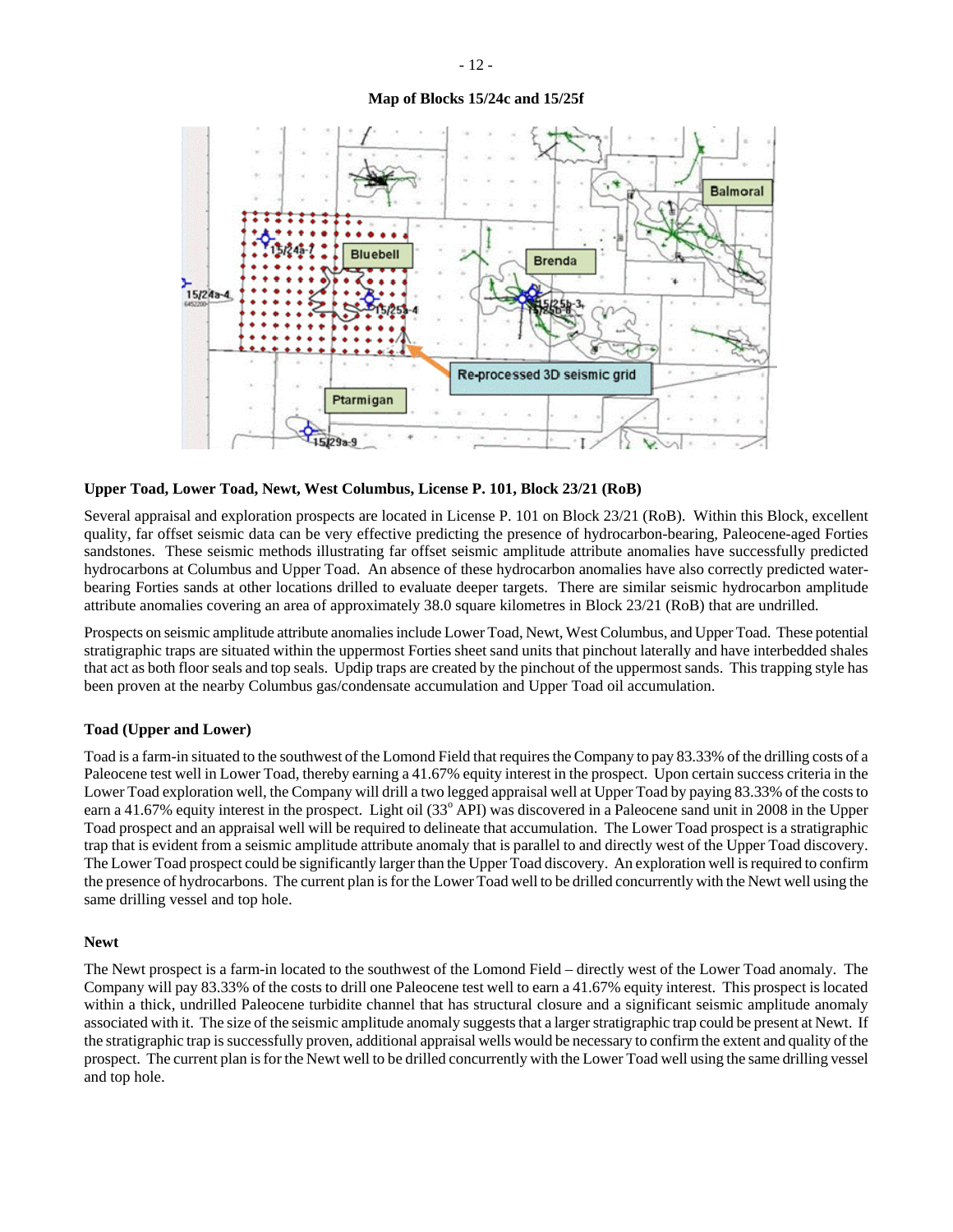#### **West Columbus**

The West Columbus prospect is a farm-in opportunity located about 6 to 8 kilometres to the northwest of the Lomond Field and directly adjacent to the Columbus Field that was discovered in 2006 with the drilling of the 23/16f-11 well. The drilling target at West Columbus is based on a seismic amplitude attribute anomaly and is considered to be a stratigraphic trap within a Paleocene sand that is down flank from the fully appraised Columbus Field. It is believed that oil could be encountered at West Columbus. Upon certain success criteria in the Newt exploration well, the Company will drill one Paleocene test well paying 83.33% of the drilling costs and thereby earning a 41.67% equity interest.



# **Map of Block 23/21 (RoB)**

#### **Banks Discovery and Esperanza Appraisal Prospect, Block 22/15, License P. 089**

COPL will acquire an option to purchase a 50% equity interest in the entire block, including the Banks discovery, by paying 100% of the costs to drill the Esperanza well. The option is exercisable by COPL within 4 months of the rig release of the Esperanza well and may be exercised by COPL paying an additional \$20 million.

The Banks discovery was made by the 22/15-3 well that was drilled to a total measured depth of 9,507 feet in 2006. The well encountered porous, deep-water turbidite sandstones in the Paleocene Forties Formation that were hydrocarbon-bearing in a fourway closed structure, and encountered a gross hydrocarbon thickness of 65 feet, including a logged low resistivity zone with a thickness of 15 feet. The water depths in this region of the North Sea average 286 feet.

A drill-stem test was conducted across most of the Forties sandstone pay, flowing 1,080 barrels per day of oil and 12.3 million cubic feet per day of gas at their respective final choke sizes. The 22/15-3 well was suspended at the conclusion of this testing, and is available to be used as a re-entry wellbore.

The discovery requires appraisal wells to further evaluate its size. There is a seismic amplitude attribute anomaly associated with the Esperanza appraisal prospect.

Seismic amplitude attribute mapping methods, utilizing far offset seismic data, were effective at predicting the presence of hydrocarbons in the 22/15 discovery well. Recent mapping of 3D seismic suggests that an extension of the 22/15 discovery could exist to the northwest. This exploration prospect could contain hydrocarbons that are stratigraphically-trapped within a Forties channel that is mappable with seismic data. The 22/15-2 well, drilled off the side of this Forties channel in 1988, encountered thin, interbedded Forties channel margin sands that were oil-bearing.

If the exploration and/or appraisal wells are successful, there are multiple export solutions.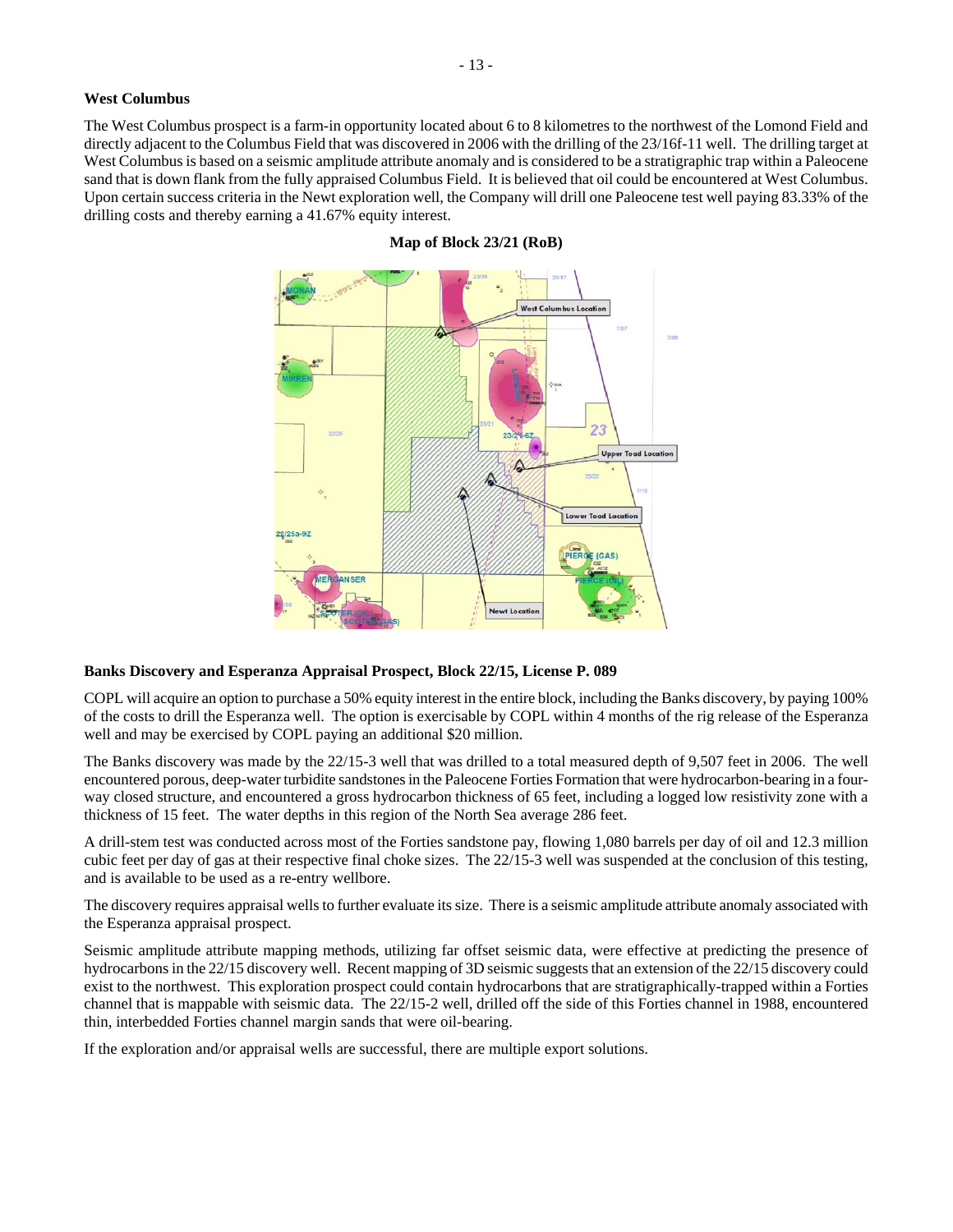#### **Map of Block 22/15**



#### **STATEMENT OF RESERVES DATA AND OTHER OIL AND GAS INFORMATION**

As of December 31, 2010 COPL had no reserves. Consequently, no reserves data is reported for "Disclosure of Reserves Data" on the annual reporting of NI 51-101F1. See attached Appendix A – Statement of Reserves Data and Other Oil and Gas Information – Form 51-101F1.

#### **DIVIDENDS**

The Company has not declared or paid any dividends since incorporation. Any decision to pay dividends on its shares will be made by the Board of Directors on the basis of the Company's earnings, financial requirements and other conditions existing at the relevant time.

#### **DESCRIPTION OF CAPITAL STRUCTURE**

The Company's authorized share capital consists of an unlimited number of common shares and an unlimited number of preferred shares. As at December 31, 2010, there were 101,965,939 Common Shares outstanding (2009—16,652,222). As at the date of this AIF, there were 284,016,939 Common Shares outstanding. There were no preferred shares outstanding as at December 31, 2010, or at the date of this AIF.

#### **Common Shares**

The holders of common shares are entitled to notice of and to vote at all meetings of shareholders (except meetings at which only holders of a specified class or series of shares are entitled to vote) and are entitled to one vote per common share. Subject to the preferences accorded to holders of preferred shares and any other shares of the Company ranking senior to the common shares from time to time with respect to the payment of dividends, holders of common shares are entitled to receive, if, as and when declared by the Board of Directors of the Company, such dividends as may be declared thereon by the Board of Directors of the Company from time to time. In the event of the liquidation, dissolution or winding-up of the Company, or any other distribution of assets among its shareholders for the purpose of winding-up its affairs (such event referred to herein as a "Distribution"), holders of common shares, subject to the preferences accorded to holders of preferred shares and any other shares of the Company ranking senior to the common shares from time to time with respect to payment on a Distribution, are entitled to share equally, share for share, in the remaining property.

#### **Preferred Shares**

The Preferred Shares are issuable in series and the directors may fix the number of such shares in each series and the designation, rights, privileges, restrictions and conditions attached to each such series.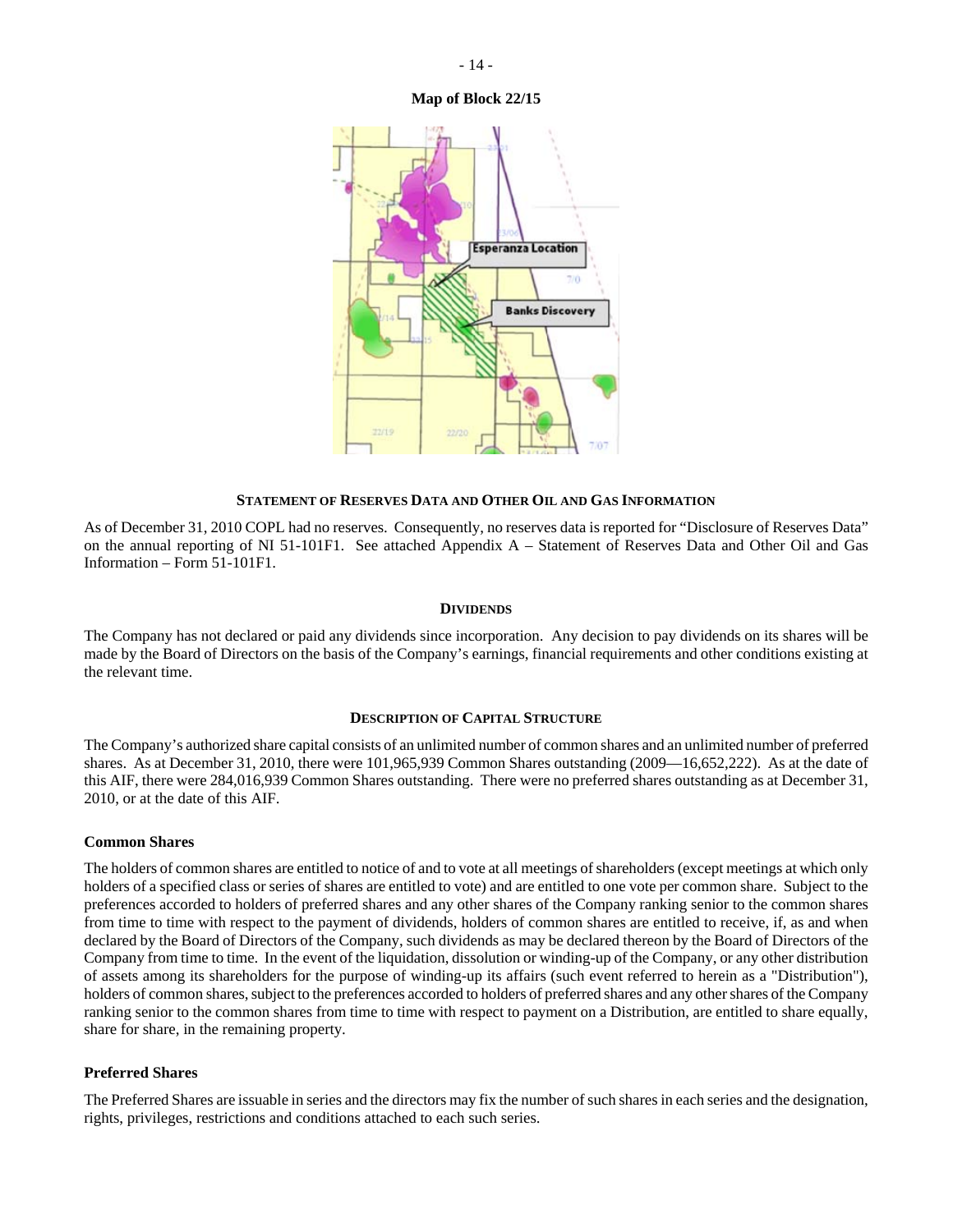#### **Warrants**

The Company had 133,515,646 warrants outstanding as at March 31, 2011. Of these, 3,566,646 have an exercise price of \$2.00 and expire November 14, 2011; the remaining 129,949,000 warrants have an exercise price of \$0.65 and expire December 1, 2013.

#### **CORPORATE GOVERNANCE**

National Instrument 58-101 – "*Disclosure of Corporate Governance Practices*" ("**NI 58-101**") requires all companies to provide certain annual disclosure of their corporate governance practices with respect to the corporate governance guidelines (the "**Guidelines**") adopted in National Policy 58-201 – "*Corporate Governance Guidelines*". These Guidelines are not prescriptive, but have been used by COPL in adopting its corporate governance practices. COPL's approach to corporate governance is set out below, having regard to the requirements set forth in Form 58-101F2 – "*Corporate Governance Disclosure (Venture Issuers)*".

#### **Board of Directors**

There are currently five individuals who comprise the Board: Messrs. Millholland, Ludwig, Carello, McLean and Schmitt.

The Guidelines suggest that the board of directors of every listed company should be constituted with a majority of individuals who qualify as "independent" directors under NI 58-101. Under NI 58-101, which refers in turn to NI 52-110, a Director is considered independent if he or she has no direct or indirect "material relationship" with COPL which could, in the view of the Board, reasonably interfere with the exercise of that Director's independent judgment. Of the current directors, the President and CEO is an "inside" or management director and, accordingly, Mr. Millholland is not considered to be "independent" within the meaning of NI 52-110. Messrs. Ludwig, Carello, McLean and Schmitt are considered by the Board to be "independent" within the meaning of NI 52-110.

#### **Directorships**

The following Directors of COPL are also currently directors of other reporting issuers:

| <b>Name of Director</b> | <b>Name of Other Reporting Issuer</b>                                                                                               |
|-------------------------|-------------------------------------------------------------------------------------------------------------------------------------|
| Rick Schmitt            | Tyner Resources Ltd. (TSXV)                                                                                                         |
|                         | Newton Energy Corporation (TSXV)                                                                                                    |
|                         | Wentworth Resources Limited (Oslo Stock Exchange)                                                                                   |
| Harald Ludwig           | West Fraser Timber Co. (TSX)                                                                                                        |
|                         | Lions Gate Entertainment Corp. (NYSE)                                                                                               |
|                         | Prima Colombia Hardwood Inc. (TSXV)                                                                                                 |
| Massimo Carello         | Canaccord Financial Inc. (TSX and Alternative Investment Market)<br>Orsu Metals Corporation (TSX and Alternative Investment Market) |

No other Director of COPL is presently a director of any other issuer that is a reporting issuer in Canada or the equivalent in a foreign jurisdiction.

#### **Orientation and Continuing Education**

Company management provides informal orientation and education to new Directors respecting COPL's properties and strategic plans. However, the Board does not have any formal policies with respect to the orientation of new Directors, nor does it take any measures to provide continuing education for the Directors. At this stage of COPL's development, and having regard to the background and experience of its Directors, the Board does not feel it necessary to have such policies or programs in place.

#### **Ethical Business Conduct**

The Board has adopted a formal written Code of Business Conduct and Ethics (the "**Code**"). The purpose of the Code is to maintain the highest level of integrity in all corporate dealings.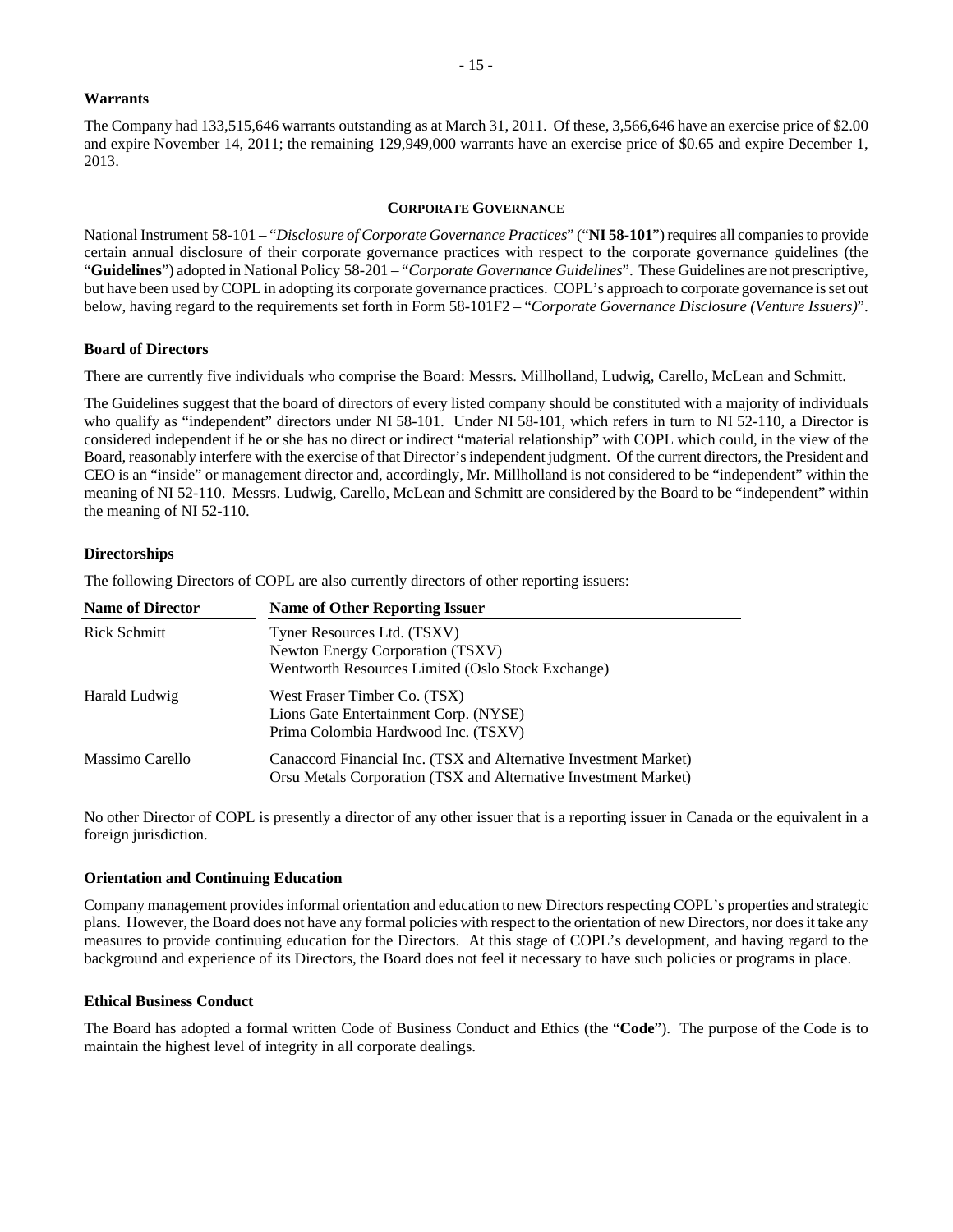#### **Nomination and Assessment**

The Board has not previously had a formal process in place with respect to the recruitment or appointment of new Directors. The Board appointed a Corporate Governance and Nominating Committee at its Board meeting on October 21, 2009 and responsibility for identifying future Directors rests with such committee.

The Board monitors, but does not formally assess, the performance of individual Board members and their contributions. The Board does not, at present, have a formal process in place for assessing the effectiveness of the Board as a whole, its committees or individual Directors, but will consider implementing one in the future should circumstances warrant. Based on COPL's size, its stage of development and the limited number of individuals on the Board, the Board considers a formal assessment process to be inappropriate at this time.

#### **Compensation Committee**

Messrs. Carello and Ludwig are the members of the Compensation Committee. Mr. Carello is the Chair of the Compensation Committee. The Compensation Committee is comprised of independent Directors and constituted in accordance with applicable securities laws and the policies of the TSXV. The Compensation Committee determines compensation of Directors and the CEO. It is expected that competitive compensation by way of an annual retainer and meeting fees plus Options will form the basis of Directors' compensation. Such Options are set within guidelines prescribed by the TSXV and will be granted at the time of Closing. Compensation of the CEO, other executive officers and employees will be determined at a future date.

#### **Corporate Governance and Nominating Committee**

Messrs. Ludwig, Carello, McLean and Schmitt are the members of the Corporate Governance and Nominating Committee. Mr. Ludwig is the Chair of the Corporate Governance and Nominating Committee. The Corporate Governance and Nominating Committee is entirely comprised of independent Directors and constituted in accordance with applicable securities laws and the policies of the TSXV. The purpose of the Corporate Governance and Nominating Committee is to assist the Board in reviewing corporate governance issues in respect of COPL and making recommendations thereon to the Board as appropriate to assist in establishing effective corporate governance for COPL as well as to review Board composition and recruiting.

#### **Reserves Committee**

Messrs. Schmitt, McLean and Millholland are the members of the Reserves Committee. Mr. Schmitt is the Chair of the Reserves Committee. Two of the three members of the Reserves Committee, Messrs. Schmitt and McLean, are independent Directors. The primary function of the Reserves Committee is to assist the Board with respect to the annual review of COPL's petroleum and natural gas activities as required under NI 51-101.

#### **Other Board Committees**

At the present time, the only standing committees are the Audit Committee, the Reserves Committee, the Compensation Committee and the Corporate Governance and Nominating Committee. The written charter of the Audit Committee is attached to this AIF as Appendix D. For a description of the Audit Committee see "*Audit Committee*". As COPL grows, and its operations and management structure became more complex, the Board expects it will constitute additional formal standing committees, such as a Health, Safety and Environment Committee and will ensure that such committees are governed by written charters and are composed of at least a majority of independent Directors.

#### **SAFETY, ENVIRONMENTAL AND RISK MANAGEMENT**

COPL did not engage in any oil and gas exploration or development activities in 2010. In 2011, COPL plans to participate in the drilling of a number of test wells in the UK North Sea in a financial capacity only, given that the Company is not currently approved by the DECC as an Exploration Operator. COPL will endeavour to fulfill all its obligations as a drilling participant to conduct its operations in a safe and environmentally responsible manner.

Currently the only insurance that COPL carries is Directors and Officers liability insurance and office property insurance.

#### **RISK FACTORS**

The following are certain risk factors related to the Company, its business and the ownership of the securities of the Company which investors should carefully consider. The following information is a summary only of certain risk factors and is qualified in its entirety by reference to, and must be read in conjunction with, the detailed information appearing elsewhere in this AIF.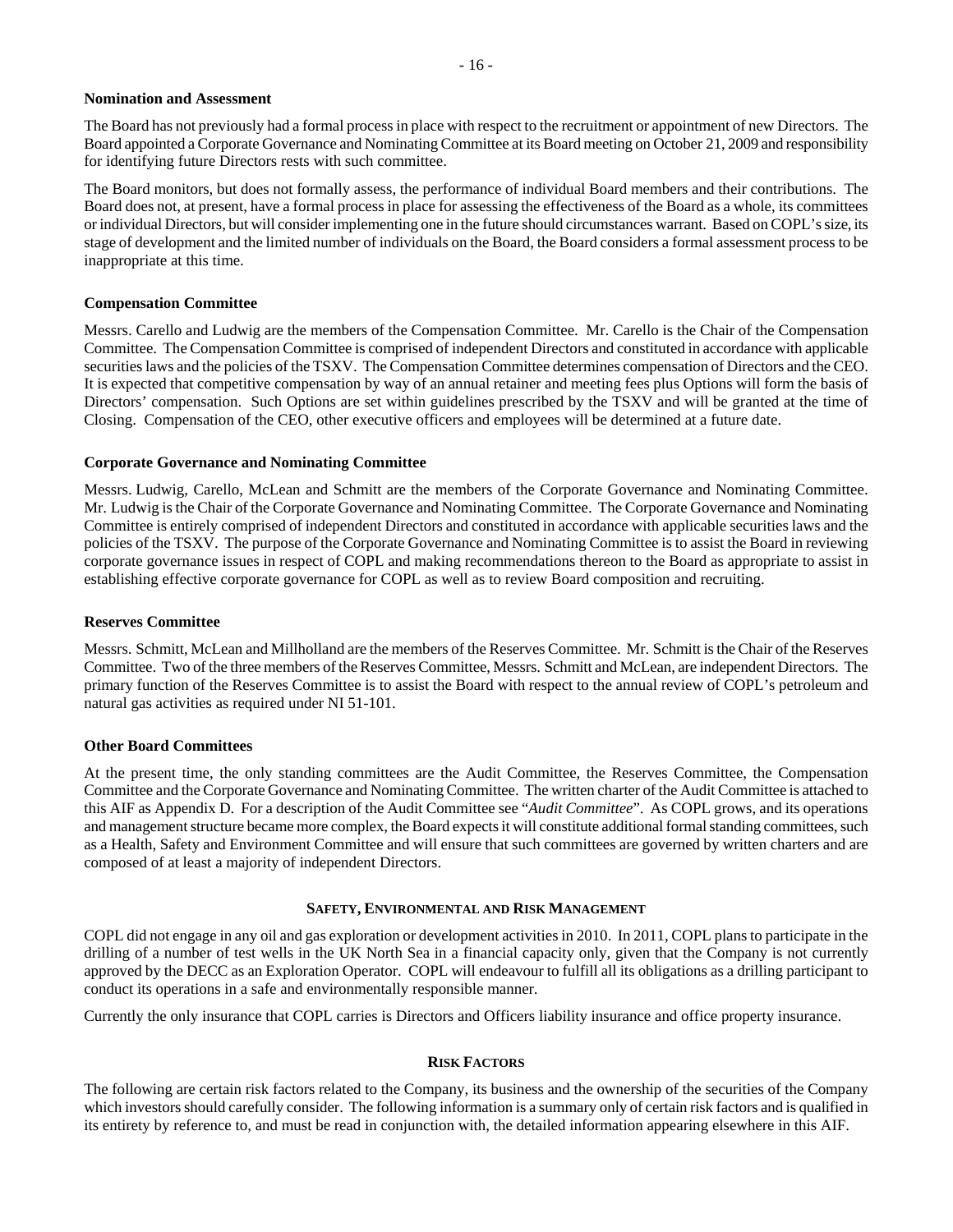# **Volatility of Crude Oil and Natural Gas Prices**

Currently COPL has no reserves, though its plan is to discover and/or appraise oil and gas properties which could then lead to eventual development. Crude oil and natural gas are commodities that are sensitive to numerous worldwide factors, many of which are beyond the Company's control, and are generally sold at contract or posted prices. Changes in world crude oil and natural gas prices may significantly affect the Company's results of operations and cash generated from operating activities. Consequently, such prices may also affect the value of the Company's oil and gas properties and the level of spending for oil and natural gas exploration and development.

The economics of producing from some wells may change as a result of lower prices, which could result in a reduction in the volumes of the Company's reserves. The Company might also elect not to produce from certain wells at lower prices. All of these factors could result in a material decrease in the Company's net production revenue. All of the Company's expenditures are subject to the effects of inflation and prices received for the product sold are not readily adjustable to cover any increase in expenses from inflation.

Crude oil prices are influenced by various reference prices, primarily U.K. Brent Standard. Adjustments are made to the reference price to reflect quality differentials and transportation. Reference prices are affected by numerous and complex worldwide factors such as supply and demand fundamentals, economic outlooks, production quotas set by OPEC and political events. Quality differentials are affected by local supply and demand factors.

#### **Uncertainty of Reserve Estimates**

Currently COPL has no reserves. There are numerous uncertainties inherent in estimating quantities of oil and natural gas reserves, including many factors beyond COPL's control. In general, estimates of economically recoverable oil and natural gas reserves and the future net cash-flows therefrom are based upon a number of variable factors and assumptions, such as expected reservoir characteristics based on geological, geophysical and engineering assessments, future production rates based on historical performance and expected future operating and investment activities, future oil and natural gas prices and quality differentials, assumed effects of regulation by governmental agencies and future development and operating costs, all of which may vary considerably from actual results. For those reasons, estimates of the economically recoverable oil and natural gas reserves attributable to any particular group of properties, classification of such reserves based on risk of recovery and estimates of future net revenues expected therefrom, prepared by different engineers or by the same engineers at different times, may vary substantially. Actual production, revenues, taxes and development and operating expenditures will vary from such estimates, and such variances could be material.

Actual future net cash-flows also will be affected by factors such as actual production levels and timing, and changes in governmental regulation or taxation and may differ materially from such estimates.

Estimates for reserves that may be developed and produced in the future are often based upon volumetric calculations and upon analogy to similar types of reserves rather than actual production history. Estimates based on these methods are generally less reliable than those based on actual production history.

There are a number of uncertainties affecting the timing and implementation of development and obtaining the DECC's approval for development of new fields.

# **Operational Dependence**

Other companies operate the assets in which the Company has an interest. As a result, the Company has limited ability to exercise influence over the operation of those assets or their associated costs, which could adversely affect the Company's financial performance. The Company's return on assets operated by others therefore depends upon a number of factors that may be outside of the Company's control, including the timing and amount of capital expenditures, the operator's expertise and financial resources, the approval of other participants, the selection of technology and risk management practises.

# **Project risks**

The Company manages a variety of prospective small and large projects in the conduct of its business. Project delays may delay expected revenues from operations. Significant project cost over-runs could make a project uneconomic. The Company's ability to execute projects and market oil and natural gas depends upon numerous factors beyond the Company's control, including:

- The availability of processing capacity.
- The availability and proximity of pipeline capacity.
- The availability of storage capacity.
- The supply of, and demand for, oil and natural gas.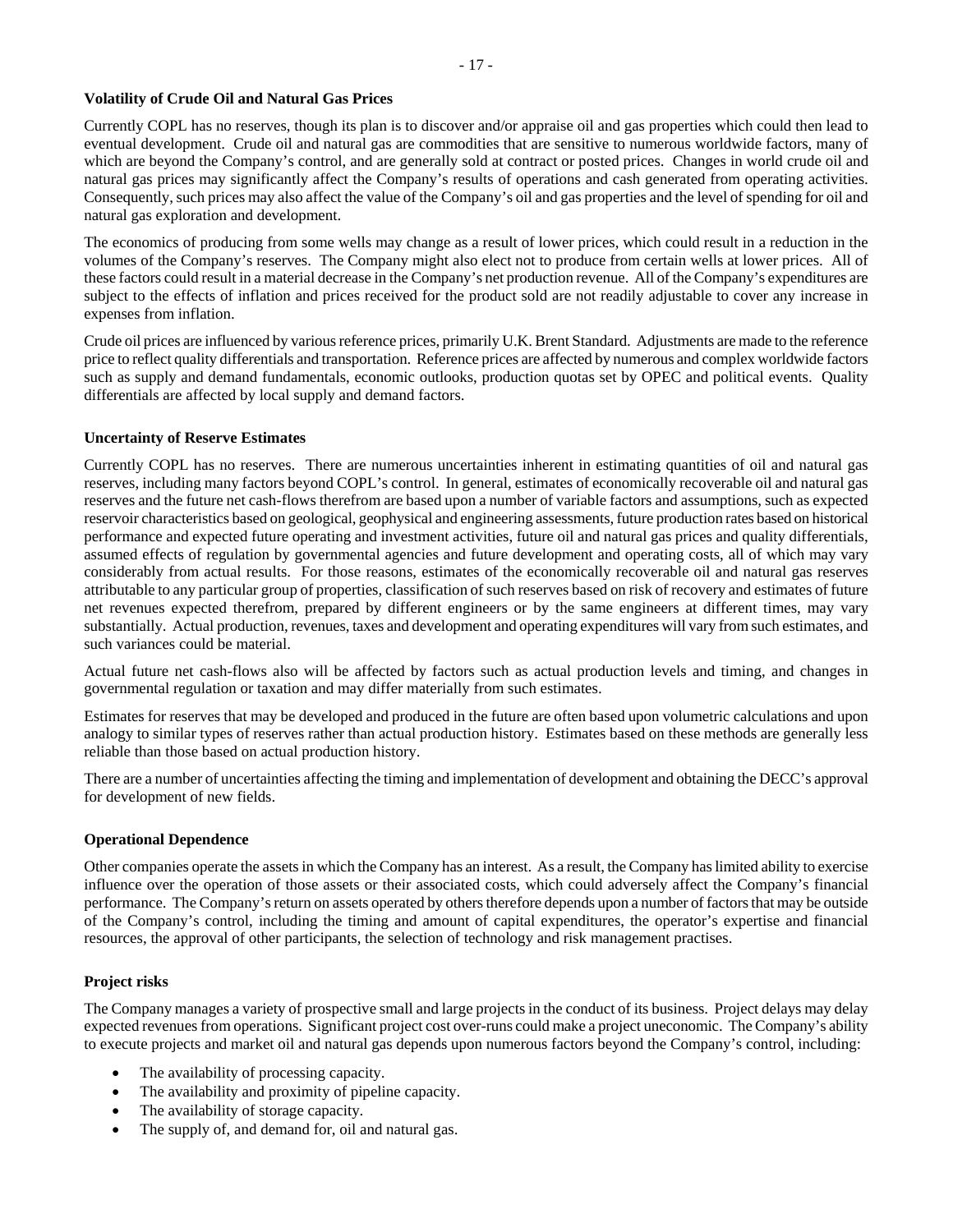- The availability of alternative fuel sources.
- The effects of inclement weather.
- The availability of drilling and related equipment.
- Unexpected cost increases.
- Accidental events.
- Currency fluctuations.
- Changes in regulations.
- The availability and productivity of skilled labour.
- The regulation of the oil and natural gas industry by various levels of government and governmental agencies.

Because of these factors, the Company could be unable to execute projects on time, on budget or at all, and may not be able to effectively market the oil and natural gas that it produces.

#### **Climate Change**

The United Kingdom is a signatory to the United Nations Framework Convention on Climate Change and has ratified the Kyoto Protocol established thereunder to set legally binding targets to reduce nationwide emissions of carbon dioxide, methane, nitrous oxide and other so-called "greenhouse gases". Recently, representatives from approximately 170 countries met in Copenhagen, Denmark to attempt to negotiate a successor to the Kyoto Protocol which resulted in the "Copenhagen Accord", a non-binding political consensus rather than a binding international treaty such as the Kyoto Protocol. The Company's exploration and production facilities and other operations and activities emit greenhouse gases and require the Company to comply with greenhouse has emissions legislation and policy. The direct or indirect costs of these regulations may have a material adverse effect on the Company's business, financial condition, results of operations and prospects. The future implementation or modification of greenhouse gases regulations, whether to meet the limits required by the Kyoto Protocol, the Copenhagen Accord or as otherwise determined, could have a material impact on the nature of oil and natural gas operations, including those of the Company. Given the evolving nature of the debate related to climate change and the control of greenhouse gases and resulting requirements, it is not possible to predict the impact on the Company and its operations and financial condition.

#### **Geo-Political Risks**

The marketability and price of oil and natural gas that may be acquired or discovered by the Company is, and will continue to be, affected by political events throughout the world that cause disruptions in the supply of oil. Conflicts, or conversely peaceful developments, arising in the Middle East, and other areas of the world, have a significant impact on the price of oil and natural gas. Any particular event could result in a material decline in prices and therefore result in a reduction of the Company's net production revenue.

In addition, the Company's oil and natural gas properties, future wells and facilities could be subject to a terrorist attack. If any of the Company's properties, wells or facilities are the subject of a terrorist attack it may have a material adverse effect on the Company's business, financial condition, results of operations and prospects. The Company will not have insurance to protect against the risk of terrorism.

#### **Dilution**

The Company may make future acquisitions or enter into financings or other transactions involving the issuance of securities of the Company which may be dilutive.

#### **Dividends**

The Company has not paid any dividends on its outstanding shares. Payment of dividends in the future will be dependent on, among other things, the cash flow, results of operations and financial condition of the Company, the need for funds to finance ongoing operations and other considerations as the board of directors of the Company considers relevant.

#### **Third Party Credit Risk**

The Company may be exposed to third party credit risk through its contractual arrangements with its current of future joint venture partners, marketers of its petroleum and natural gas production and other parties. In the event such entities fail to meet their contractual obligations to the Company, such failures may have a material adverse effect on the Company's business, financial condition, results of operations and prospects. In addition, poor conditions in the industry and of joint venture partners may impact a joint venture partner's willingness to participate in the Company's ongoing capital program, potentially delaying the program and the results of such program until the Company finds a suitable alternative partner.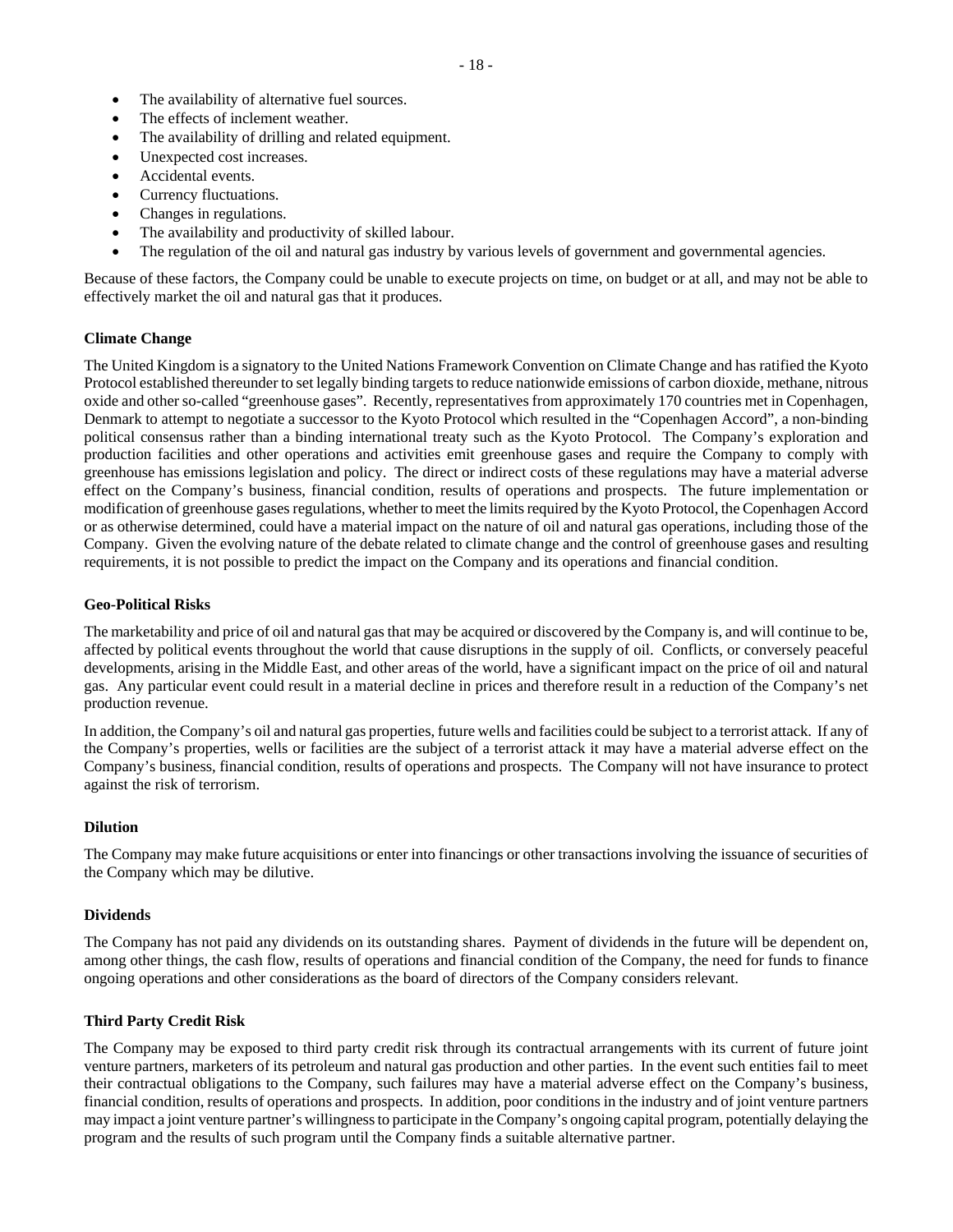# **Status and Stage Development**

The Company has no production. There is no assurance that any of the Company's properties will commence production, generate earnings, operate profitably or provide a return on investment in the future.

The Company does not have any assets. The assets that are the subject of the farm-in agreements are currently in the early stages of exploration or appraisal. There is a risk that none of the proposed developments of these assets will be completed on time or within the applicable capital cost estimates or at all. Additionally, there is a risk that one or all of the proposed projects on these assets may have delays, interruption of operations or increased costs due to many factors, including, without limitation:

- Breakdown or failure of equipment or processes.
- Construction performance falling below expected levels of disruptions or declines in productivity.
- Design errors.
- Contractor or operator errors.
- Non-performance by third party contractors.
- Labour disputes.
- Disruptions or declines in productivity.
- Increases in materials or labour costs.
- Inability to attract sufficient numbers of qualified workers.
- Delays in obtaining, or conditions imposed by, regulatory approvals
- Changes in project scope.
- Violation of permit requirements.
- Disruption in the supply of energy and other inputs, including natural gas and diluents.
- Catastrophic events such as fires, earthquakes, storms or explosions.

Numerous factors, many of which are beyond the Company's control, could impact the Company's ability to explore and develop these assets and the timing thereof, including the risk factors set forth elsewhere in this AIF.

#### **Issuance of Debt**

From time to time the Company may enter into transactions to acquire assets or the shares of other organizations. These transactions may be financed in whole or in part with debt, which may increase the Company's debt levels above industry standard for oil and natural gas companies of similar size. Depending on future exploration and development plans, the Company may require additional equity and/or debt financing that may not be available, or, if available, may not be available on favourable terms. Neither the Company's articles nor its bylaws limit the amount of indebtedness that the Company may incur. The level of the Company's indebtedness from time to time could impair the Company's ability to obtain additional financing on a timely basis to take advantage of business opportunities that arise.

#### **Market Price of the Company's Securities**

The trading price of securities of oil and gas companies is subject to substantial volatility, and such trading prices have been particularly volatile over the past several years. This volatility is often based on factors both related and unrelated to the financial performance or prospects of the companies involved. The market price of the Common Shares could be subject to significant fluctuations in response to variations in the Company's operating results, financial condition, liquidity and other internal factors. Factors that could affect the market price of the Common Shares that are unrelated to the Company's performance include domestic and global commodity prices and market perceptions of the attractiveness of particular industries. The price at which the Common Shares will trade in the future cannot be accurately predicted.

#### **Need to Generate and Replace Reserves**

Currently COPL has no reserves. COPL's future crude oil and natural gas reserves and production, and therefore the operating cash-flows and results of operations, are dependent upon COPL's success in obtaining development properties and sufficient financing to develop reserves and production. In the future, assuming success in establishing reserves, operating cash-flows and results of operations will be dependent on exploiting the current reserve base and acquiring or discovering additional reserves. Without reserve additions through exploration, acquisition or development activities, COPL's reserves and production will decline over time as reserves are produced. The business of exploring for, developing or acquiring reserves is capital intensive. To the extent cash-flows from operations are insufficient and external sources of capital become limited or unavailable, the ability to make the necessary capital investments to generate and maintain and expand COPL's oil and natural gas reserves will be impaired.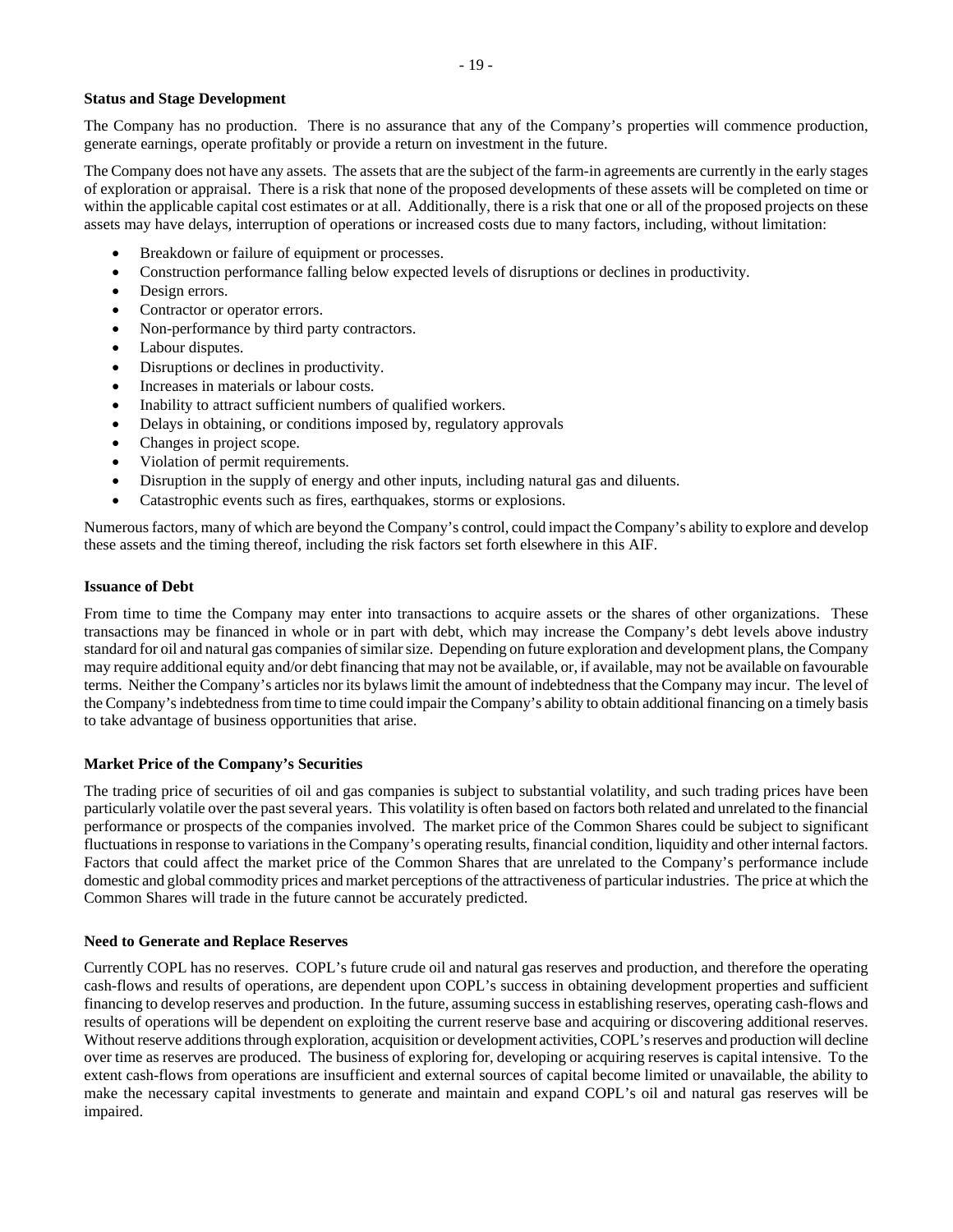#### **Operating Hazards and Other Uncertainties**

Acquiring, developing and exploring for and producing oil and natural gas involve many risks. These risks include encountering unexpected formations or pressures, premature declines of reservoirs, blow-outs, equipment failures and other accidents, craterings, sour gas releases, uncontrollable flows of oil, natural gas or well fluids, adverse weather conditions and environmental risks. Should the Company be successful at acquiring properties, it will maintain insurance in accordance with customary industry practice, though the Company cannot fully insure against all of these risks. Losses resulting from the occurrence of these risks could have a material adverse impact on the Company.

#### **Offshore Exploration**

There are additional risks due to the nature of offshore activities. In particular, drilling hazards or environmental damage could greatly increase the cost of operations, and various field operating conditions may adversely affect the production from successful wells. These conditions include delays in obtaining governmental approvals or consents, shut-ins of connected wells resulting from extreme weather conditions, insufficient storage or transportation capacity or other geological and mechanical conditions.

#### **Subsea Development Operations**

Subsea tiebacks in the UK North Sea are as common as pipeline tie backs are in the Western Canadian Sedimentary Basin. Due to the weather conditions in the UK North Sea, however, potential pipeline tie-backs are generally only conducted from April to late September and subsea installations are generally only undertaken from March to November.

# **Competition**

The oil and gas industry is highly competitive, particularly as it pertains to the search for and development of, new sources of crude oil and natural gas reserves, the construction and operation of crude oil and natural gas pipelines and facilities, and the transportation and marketing of crude oil, natural gas, sulphur and other petroleum products. Competitors include major integrated oil and gas companies and numerous other independent oil and gas companies, many of which have greater financial and other resources than the Company. The oil and natural gas industry is intensely competitive and the Company must compete in all aspects of its operations with a substantial number of other companies which have greater technical or financial resources.

The Company competes for the acquisition, exploration, production and development of oil and natural gas properties, for capital to finance such activities and for skilled industry personnel and the Company's competitors include companies that have greater financial and personnel resources available to them. The Company's competitors include major integrated oil and natural gas companies and numerous other independent oil and natural gas companies and individual producers and operators.

The Company's ability to successfully bid on and acquire additional property rights, to discover reserves, to participate in drilling opportunities and to identify and enter into commercial arrangements with customers will be dependent upon developing and maintaining close working relationships with its future industry partners and joint operators, and its ability to select and evaluate suitable properties and to consummate transactions in a highly competitive environment. Field equipment availability is competitive and the Company plans to gain access to it through senior management's relationships and contacts in the UK North Sea. Hiring and retaining technical and administrative personnel continues to be a competitive process. To meet this challenge, the Company provides opportunities for existing and prospective consultants and employees to participate in the equity of the Company. The Company believes its competitive advantage is its scientific, integrated approach to obtain desirable drilling prospects.

#### **Foreign Currency Exchange Risk**

A significant amount of the Company's proposed activities will be transacted in or referenced to various currencies including Canadian Dollars, US Dollars, and GBP. Operating costs and certain payments in order to maintain property interests will be in Pounds Sterling, head office expenses are in Canadian Dollars, certain production equipment contracts could be in foreign currencies and certain revenues and operating expenses could be in US Dollars. As a result, fluctuations in currencies could result in unanticipated fluctuations in financial results which are denominated in US Dollars. The Company will manage a portion of its exposure to fluctuations in exchange rates, however, no assurances can be given that such management will fully offset the fluctuations.

#### **Interest Rate Cash-Flow Risk**

Floating rate debt may be used to finance development activities, if it is available in the future. The floating rate debt obligations would expose the Company to changes in interest payments due to fluctuations in interest rates.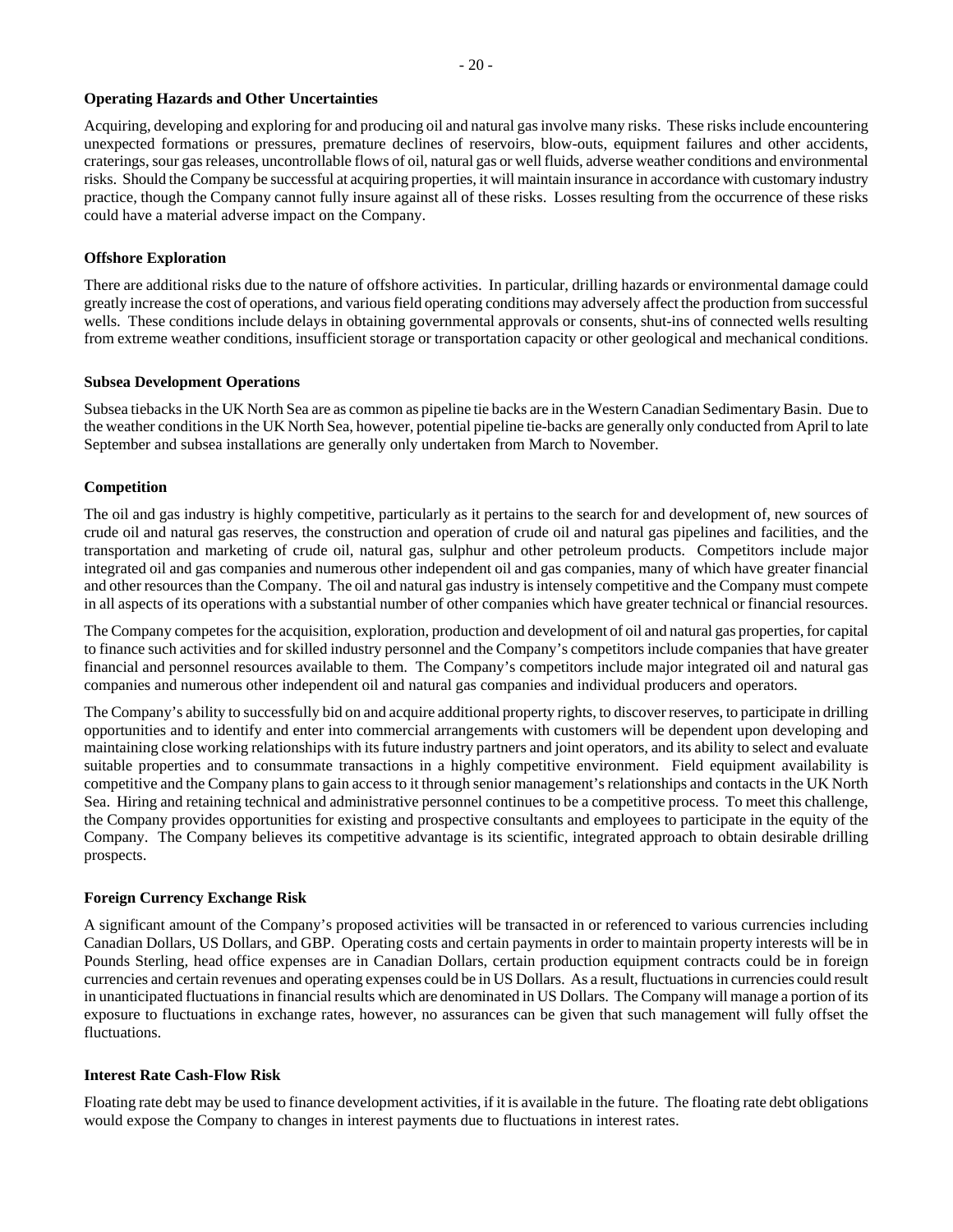#### **Liquidity and Access to Capital**

If the Company is successful at obtaining properties, the development of such properties will be capital intensive, and significant investment may be required before revenues can be realized from fields. Both capital and debt markets are extremely volatile, and no assurances can be given that the Company will be able to access equity or debt.

#### **Governmental Regulation**

The petroleum industry is subject to regulation and intervention by governments in such matters as the awarding of exploration and production interests, the imposition of specific drilling obligations, environmental protection controls, control over the development and abandonment of fields (including restrictions on production) and possibly expropriation or cancellation of contract rights. As well, governments may regulate or intervene with respect to price, taxes, royalties and the exportation of oil and natural gas. Such regulations may be changed from time to time in response to economic or political conditions. The implementation of new regulations or the modification of existing regulations affecting the oil and gas industry could reduce demand for natural gas and crude oil, increase costs and may have a material adverse impact on the Company. The Company plans to operate in a part of the UK North Sea which is subject to regulation by the Government of the UK, but over which the government of Scotland may claim jurisdiction as legislative authority is devolved within the UK. While no change is currently anticipated to the regulatory environment, a change to the regulatory authority, if it were to occur or to become the subject of a dispute, could have material, adverse consequences.

# **Environmental Regulations**

Offshore oil and gas operations are subject to stringent environmental laws and regulations. These laws and regulations generally require the Company to limit, remove or remedy the effect of its activities on the environment at present and former operating sites, including limiting emissions to the environment, dismantling production facilities and remediating damage caused by the disposal or release of specified substances. Management will operate in a manner intended to ensure that the Company's projects meet appropriate environmental standards. There can be no assurance that application of existing environmental laws and regulations will not have a material adverse effect on future financial conditions or results of operations.

In 1994, the United Nations' Framework Convention on Climate Change came into force and three years later led to the Kyoto Protocol which requires nations to reduce their emissions of carbon dioxide and other greenhouse gases. The Kyoto Protocol was ratified by the UK in March 2002. Reductions in greenhouse gases from operations may be required which could result in increased capital expenditures.

It is expected that other changes in environmental legislation may also require, among other things, reductions in emissions to the air from operations and could result in increased capital expenditures. Although the Company does not expect that future changes in environmental legislation will result in materially increased costs, such changes could occur and result in stricter standards and enforcement, larger fines and liability, and increased capital expenditures and operating costs, which could have a material adverse effect on the Company's financial condition or results of operations.

#### **Reliance on Key Individuals**

Although the Company has experienced senior management and personnel, the Company is substantially dependent upon the services of a few key personnel. The loss of services of these individuals could have a material adverse effect on the business of the Company. Competition for qualified personnel in the oil and gas industry markets is intense, and the Company may be unable to attract or retain highly qualified individuals, or its key personnel, in the future. The rate of growth of the Company's operations and personnel may strain operating and control systems.

#### **Insurance**

Oil and gas operations will be subject to the risks normally associated with the operation and development of oil and natural gas properties and the drilling of offshore oil and natural gas wells, including encountering unexpected formations or pressures, blowouts, cratering and fires, all of which could result in personal injuries, loss of life and damage to the property of the Company and others. In accordance with customary industry practice, the Company may not be fully insured against all of these risks, nor are all such risks insurable. The Company will maintain an insurance program consistent with industry practice to protect against losses due to accidental destruction of assets, well blow-outs and destruction to the environment.

# **Marketability of Crude Oil and Natural Gas**

The marketability and price of oil and natural gas will be affected by numerous factors beyond the control of the Company. The Company will be affected by the differential between the price paid by refiners for light quality oil and the medium grades of oil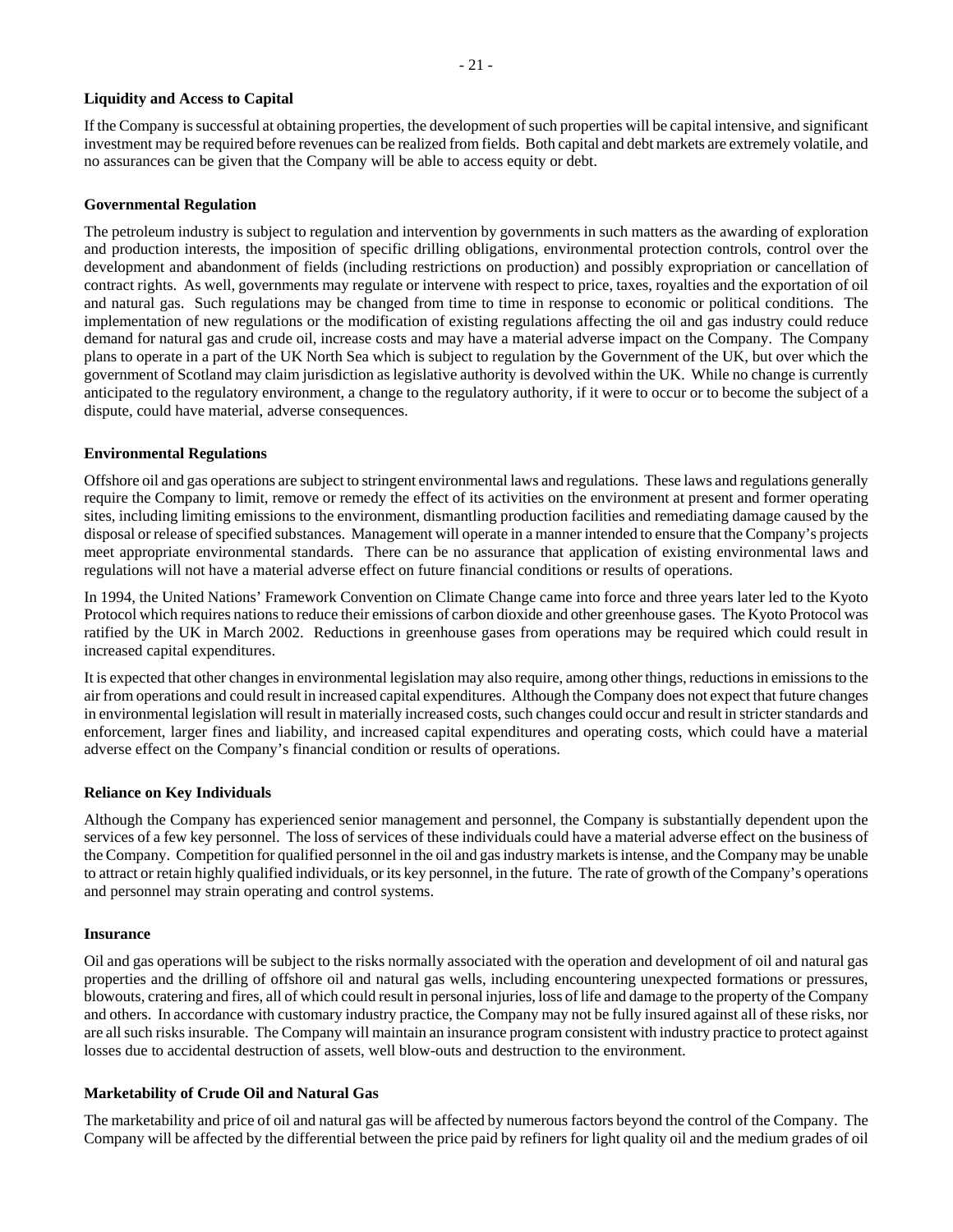which may be produced by the Company. The ability of the Company to market its oil and natural gas may depend upon its ability to acquire access to production facilities and space on pipelines. The Company will also be subject to market fluctuations in the prices of oil and natural gas, deliverability uncertainties related to the proximity of its reserves to pipeline and processing facilities and extensive government regulation relating to price, taxes, royalties, land tenure, allowable production, the export of oil and natural gas and many other aspects of the oil and natural gas business.

#### **Availability of Equipment and Access Restrictions**

Oil and natural gas exploration and development activities are dependent on the availability of drilling equipment in the particular areas where such activities will be conducted as well as production equipment, such as pipe for pipelines, manifolds, valves, compressors and other equipment, which may be unavailable or subject to long lead times between order and delivery. Similarly, installation of production equipment and operation of drilling rigs offshore is highly dependent on a wide range of service providers, many of which are in limited supply. Demand for such limited equipment, access restrictions and availability of service providers may delay exploration, development and production activities.

# **Nature of Reserves and Additional Funding Requirements**

Obtaining future production from proven undeveloped, probable and possible reserves is conditional on the availability of additional financing to fund the expenditures necessary to develop the reserves. Such additional financing may not be available or, if available, may not be available on favourable terms. The ability of the Company to arrange such financing in the future will depend in part upon the prevailing capital market conditions. There can be no assurance that the Company will be successful in its efforts to arrange additional financing. If additional financing is raised by the issuance of shares from treasury of the Company, control of the Company may change and shareholders may suffer additional dilution. If adequate funds are not available, the Company may not be able to take advantage of opportunities, or otherwise respond to competitive pressures and remain in business.

# **Crude Oil Pricing and Operatorship**

UK North Sea development costs are high and, therefore, the rate at which development of properties can take place can be dependent on the price of crude oil. During periods when the price of crude oil is high, the development of fields will typically proceed at a fast rate, however, during periods when the price of crude oil is low, the development of fields may be delayed or slowed until a reasonable rate of return can be realized. Facilities required for development and production operations are operated by other industry participants and the timing and acceptable economics of projects may be affected by such third parties.

#### **Corporate Tax Regime**

Development of reserves and rates of return are also susceptible to changes in national fiscal policy. The current tax regime in the UK is favourable to companies of COPL's size in that it allows full deductions of capital and operating expenses, and a portion of financing charges, before corporate tax is payable. Any changes to these laws would impact the Company. As well, the UK government has recently increased tax rates without industry consultation and no assurances can be given that such an event will not re-occur.

#### **Development Costs of Fields**

In the UK North Sea, the costs of installing equipment are partially dependent on the weather conditions. Severe weather conditions can result in delays and increased costs of the projects.

#### **Alternatives to and Changing Demand for Petroleum Products**

Fuel conservation measures, alternative fuel requirements, increasing consumer demand for alternatives to oil and natural gas, and technological advances in fuel economy and energy generation devices could reduce the demand for crude oil and other liquid hydrocarbons. COPL cannot predict the impact of changing demand for oil and natural gas products, and any major changes may have a material adverse effect on COPL's business, financial condition, results of operations and cash-flows.

#### **Joint Property Ownership**

It is common for more than one company to have an equity stake in an offshore license. Such companies will develop a joint operating agreement ("**JOA**") to outline the rights, duties and understandings of the owners to govern the expectations for how the license will be worked. However, joint property owners may experience differences of opinion on such topics as geological interpretation, timing for actions, financial resources and commitments and preferred courses of action. Where partners lack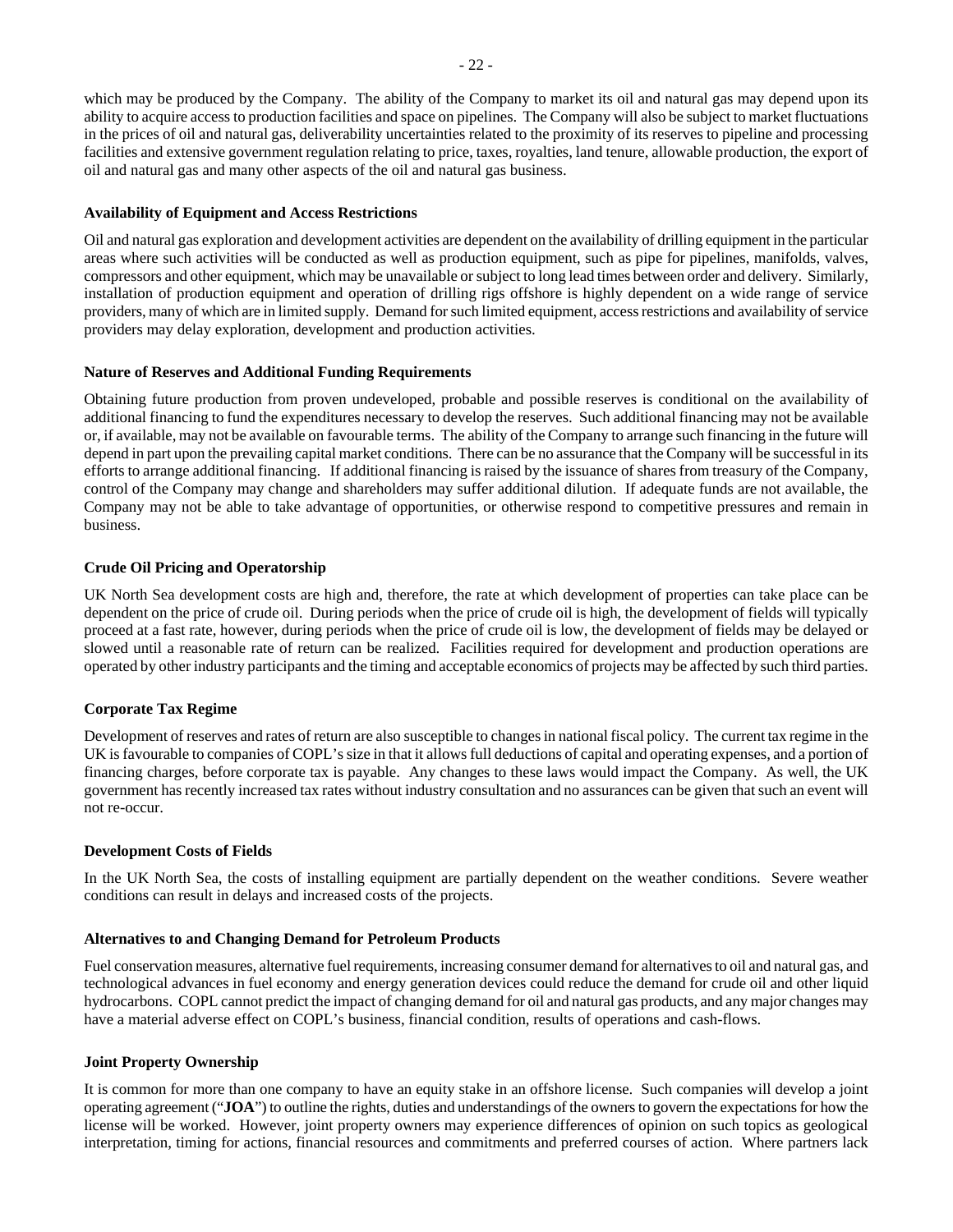#### **Access to Production Facilities**

Access to facilities to process field production is an important consideration of the Company when developing fields in the UK North Sea. Such access is not guaranteed and directly affects the economics of a project. In order to begin production, it may be necessary for the Company to negotiate access to existing production facilities, or develop its own production solution. The UK government, with the assistance of the DECC, has introduced a policy which has been adopted by the major operators of facilities in the UK North Sea that will allow access to facilities at a reasonable rate. These types of initiatives will ensure that reserves that cannot support facilities on a stand alone basis can be developed.

# **Substantial Capital Requirements**

The Company anticipates making substantial capital expenditures for the acquisition, exploration, development and production of oil and natural gas in the future. If the Company's revenues or reserves decline, it may not have access to the capital necessary to undertake or complete future drilling programs. There can be no assurance that debt or equity financing, or cash generated from operations will be available or sufficient to meet these requirements, or for other corporate purposes, or, if debt or equity financing is available, that it will be on terms acceptable to the Company. The inability of the Company to access sufficient capital for its operations could have a material adverse effect on the Company's business financial condition, result of operations and prospects.

# **Global Financial Instability**

In the fall of 2007 and again in 2008, a severe crisis in some of the world's largest banks and other financial institutions led to sharp contractions in the availability of credit for debt financing in the years that followed. A number of banks and financial institutions around the world either failed or required massive government bailouts to continue operating, including several major ones in the US and the UK. The crisis ushered in a severe recession across the globe that also led to a sharp drop in the price of oil. Similar shocks to the global financial system could again increase the volatility of commodity prices and adversely impact oil companies' revenues and ability to access debt and equity financing.

# **MARKET FOR SECURITIES**

The outstanding Common Shares are listed and posted for trading on the TSXV under the symbol "XOP. Prior to August 3, 2010, trading in the Company's Common Shares occurred under the symbol "VLO" on the TSXV.

The following table sets forth the price range and trading volume of the Common Shares as reported by the TSXV for the periods indicated:

|      | High   | Low      | <b>Volume</b> |
|------|--------|----------|---------------|
| 2010 |        |          |               |
|      | \$0.59 | \$0.24   | 12,628,300    |
|      | \$0.40 | \$0.22\$ | 6.295.200     |
|      | \$0.35 | \$0.22   | 4,175,300     |
|      | \$0.40 | \$0.24   | 6.047.300     |
|      | \$0.40 | \$0.25   | 3,540,800     |
|      | \$0.30 | \$0.20   | 6,782,800     |
|      | \$0.23 | \$0.18   | 1.439.900     |
|      | \$0.95 | \$0.70   | 482,300       |
|      | \$0.67 | \$0.48   | 1.539.200     |
|      | \$0.56 | \$0.46   | 2.527.300     |
|      | \$0.72 | \$0.54   | 9,590,100     |
|      | \$0.80 | \$0.52   | 10.458.400    |
| 2011 |        |          |               |
|      | \$0.78 | \$0.65   | 8.446.700     |
|      | \$0.85 | \$0.66   | 7,972,900     |
|      | \$0.67 | \$0.47   | 26,834,000    |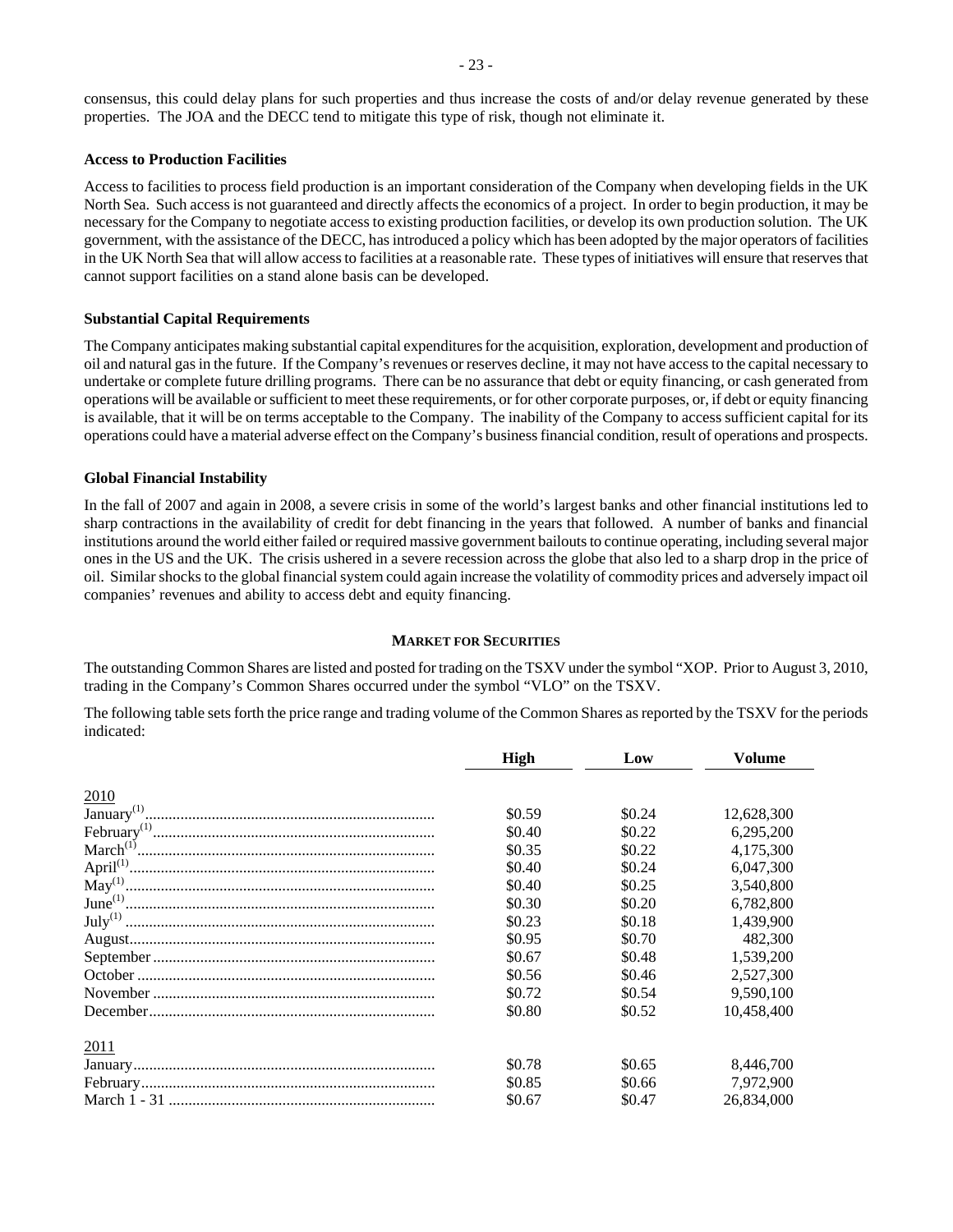#### **Note:**

(1) Months in which trading occurred prior to the share consolidation at a ratio of 1 post-consolidation common share for every 4 preconsolidation common shares.

#### **LEGAL PROCEEDINGS AND REGULATORY ACTIONS**

There are no material legal proceedings the Company is or was a party to, or that any of its property is or was the subject of, since the beginning of 2010, nor are any such legal proceedings known to the Company to be contemplated.

There have not been any penalties or sanctions imposed against the Company by a court relating to securities legislation or by a securities regulatory authority since the beginning of 2010, nor have there been any other penalties or sanctions imposed by a court or regulatory body against the Company, and the Company has not entered into any settlement agreements before a court relating to securities legislation or with a securities regulatory authority since the beginning of 2010.

# **INTEREST OF MANAGEMENT AND OTHERS IN MATERIAL TRANSACTIONS**

To the knowledge of the directors and officers of COPL, except as disclosed under "General Development of the Business", none of the directors or executive officers of COPL, any person or company that beneficially owns, or controls or directs, directly or indirectly, more than 10% of the outstanding voting securities of COPL, or any of their respective associates or affiliates, has or has had any material interest, direct or indirect, in any transaction within the three most recently completed financial years or during the current financial year that has materially affected or is reasonably expected to materially affect COPL.

#### **DIRECTORS AND OFFICERS**

The names, location of residence, positions with the Company and the principal occupations of the directors and officers of the Company for the past five years are set out in the following table.

| Name & Location<br>of Residence                                   | <b>Current</b><br>Positions &<br><b>Offices Held</b>        | <b>Principal Occupations During Past Five Years</b>                                                                                                                                                                                                                                                                                                                                                                                                                         | <b>Director</b><br><b>Since</b> | Number of<br>Common<br><b>Shares</b> | <b>Number</b><br>of<br>Common<br><b>Shares</b><br>under<br>Option(5) |
|-------------------------------------------------------------------|-------------------------------------------------------------|-----------------------------------------------------------------------------------------------------------------------------------------------------------------------------------------------------------------------------------------------------------------------------------------------------------------------------------------------------------------------------------------------------------------------------------------------------------------------------|---------------------------------|--------------------------------------|----------------------------------------------------------------------|
| Arthur S.<br>Millholland,<br>P. Geol. $^{(2)}$<br>Alberta, Canada | Director,<br>President and<br>Chief<br>Executive<br>Officer | President and CEO of COPL since August 2009.<br>Prior thereto, Mr. Millholland was a director and<br>the President and CEO of Oilexco Incorporated<br>from 1994 until July 2009. Mr. Millholland has<br>been a professional geologist for 27 years.                                                                                                                                                                                                                         | August 14,<br>2009              | 832,250                              | 4,250,000                                                            |
| Age: 51                                                           |                                                             | Mr. Millholland has worked in a variety of regions<br>including the UK North Sea, Canada, the Gulf of<br>Mexico, the United States, South America, and<br>West and North Africa. He is a member of the<br>Association of Professional Engineers Geologists<br>and Geophysicists, and the American Association<br>of Petroleum Geologists. He is a graduate of the<br>University of Waterloo where he obtained an<br>Honours Bachelor of Science degree in Earth<br>Science. |                                 |                                      |                                                                      |
| <b>Gerald Roe</b><br>Alberta, Canada<br>Age: 67                   | Chief<br>Operating<br>Officer                               | Chief Operating Officer of COPL since October 2,<br>2009. Prior thereto, Mr. Roe pursued independent<br>business ventures and provided consulting services<br>from December 2007 to July 2009. He served as<br>Chief Operating Officer of Oilexco Incororated<br>from January 2005 until November 2007. From<br>May to 2004 until January 2005 he was Vice<br>President Operations of Oilexco Inc.                                                                          | N/A                             | 72,000                               | 1,787,500                                                            |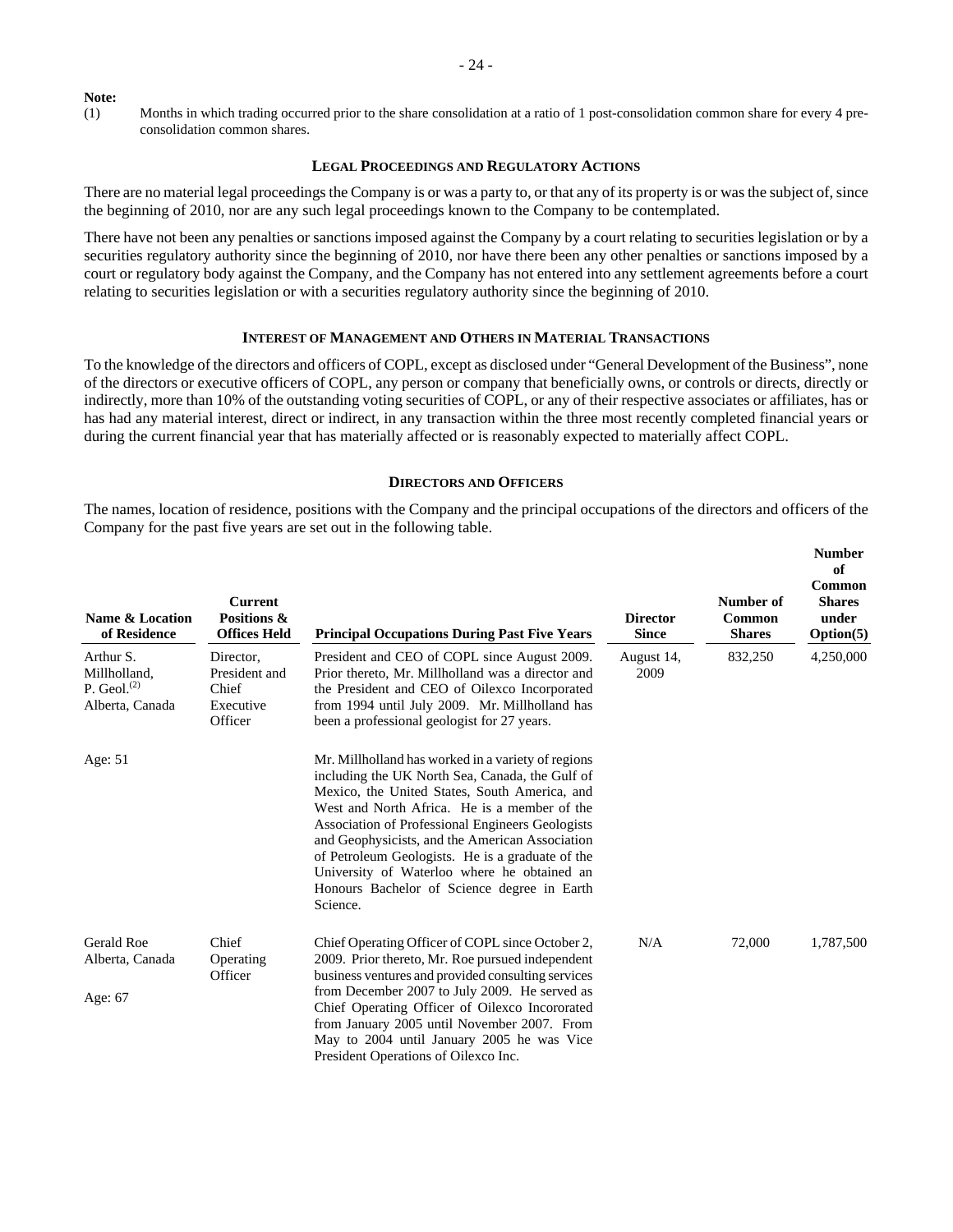| Name & Location<br>of Residence                                                                       | <b>Current</b><br>Positions &<br><b>Offices Held</b> | <b>Principal Occupations During Past Five Years</b><br>Mr. Roe's work history includes serving as<br>President and CEO of Trilogy Resource Corp. He<br>has a Bachelor of Science degree in Mechanical<br>Engineering from Montana State University. He<br>has 35 years experience in the natural resource<br>industry.                                                                                                                                                                                                                                                                                                                                                                                                                                                                                                                                                      | <b>Director</b><br><b>Since</b> | Number of<br>Common<br><b>Shares</b> | Number<br>of<br>Common<br><b>Shares</b><br>under<br>Option(5) |
|-------------------------------------------------------------------------------------------------------|------------------------------------------------------|-----------------------------------------------------------------------------------------------------------------------------------------------------------------------------------------------------------------------------------------------------------------------------------------------------------------------------------------------------------------------------------------------------------------------------------------------------------------------------------------------------------------------------------------------------------------------------------------------------------------------------------------------------------------------------------------------------------------------------------------------------------------------------------------------------------------------------------------------------------------------------|---------------------------------|--------------------------------------|---------------------------------------------------------------|
| Aleksandra Owad,<br>CGA,<br>FCCA (UK)<br>Alberta, Canada<br>Age: 46                                   | <b>Chief Financial</b><br>Officer                    | Chief Financial Officer of COPL since October 2,<br>2009. Chief Accounting Officer from August 2009<br>to October 2009. From April 2007 until July 2009,<br>Ms. Owad was the Chief Accounting Officer at<br>Oilexco Incorporated. From May 2005 to March<br>2007, she served as Vice-President, Controller of<br>Oilexco Incorporated. Prior to May 2005, she was<br>the Financial Controller of Oilexco Incorporated.<br>Ms. Owad's background includes extensive<br>financial advisory and audit services to companies<br>in a variety of sectors in Europe while working<br>with KPMG. She is a Fellow of the Association of<br>Chartered Certified Accountants (FCCA) in the<br>United Kingdom, has her Certified General<br>Accountants designation in Canada and holds a<br>Master of Economics Degree from the Warsaw<br>School of Economics.                        | N/A                             | 50,000                               | 1,787,500                                                     |
| Harald Ludwig <sup>(1),</sup><br>(3),(4)<br>West Vancouver,<br>British Columbia,<br>Canada<br>Age: 56 | Director and<br>Chairman of<br>the Board             | Director of Lions Gate Entertainment Corp. since<br>June 2005 and is the Co-Chairman of the Board of<br>Directors, the Chairman of the Special Committee<br>and a member of the Strategic Advisory<br>Committee and Compensation Committee of Lions<br>Gate Entertainment Corp. He is the President of<br>Macluan Capital Corporation, a diversified private<br>equity investment company. Mr. Ludwig serves as<br>a member of the advisory Board of Tennenbaum<br>Capital Partners, LLC. Mr. Ludwig also serves as<br>a director of West Fraser Timber Co. Limited and<br>is a member of its Governance and Nominating<br>Committee and the Chairman of its Compensation<br>Committee. He also serves as a director of Prima<br>Colombia Hardwood Inc. and is the Chairman of<br>its board, Chairman of its Compensation<br>Committee and a member of its Audit Committee. | September 29,<br>2009           | 312,500                              | 2,887,500                                                     |
| Massimo Carello <sup>(1),</sup><br>(3),(4)<br>London, UK<br>Age: 62                                   | Director                                             | Director of Uranium One from June 2007 to<br>December 2010. Director of Orsu Metals<br>Corporation since September 2008, Director of<br>Canaccord Financial Inc. since August 2008. Prior<br>thereto, Mr. Carello served as a Director of Urasia<br>Energy Ltd. from November 2005 to April 2007.<br>From June 2001 to June 2004 Mr. Carello served<br>as President and CEO of Diners UK Ltd.                                                                                                                                                                                                                                                                                                                                                                                                                                                                               | September 29,<br>2009           | 250,000                              | 1,400,000                                                     |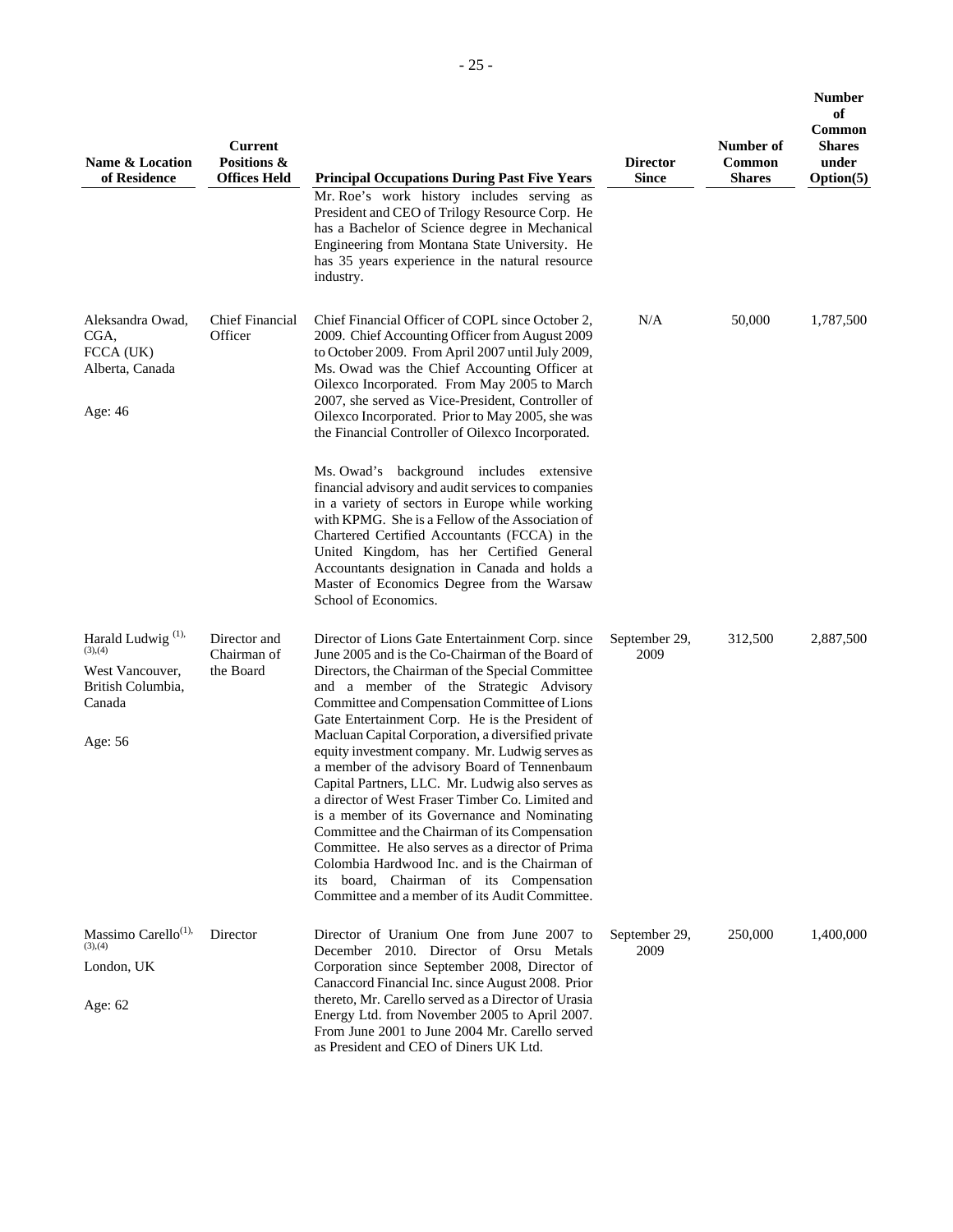| Name & Location<br>of Residence                                               | <b>Current</b><br>Positions &<br><b>Offices Held</b> | <b>Principal Occupations During Past Five Years</b>                                                                                                                                                                                                                                                                                                                                                                                                                                                                                                                                                                                                                                                                                                                                                                                                                                                                                                                                                                                                               | <b>Director</b><br>Since | Number of<br>Common<br><b>Shares</b> | <b>Number</b><br>of<br>Common<br><b>Shares</b><br>under<br>Option(5) |
|-------------------------------------------------------------------------------|------------------------------------------------------|-------------------------------------------------------------------------------------------------------------------------------------------------------------------------------------------------------------------------------------------------------------------------------------------------------------------------------------------------------------------------------------------------------------------------------------------------------------------------------------------------------------------------------------------------------------------------------------------------------------------------------------------------------------------------------------------------------------------------------------------------------------------------------------------------------------------------------------------------------------------------------------------------------------------------------------------------------------------------------------------------------------------------------------------------------------------|--------------------------|--------------------------------------|----------------------------------------------------------------------|
|                                                                               |                                                      | Massimo Carello started his career in 1972 in<br>Pan-European automotive manufacturing with<br>Lucas Industries PLC in the United Kingdom.<br>From 1980 to 1990, Mr. Carello was the Managing<br>Director of Carello Group SpA. The company<br>became the third largest European headlamp<br>producer before being sold to the Fiat Group.<br>After the sale to Fiat he was appointed Chairman<br>and CEO of Fiat UK from 1990 to 2001. He<br>currently lives in London, England, and is a Knight<br>Commander of the Royal Order of Francis I of the<br>Two Sicilies. Mr. Carello has a degree in Political<br>Science from the University of Turin.                                                                                                                                                                                                                                                                                                                                                                                                             |                          |                                      |                                                                      |
| Christopher<br>$McLean^{(1)(2)(4)}$<br>Calgary, Alberta,<br>Canada<br>Age: 37 | Director                                             | President of Stonechair Capital Corporation<br>(corporate finance advisory firm).<br>Prior thereto, Mr. McLean was the head of Capital<br>Markets and Investment Banking of Wolverton<br>Securities Ltd. (investment dealer) from November<br>2007 to March 2009, and Vice President,<br>International Opportunities of Research Capital<br>Corporation (investment dealer) from July 2004 to<br>October 2007. Mr. McLean received a Bachelor of<br>Music from the University of Alberta and a Master<br>of Fine Art degree from Brandeis University.                                                                                                                                                                                                                                                                                                                                                                                                                                                                                                             | March 29,<br>2010        | Nil                                  | 900,000                                                              |
| Rick<br>$Schmitt^{(1),(2),(4)}$<br>Calgary, Alberta,<br>Canada<br>Age: 55     | Director                                             | Chief Executive Officer of Wentworth Resources<br>Limited (effective April 1, 2011). Prior thereto he<br>was Chief Executive Officer of Afren EAX from<br>October 2010 to January 31, 2011. Prior thereto,<br>he was President and CEO of Black Marlin Energy<br>Limited from October 2009 to October 2010, and<br>President of Africa Oil Corp. (formerly Canmex<br>Mineral Corporation) from October 2006 to<br>October 2009. Prior thereto, Mr. Schmitt served as<br>a consultant for Canmex Minerals from January<br>2006 to September 2006. From January 2001 to<br>December 2005, Mr. Schmitt served as President<br>and GM of Occidental Petroleum, Yemen.<br>Mr. Schmitt has served as a director of Tyner<br>Resources Ltd. since November 2006.<br>Mr. Schmitt holds a B.Sc. in Geological Sciences<br>from the University of Aston in Birmingham<br>England. Mr. Schmitt has over 32 years of diverse<br>international experience in the upstream oil and gas<br>industry with expertise in exploration, exploitation,<br>operations and new ventures. | October 2,<br>2009       | 100,000                              | 900,000                                                              |

# **Notes:**<br>(1)

- (1) Member of the Audit Committee.<br>
(2) Member of the Reserves Committ<br>
(3) Member of the Compensation Cor<br>
(4) Member of the Corporate Governa
- (2) Member of the Reserves Committee.
- (3) Member of the Compensation Committee.
- (4) Member of the Corporate Governance and Nominating Committee.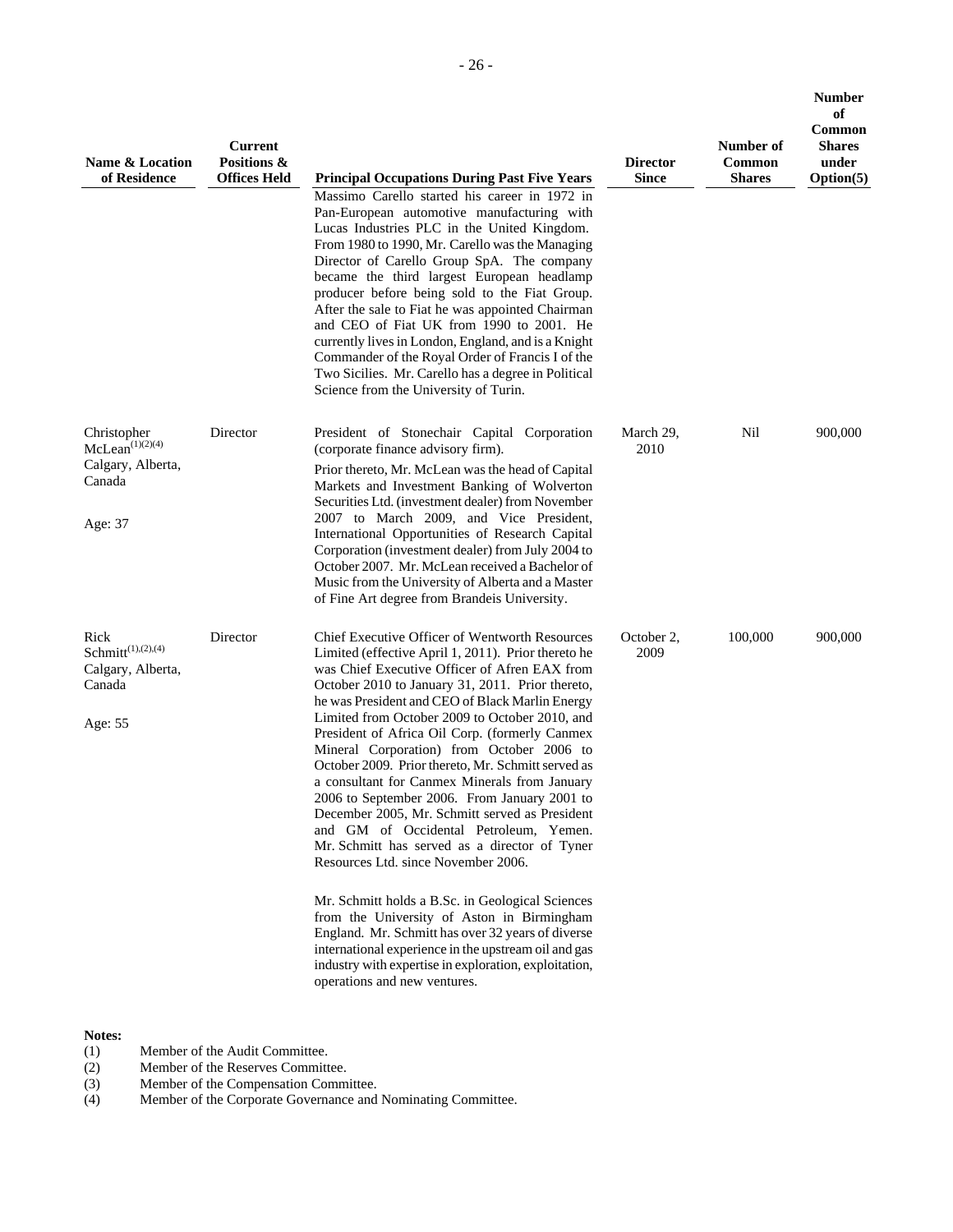Each director of COPL will hold office until the close of the next annual meeting of the Shareholders or until his or her successor is duly elected or appointed or his or her office is earlier vacated in accordance with the *Canada Business Corporations Act* and the articles and by-laws of COPL. The Board is comprised of a majority of independent directors.

The Board currently has four committees: the Reserves Committee, the Audit Committee, the Compensation Committee and the Corporate Governance and Nominating Committee. The Audit Committee, the Compensation Committee and the Corporate Governance and Nominating Committee are comprised of a majority of independent directors.

The directors and executive officers of COPL as a group beneficially own, directly or indirectly, or exercise control or direction over, an aggregate of 1,366,750 Common Shares, approximately 0.5% of the outstanding Common Shares.

Mr. Millholland, Mr. Roe, and Ms. Owad devote their full time and attention to the business and affairs of the Company. The directors of COPL, with the exception of Mr. Millholland who devotes his full time to COPL, devote their time and attention to the affairs of COPL as required.

#### **Cease Trade Orders, Bankruptcies, Penalties or Sanctions**

Except as set forth herein, no director or executive officer of COPL is, as at the date of this AIF, or was within 10 years before the date of this AIF, a director, chief executive officer or chief financial officer of any corporation that: (a) was subject to an order that was issued while the director or executive officer was acting in the capacity as director, chief executive officer or chief financial officer; or (b) was subject to an order that was issued after the director or executive officer ceased to be a director, chief executive officer or chief financial officer and which resulted from an event that occurred while that person was acting in the capacity as director, chief executive officer or chief financial officer. For the purposes of this paragraph, "order" means a cease trade order, an order similar to a cease trade order or an order that denied the relevant corporation access to any exemption under securities legislation, in each case that was in effect for a period of more than 30 consecutive days.

Except as set forth herein, no director or executive officer of COPL: (a) is, as at the date of this AIF, or has been within 10 years before the date of this AIF, a director or executive officer of a corporation that, while that person was acting in that capacity, or within a year of that person ceasing to act in that capacity, became bankrupt, made a proposal under any legislation relating to bankruptcy or insolvency or was subject to or instituted any proceedings, arrangement or compromise with creditors or had a receiver, receiver manager or trustee appointed to hold its assets; or (b) has, within the 10 years before the date of this AIF, become bankrupt, made a proposal under any legislation relating to bankruptcy or insolvency, or become subject to or instituted any proceedings, arrangement or compromise with creditors, or had a receiver, receiver manager or trustee appointed to hold the assets of the director or executive officer.

Except as set forth herein, no director or executive officer of the Company has been subject to: (a) any penalties or sanctions imposed by a court relating to securities legislation or by a securities regulatory authority or has entered into a settlement agreement with a securities regulatory authority; or (b) any other penalties or sanctions imposed by a court or regulatory body that would be likely to be considered important to a reasonable investor in making an investment decision.

# *Arthur Millholland*

Mr. Millholland was a director of Oilexco North Sea Ltd., the wholly-owned operating subsidiary of Oilexco Incorporated, when it was the subject of an order by the UK court for Administration under the provisions of paragraph 22 of Schedule B1 to the Insolvency Act of 1986 (UK) on January 7, 2009. Mr. Millholland was a director and officer of Oilexco Incorporated when it obtained a court order for protection under the *Companies' Creditors Arrangement Act* (Canada) ("**CCAA**") on February 5, 2009. He served in the same capacity when Oilexco Incorporated was the subject of a liquidation order from the Alberta Court of Queen's Bench on July 16, 2009.

On December 9, 2009 Mr. Millholland was reprimanded by the TSXV for failing to ensure that Oilexco Incorporated maintained a transfer agent and for failing to ensure that Oilexco Incorporated issued press releases or otherwise provided the market place with timely disclosure of the process of the CCAA proceedings in September 2009, notwithstanding that Oilexco Incorporated had no funds at such time.

#### *Gerald Roe*

Mr. Roe was a director of Qeva Group Inc., a company listed on the NEX Exchange, when it received a cease trade order by the Alberta Securities Commission for not filing audited financial statements for the period of October 1, 2002 to September 30, 2003. A mutual release review system application for the revocation of the cease trade order and related relief was sought and subsequently granted by the Alberta Securities Commission when the requisite financial statements were filed.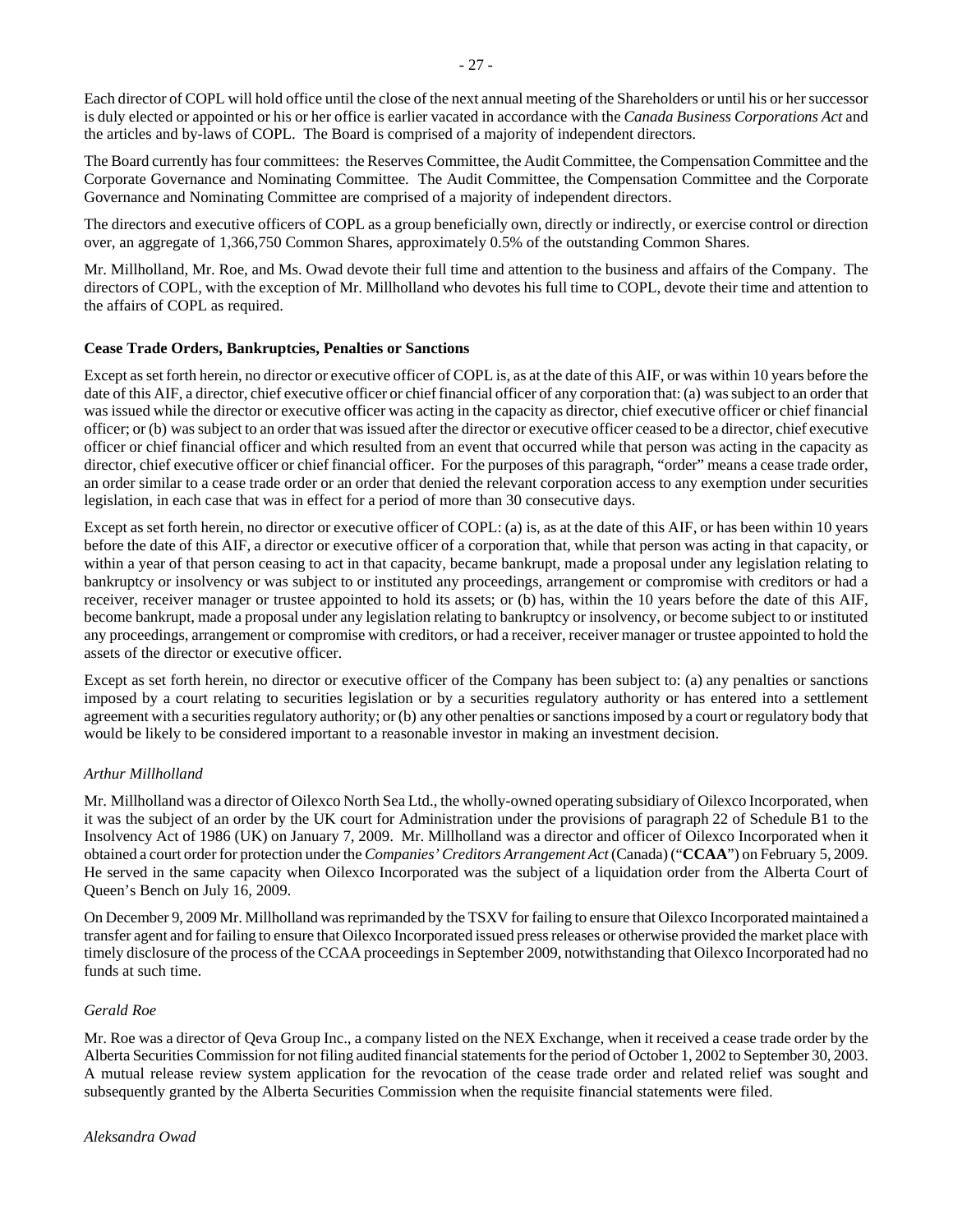Ms. Owad was the Chief Accounting Officer of Oilexco Incorporated when it obtained a court order for protection under the *Companies' Creditors Arrangement Act* (Canada) ("**CCAA**") on February 5, 2009. She served as Chief Financial Officer when Oilexco Incorporated was the subject of a liquidation order from the Alberta Court of Queen's Bench on July 16, 2009.

#### **Conflicts of Interest**

Certain directors and executive officers of COPL are, and may continue to be, also directors, officers or shareholders of other oil and gas companies whose operations may, from time to time, be in direct competition with those of COPL or with entities which may, from time to time, provide financing to, or make equity investments in competitors of COPL. In accordance with the *Canada Business Corporations Act*, such directors and executive officers will be required to disclose all conflicts of interest as such conflicts arise. If a conflict of interest arises at a meeting of the Board, any director in a conflict will disclose his interest and abstain from voting on such matter.

#### **AUDIT COMMITTEE**

#### **Audit Committee**

Messrs. McLean, Schmitt, Carello and Ludwig are the members of the Audit Committee. Mr. McLean is the Chair of the Audit Committee. The Audit Committee is comprised of independent Directors and constituted in accordance with applicable securities laws and the policies of the TSXV.

#### **Independence of Audit Committee**

National Instrument 52-110 "Audit Committees" ("**NI 52-110**") provides that a member of an audit committee is independent if the member has no direct or indirect material relationship with the issuer, which could, in the view of the issuer's board of directors, reasonably interfere with the exercise of the member's independent judgment. Each of the members of the Audit Committee, in the view of the Board, is "independent" as that term is defined in NI 52-110.

#### **Financial Literacy of Audit Committee**

NI 52-110 provides that an individual is "financially literate" if he or she has the ability to read and understand a set of financial statements that present a breadth and level of complexity of accounting issues that are generally comparable to the breadth and complexity of the issues that can reasonably be expected to be raised by the issuer's financial statements. All of the Audit Committee members are financially literate as that term is defined in NI 52-110.

#### **Relevant Education and Experience**

#### *Christopher McLean*

Mr. McLean is the founder of Stonechair Capital Company and has been an active participant of venture capital projects for the last ten years. Prior to starting Stonechair Capital, he was the Head of Capital Markets and Investment Banking at Wolverton Securities Ltd., a resource focused boutique investment dealer, and the Vice President of International Opportunities at Research Capital Corporation, a national investment banking firm. Mr. McLean's experience with public and private companies has seen him finance projects throughout Africa, Europe, South and North America and Australia. He previously sat on the board of directors Black Marlin Energy Holdings Ltd, an exploration company with assets in East Africa and was also its Corporate Secretary. He was also the Chief Financial Officer and a director of its predecessor Kristina Capital Corp.

#### *Rick Schmitt*

Mr. Schmitt holds a B.Sc. in Geological Sciences from the University of Aston in Birmingham, England. He has over 32 years of diverse international experience in the upstream oil and gas industry with expertise in exploration, exploitation, operations and new ventures. A significant part of his career has been spent managing and developing projects in Yemen, culminating in five years as Occidental's President and General Manager in that country. Mr. Schmitt was the President and Chief Executive Officer of Africa Oil Corp. from October 2006 to October 2009 and was the President & Chief Executive Officer of Black Marlin Energy Holdings Limited and its predecessor company until October 2010. He also served as Chief Executive Officer of Afren EAX before being appointed as CEO of Wentworth Resources Limited.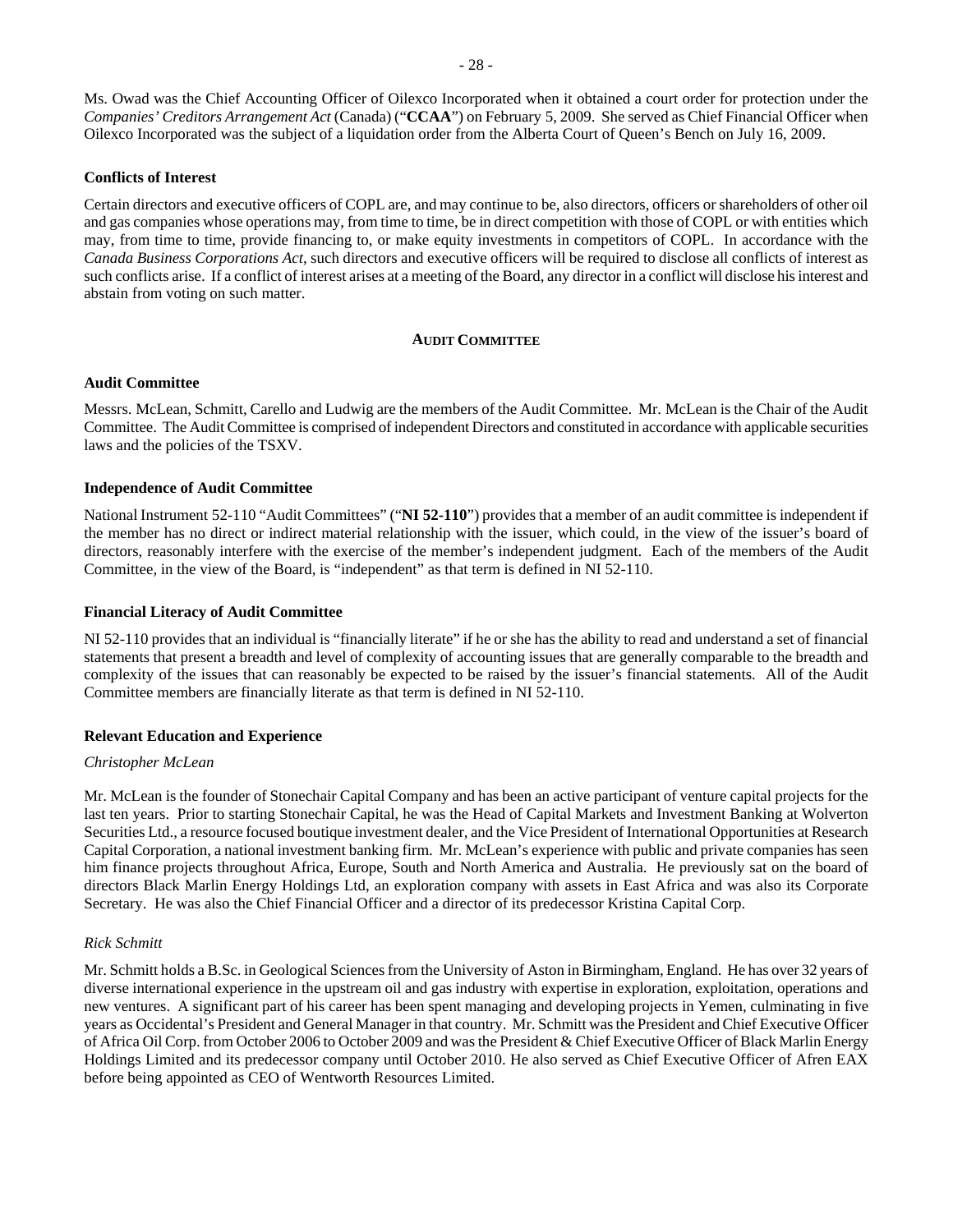#### *Harald Ludwig*

Mr. Ludwig has over 30 years of extensive business and investment experience, including as President of Macluan Capital Corporation (a diversified private equity investment company), as Co Chairman of the Board of Directors of Lions Gate Entertainment Corp. (NYSE) and as Chairman of its Special Committee and a member of its Strategic Advisory Committee and Compensation Committee. He is a director of West Fraser Timber Co. Ltd. (TSE) and is Chairman of its Compensation Committee, a member of its Governance and Nominating Committee and former Chairman of its Audit Committee. He is a director and Chairman of the board for Prima Colombia Hardwood Inc. (TSXV), and is Chairman of its Compensation Committee and a member of its Audit Committee. He is a founding partner or private equity investor in a number of North American and international private equity firms, hedge funds, mezzanine lenders, growth capital providers, distressed investment firms and real estate investment vehicles.

#### *Massimo Carello*

Mr. Carello has over 30 years of international senior management and board level experience, including as President and Chief Executive Officer of Diners Club U.K. Ltd. from 2001 to 2004, Chairman and Chief Executive Officer of Fiat U.K. Ltd. from 1990 to 2001 and Non Executive Director of Anker plc from 2004 to 2005. Mr. Carello is a director of Canaccord Financial Inc. and is a member of its Audit Committee, and also serves as a director of Orsu Metals Company and is a member of its Audit Committee. He previously served as a director of Uranium One Inc. where he was a member of the Audit Committee. While at Anker plc. he was a member of the Audit Committee.

#### **Audit Committee Oversight**

Since the commencement of COPL's most recently completed financial year, there has not been a recommendation of the Audit Committee to nominate or compensate an external auditor which was not adopted by the Board.

#### **Pre-Approval Policies and Procedures**

The Audit Committee Charter attached as Appendix D sets forth the specific policies and procedures that the Audit Committee has adopted for the engagement of non-audit services.

#### **External Auditor Service Fees**

The fees billed by the Company's external auditor in the last three fiscal years are set out in the table below. Audit-related fees were incurred in connection with prospectuses filed by the Company.

| Financial Period Ending | <b>Audit Fees</b> | <b>Audit-Related Fees</b> | Tax Fees | All Other Fees |
|-------------------------|-------------------|---------------------------|----------|----------------|
| December 31, 2010       | \$31,000          | \$89,500                  | \$2,500  | Nil            |
| December 31, 2009       | \$40,000          | \$23,000                  | Nil      | Nil            |
| December 31, 2008       | \$17,780          | Nil                       | Nil      | Nil            |

#### **INDEBTEDNESS OF DIRECTORS AND EXECUTIVE OFFICERS**

No director, executive officer, employee or former executive officer, director or employee of COPL, or any associate of any director or executive officer has been indebted to COPL or its subsidiaries at any time since the beginning of the last completed financial year of COPL, other than routine indebtedness related to travel advances.

#### **TRANSFER AGENT AND REGISTRAR**

The registrar and transfer agent for the Common Shares and Warrants is Computershare Trust Company of Canada at its principal office in Calgary, Alberta and sub-agency office in Toronto, Ontario.

#### **MATERIAL CONTRACTS**

Except for contracts made in the ordinary course of business and not required to be listed as material contracts in this AIF, the only material contracts entered into within the last financial year, or before the last financial year but still in effect, are the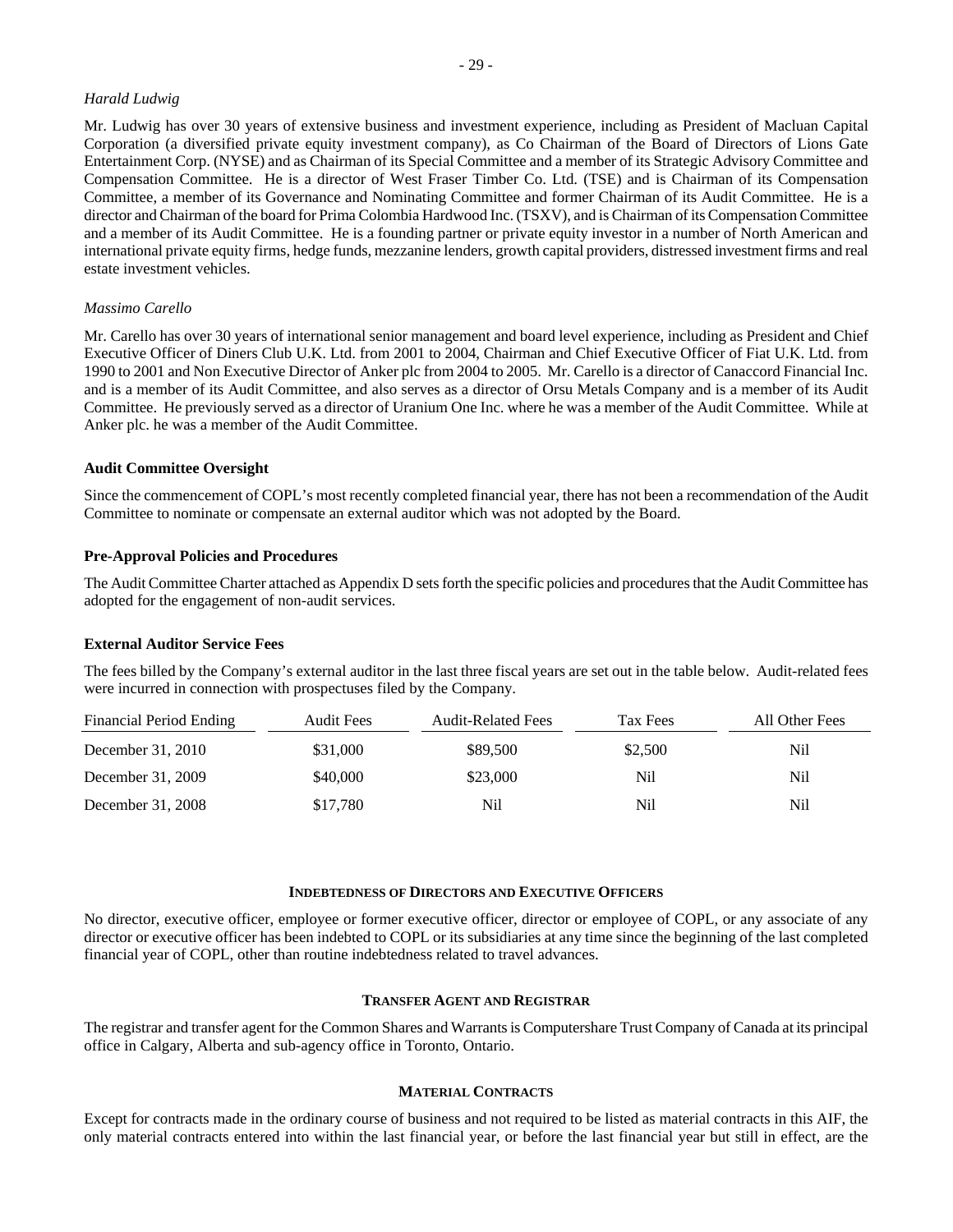following, each related to the financing described under "General Development of the Business – Recent Developments" and filed on SEDAR:

- 1. Advisory Services Agreement dated October 26, 2010 with Canaccord Genuity Corp.
- 2. Agency Agreement dated November 23, 2010 with Canaccord Genuity Corp.
- 3. Subscription Receipt Agreement dated December 1, 2010 with Canaccord Genuity Corp. and Computershare Trust Company of Canada.
- 4. Warrant Indenture dated December 1, 2010 with Computershare Trust Company of Canada.

#### **INTERESTS OF EXPERTS**

COPL's auditors are Deloitte & Touche LLP, Chartered Accountants in Calgary, Canada. Deloitte & Touche LLP is independent in accordance with the Rules of Professional Conduct as outlined by the Institute of Chartered Accountants of Alberta.

# **ADDITIONAL INFORMATION**

Additional information relating COPL, including directors' and officers' remuneration and indebtedness, principal holders of COPL's securities and securities authorized for issuance under COPL's stock option plan, is contained in the Company's Management Information Circular dated May 20, 2010 relating to the Annual and Special Meeting of Shareholders held on June 14, 2010 and will be contained in COPL's Management Information Circular relating to the Annual Meeting of Shareholders to be held on May 18, 2011 in Calgary, Alberta, and in documents filed on SEDAR at www.sedar.com.

Additional financial information is provided in COPL's audited consolidated comparative financial statements and management's discussion and analysis for its most recently completed financial year.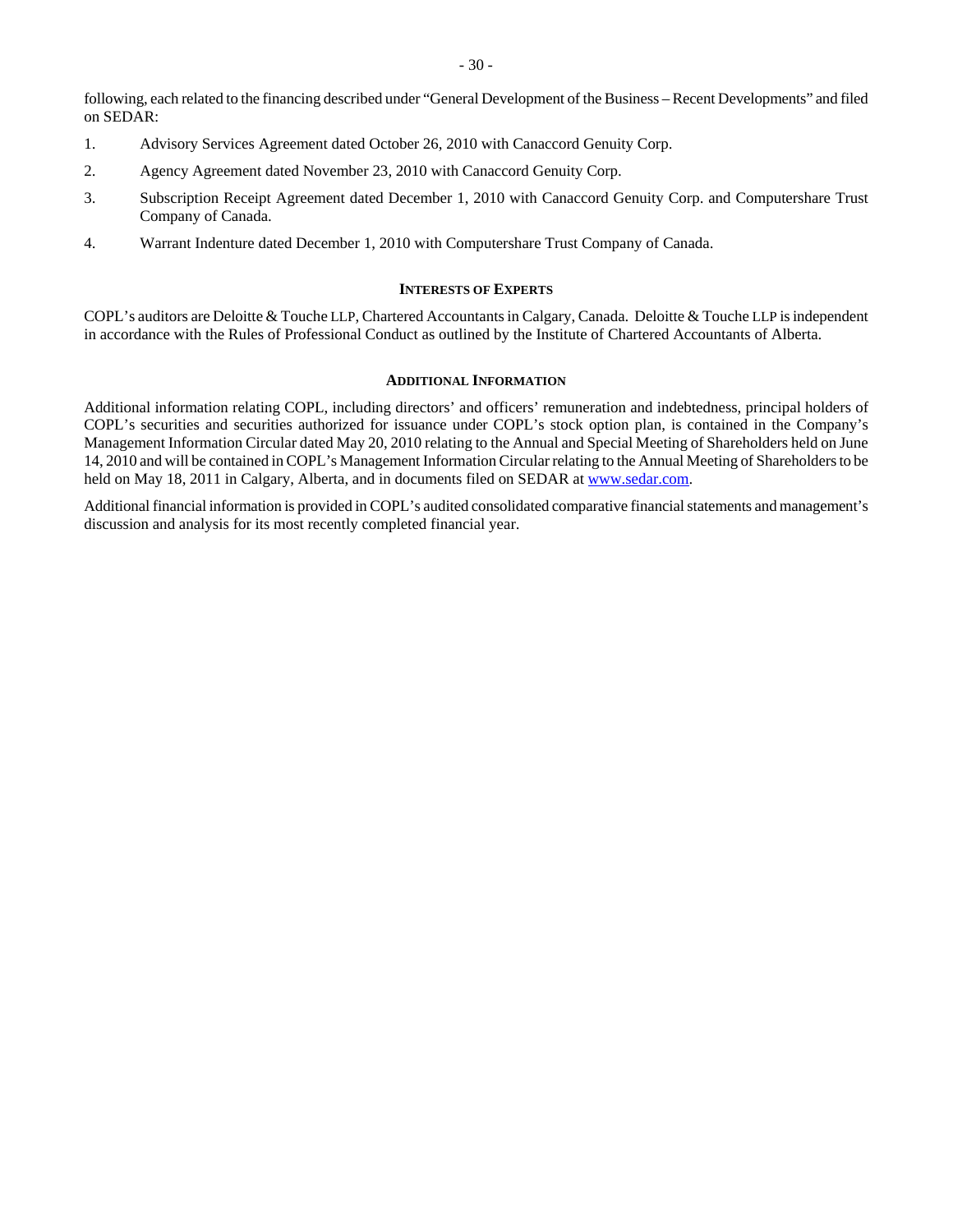# **APPENDIX A FORM NI 51-101F1—STATEMENT OF RESERVES DATA AND OTHER OIL AND GAS INFORMATION**

# **CANADIAN OVERSEAS PETROLEUM LIMITED The "Reporting Issuer" or "the Company"**

#### **For fiscal Year Ended December 31, 2010**

*This is the form referred to in item 1 of section 2.1 of National Instrument 51-10 Standards of Disclosure for Oil and Gas Activities ("NI 51-101"). Terms for which a meaning is given in NI 51-101 have the same meaning in this Form 51-101F1.* 

#### **TABLE OF CONTENTS**

| PART 1 DATE OF STATEMENT                                 | Page 1       |
|----------------------------------------------------------|--------------|
| PART 2 DISCLOSURE OF RESERVES DATA                       | Page 1       |
| PART 3 PRICING ASSUMPTIONS                               | Page 1       |
| <b>PART 4 CHANGES IN RESERVES AND FUTURE NET REVENUE</b> | Page 1       |
| PART 5 ADDITIONAL INFORMATION RELATING TO RESERVES DATA  | Page 1       |
| PART 6 OTHER OIL AND GAS INFORMATION                     | Pages $1&82$ |
|                                                          |              |

**Form 51-101F2 Report on Reserves Data by Independent Qualified Reserves Report on Reserves** Evaluator or Auditor

**Form 51-101F3** Report by Management and Directors on Oil and Gas Disclosure

#### **PART 1 DATE OF STATEMENT**

#### **Item 1.1 Relevant Dates**

- 1. The date of this report and statement is: March 31, 2011.
- 2. The effective date of information provided in this statement is as of the Company's most recently completed fiscal year ended: December 31, 2010.
- 3. The date of preparation the information provided herein is: March 7, 2011.

# **PARTS 2-5 DISCLOSURE OF RESERVES DATA**

As of December 31, 2010, COPL had no reserves assigned to their oil and gas properties. Consequently, no reserves data is enclosed on this statement for Parts 2 through 5 of NI 51-101 F1.

# **PART 6 OTHER OIL AND GAS INFORMATION**

#### **Item 6.1 Oil and Gas Properties**

In the final weeks of 2010, COPL entered into several farm-in agreements for a number of UK North Sea properties with several different North Sea operators. While these properties were not independently evaluated as per the Canadian Oil and Gas Evaluation Handbook 51-101 regulations, Sproule International reviewed the technical data on the properties and provided: (1) an independent assessment of the contingent and prospective oil resources on the Freya & Fulla properties; (2) an independent review of the resource assessment prepared by the Company for the West Columbus, Newt, Lower Toad and Upper Toad properties.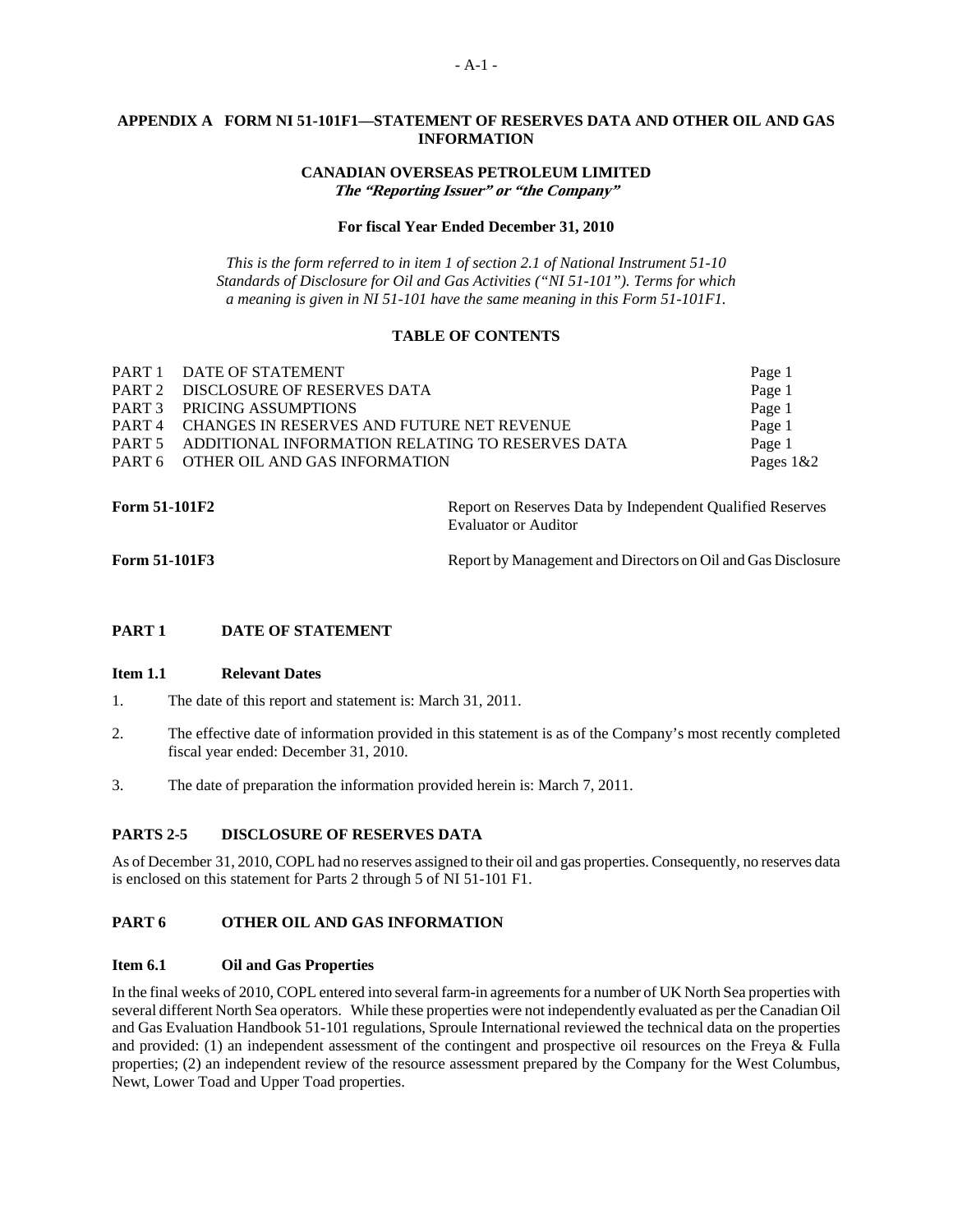| Item 6.2<br>Not applicable.                                | <b>Properties with No Attributed Reserves</b>                                                             |
|------------------------------------------------------------|-----------------------------------------------------------------------------------------------------------|
| Item 6.3<br>Not applicable.<br>Item 6.4<br>Not applicable. | <b>Forward Contracts</b><br>Additional Information Concerning Abandonment and<br><b>Reclamation Costs</b> |
| Item 6.5<br>Not applicable.                                | <b>Tax Horizon</b>                                                                                        |
| Item 6.6<br>Not applicable.                                | <b>Costs Incurred</b>                                                                                     |
| Item 6.7<br>Not applicable.                                | <b>Exploration and Development Activities</b>                                                             |
| Item 6.8<br>Not applicable.                                | <b>Production Estimates</b>                                                                               |

# **Form 51–101F2**

The companion Form 51–101F2 "Report on Reserves Data by Independent Qualified Reserves Evaluator or Auditor" to this Form 51–101F1 filed concurrently is nil because the Company is an exploration stage company and has no reserves to report.

# **Form 51–101F3**

The companion Form 51–101F3 "Report of Management and Directors on Oil and Gas Disclosure" pertaining to this Form 51 101-F1 is filed concurrently with this Form 51-101F1.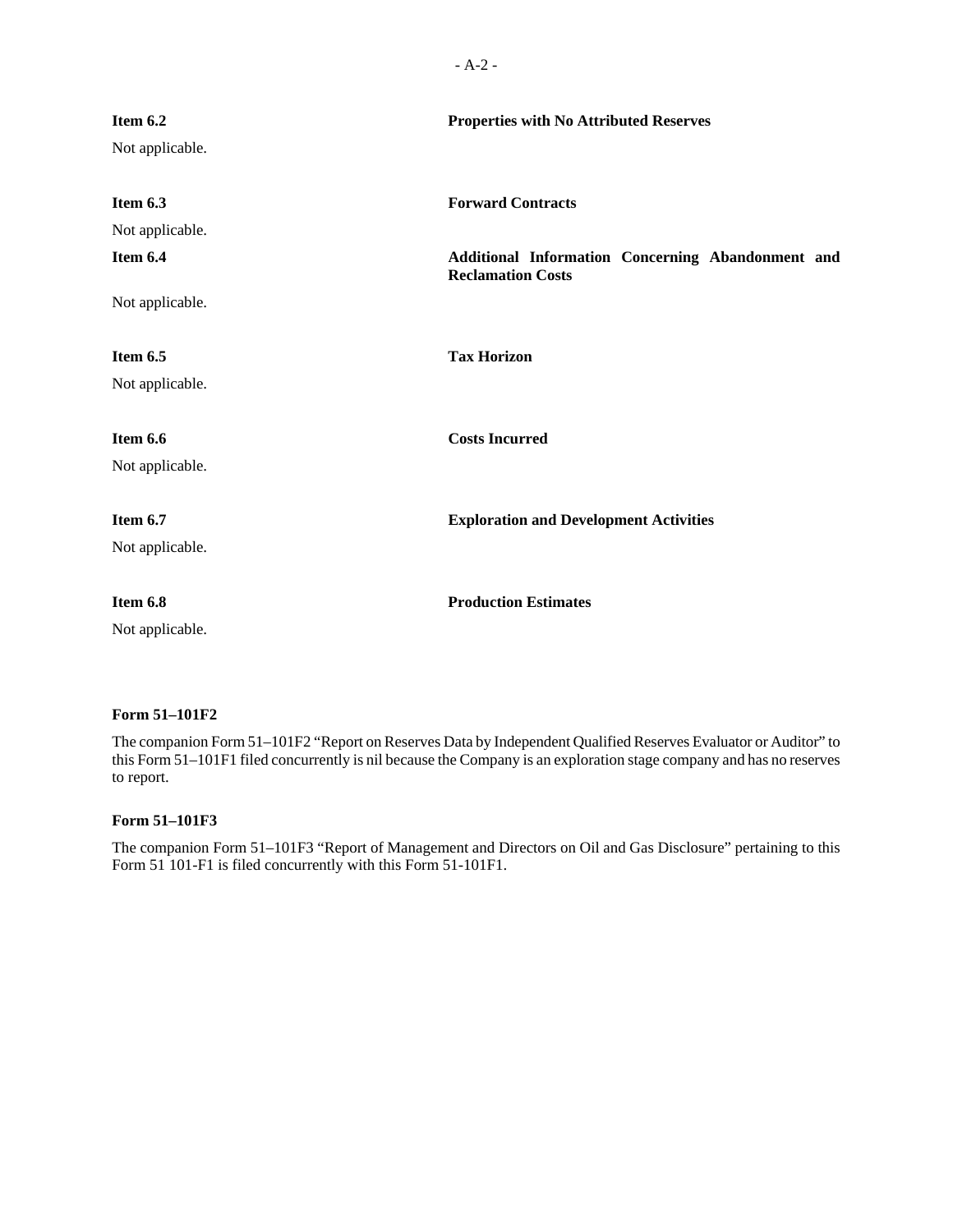#### **APPENDIX B FORM 51-101F2**

# **REPORT ON RESERVES DATA BY INDEPENDENT QUALIFIED RESERVES EVALUATOR**

*This is the form referred to in item 2 of section 2.1 of National Instrument 51-101 Standards of Disclosure for Oil and Gas Activities ("NI 51-101"). Terms to which a meaning is ascribed in Nl 51-101 have the some meaning in this form.* 

#### **Report on Reserves Data**

This Form 51-101F2 report is filed concurrently with Forms 51-101F1 and 51-101F3. This is a nil and blank report because the Company is an exploration stage company and has no oil or gas reserves to report.

# **Dated effective December 31, 2010**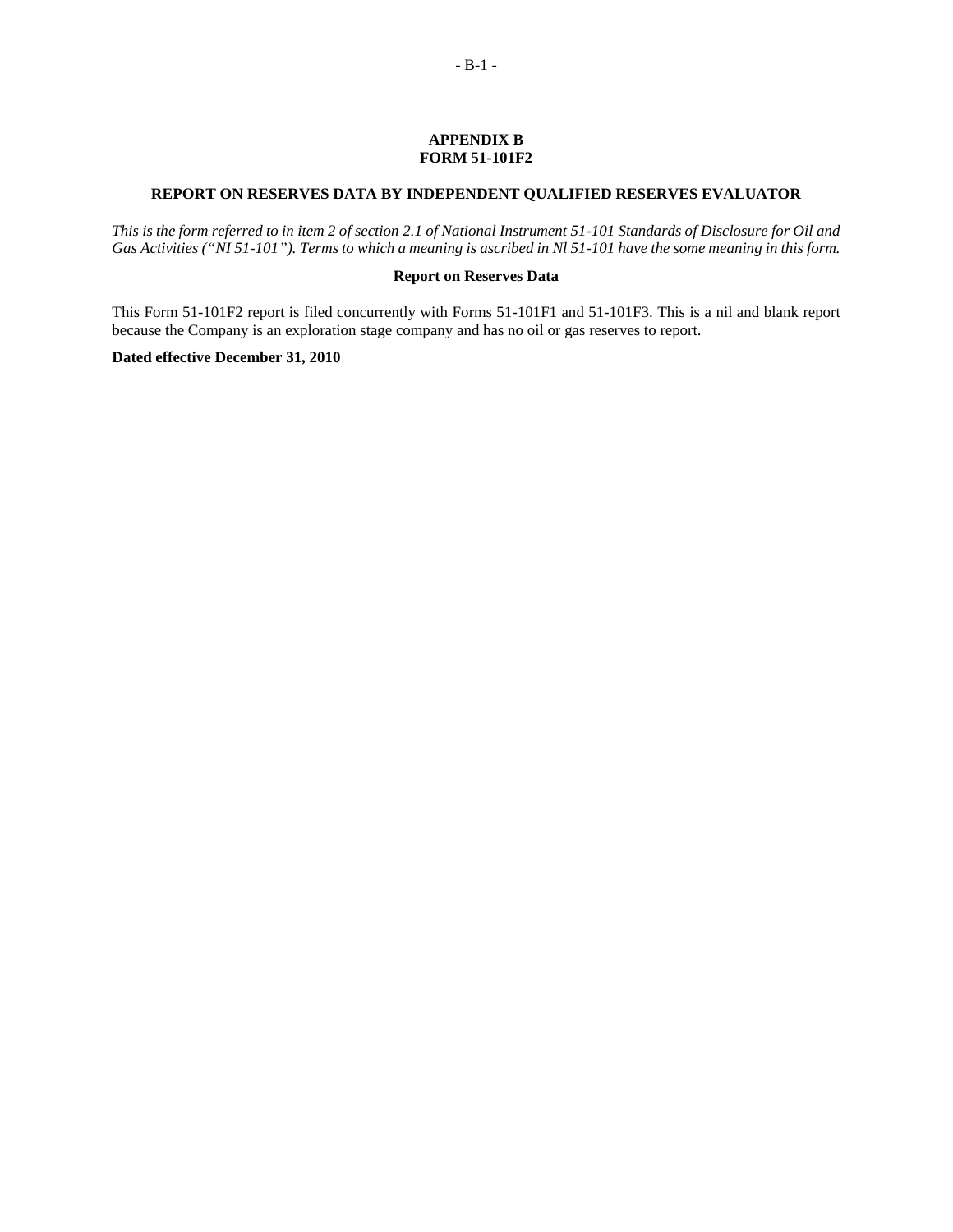# **APPENDIX C FORM 51-101F3**

# **REPORT OF MANAGEMENT AND DIRECTORS ON OIL AND GAS DISCLOSURE**

*This is the form referred to in item 3 of section 2.1 of National Instrument 51-101 Standards of Disclosure for Oil and Gas Activities ("NI 51-101").* 

- 1. Terms to which a meaning is ascribed in NI 51-101 have the same meaning in this form.<sup>1</sup>
- 2. The report referred to in item 3 of section 2.1 of NI 51-101 must in all material respects be as follows:

# **Report of Management and Directors on Reserves Data and Other Information**

Management of COPL are responsible for the preparation and disclosure of information with respect to the Company's oil and gas activities in accordance with securities regulatory requirements. This information includes reserves data, which are estimates of proved reserves and probable reserves and related future net revenue as at December 31, 2010, estimated using forecast prices and costs.

The board of directors of the Company has determined that, as of the last day of the Company's most recently completed financial year, the Company had no reserves.

An independent qualified reserves evaluator has not been retained to evaluate the Company's reserves data as the Company has no reserves as of the last day of the Company's most recently completed financial year and no report of an independent qualified reserves evaluator will be disclosed by the Company for the period from January 1, 2010 to December 31, 2010.

The Reserves Committee of the board of directors has reviewed the Company's procedures for assembling and reporting other information associated with oil and gas activities and has reviewed that information with management of the Company. The board of directors has, on the recommendation of the Reserves Committee, approved

- (a) the content and filing with securities regulatory authorities of Form 51-101F1 containing information detailing the Company's oil and gas activities;
- (b) the Company filing a blank form 51-101F2, which is the report of the independent qualified reserves evaluator on reserves data, because the Company has no reserves; and
- (c) the content and filing of this report.

(signed) "*Richard Schmitt*" Director (Chair of Reserves Committee)

(signed)"*Arthur Millholland* Director and Chief Executive Officer

(signed) "*Christopher McLean*" Director

<sup>|&</sup>lt;br>|<br>|

For the convenience of readers, CSA Staff Notice 51-324 Glossary to NI 51-101 Standards of Disclosure for Oil and Gas Activities sets out the meanings of terms that are printed in italics in sections 1 and 2 of this Form or in NI 51¬101, Form 51- 101F1, Form 51-101F2 or Companion Policy 51-101CP.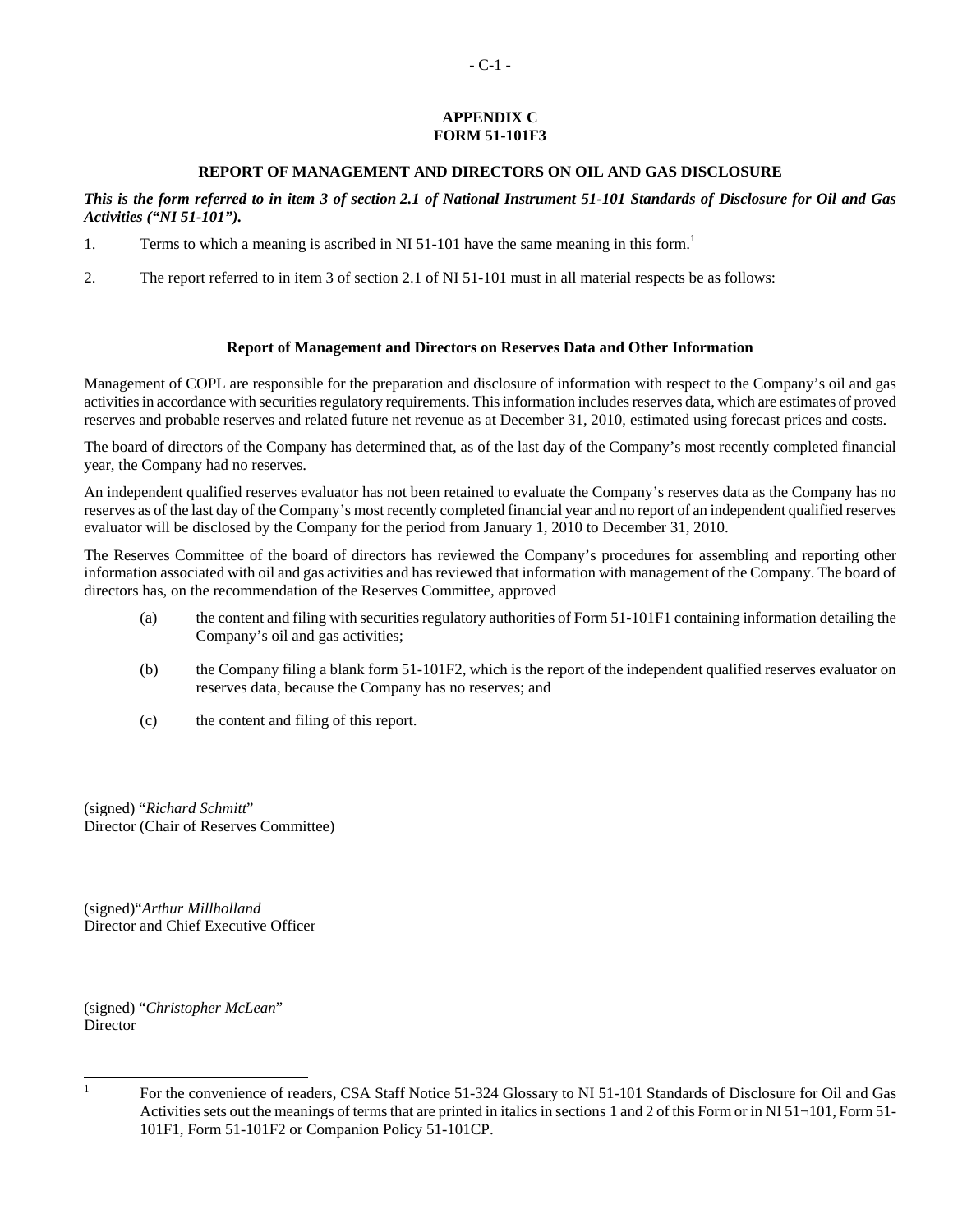# **APPENDIX D – Audit Committee Charter**

# 1. **PURPOSE**

The Audit Committee (the "*Committee*") of Canadian Overseas Petroleum Limited ("*COPL*") is a committee of the Board of Directors with the responsibility under the governing legislation of COPL to review the financial statements, accounting policies and reporting procedures of COPL.

The primary function of the Committee is to assist the Board of Directors in fulfilling its oversight responsibilities by reviewing the financial reports and other financial information provided by COPL to any governmental body or the public, the systems of internal controls of COPL regarding finance, accounting and legal compliance that management and the Board have established, and the auditing, accounting and financial reporting processes of COPL generally. Consistent with this function, the Committee should encourage continuous improvement of, and should foster adherence to, the policies, procedures and practices at all levels of COPL.

The primary duties and responsibilities of the Committee are to:

- Serve as an independent and objective party to monitor the financial reporting process and the system of internal controls of COPL.
- Monitor the independence and performance of the auditor of COPL (the "*Auditor*") and the internal audit function of COPL.
- To communicate directly with the internal and external auditors and provide an open avenue of communication among the Auditor, financial and senior management and the Board of Directors.

The Committee will primarily fulfill these responsibilities by carrying out the activities set out in Section 4 of this Charter.

# 2. **COMPOSITION**

- The Committee shall be comprised of three or more directors as determined by the Board of Directors. The composition of the Committee shall adhere to all applicable corporate and securities laws and all requirements of the stock exchanges on which shares of COPL are listed.
- All members of the Committee shall have a working familiarity with basic finance and accounting practices, and be "financially literate" in accordance with applicable laws and all requirements of the stock exchanges on which shares of COPL are listed or become financially literate within a reasonable period of time following his or her appointment.
- Members of the Committee shall be elected by the Board at the meeting of the Board held immediately after the annual meeting of shareholders or such other times as shall be determined by the Board and shall serve until the next such meeting or until their successors shall be duly elected and qualified.
- Any member of the Committee may be removed or replaced at any time by the Board of Directors and shall cease to be a member of the Committee as soon as such member ceases to be a director. Subject to the foregoing, each member of the Committee shall hold such office until the next annual meeting of shareholders after his or her election as a member of the Committee.
- The members of the Committee shall be entitled to receive such remuneration for acting as members of the Committee as the Board of Directors may from time to time determine.

# 3. **MEETINGS**

- The Committee may appoint one of its members to act as Chairman of the Committee. The Chairman will appoint a secretary who will keep minutes of all meetings (the "Secretary"). The Secretary does not have to be a member of the Committee or a director and can be changed by written notice from the Chairman.
- No business may be transacted by the Committee except at a meeting at which a quorum of the Committee is present or by a consent resolution in writing signed by all members of the Committee. A majority of the members of the Committee shall constitute a quorum, provided that if the number of members of the Committee is an even number, one half of the number of members plus one shall constitute a quorum.
- The Committee will meet as many times as is necessary to carry out its responsibilities, but at least quarterly to review the financial statements of COPL. The Committee will meet with management and the Auditor in separate executive sessions to discuss any matters that the Committee or these parties believe should be discussed privately.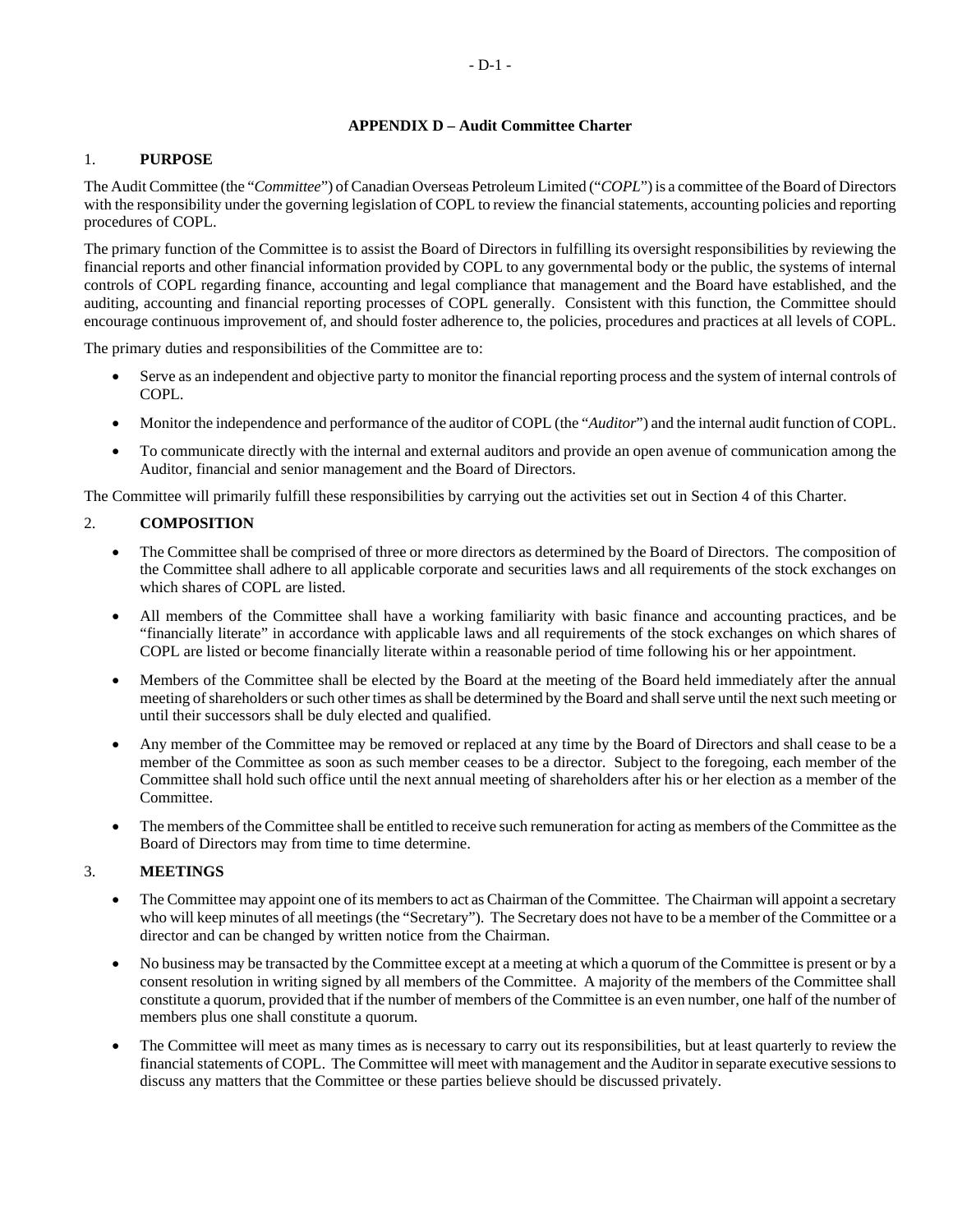- The time at which, and the place where, the meetings of the Committee shall be held, the calling of meetings and the procedure in all respects of such meetings shall be determined by the Chairman, unless otherwise provided for in the By-Laws of COPL or otherwise determined by resolution of the Board of Directors.
- The Committee may invite to, or require the attendance at, any meeting of the Committee, such officers and employees of COPL, legal counsel or other persons as it deems necessary in order to perform its duties and responsibilities
- Subject to the provisions of the governing legislation of COPL and applicable regulations the Chairman of the Committee may exercise the powers of the Committee in between meetings of the Committee. In such event, the Chairman shall immediately report to the members of the Committee and the actions or decisions taken in the name of the Committee shall be recorded in the proceedings of the Committee.

# 4. **RESPONSIBILITIES AND DUTIES**

To fulfill its responsibilities and duties the Committee shall:

# **Documents/Reports Review**

- Review and recommend for approval to the Board of Directors of COPL any revisions or updates to this Charter. This review should be done at least annually.
- Review the interim unaudited quarterly financial statements and the annual audited financial statements and accompanying MD&A, and the related press releases of COPL and report on them to the Board of Directors.
- Satisfy itself, on behalf of the Board of Directors, that the unaudited quarterly financial statements and annual audited financial statements of COPL are fairly presented both in accordance with generally accepted accounting principles and otherwise, and recommend to the Board of Directors whether the quarterly and annual financial statements should be approved.
- Satisfy itself, on behalf of the Board of Directors, that the information contained in the quarterly financial statements of COPL, annual report to shareholders and similar documentation does not contain any untrue statement of any material fact or omit to state a material fact that is required or necessary to make a statement not misleading, in light of the circumstances under which it was made.
- Review any reports or other financial information of COPL submitted to any governmental body, or the public, including any certification, report, opinion or review rendered by the Auditor.
- Review, and if deemed advisable, approve any related party transactions.
- Have the right, for the purpose of performing their duties: (i) to inspect all the books and records of COPL; (ii) to discuss such accounts and records and any matters relating to the financial position of COPL with the officers and auditors of COPL and the Auditor; (iii) to commission reports or supplemental information relating to the financial information; (iv) to require the Auditor to attend any or every meeting of the Committee; and (v) to engage such independent counsel and other advisors as are necessary in the determination of the Committee.
- Permit the Board of Directors to refer to the Committee such matters and questions relating to the financial position of COPL and its affiliates or the reporting related to it as the Board of Directors may from time to time see fit.

# **Independent Auditor**

- Be directly and solely responsible for the appointment, compensation, and oversight of the work of the Auditor of COPL upon shareholder approval of the appointment, with such Auditor being ultimately accountable to the shareholders, the Board and the Committee.
- Act as the Auditor's channel of direct communication to COPL. In this regard, the Committee shall, among other things, receive all reports from the Auditor of COPL, including timely reports of:
	- (a) all critical accounting policies and practices to be used;
	- (b) all alternative treatments of financial information within generally accepted accounting principles that have been discussed with the management of COPL, ramifications of the use of such alternative disclosures and treatments, and the treatment preferred by the Auditor of COPL; and
	- (c) other material written communications between the Auditor and the management of COPL, including, but not limited to, any management letter or schedule of unadjusted differences.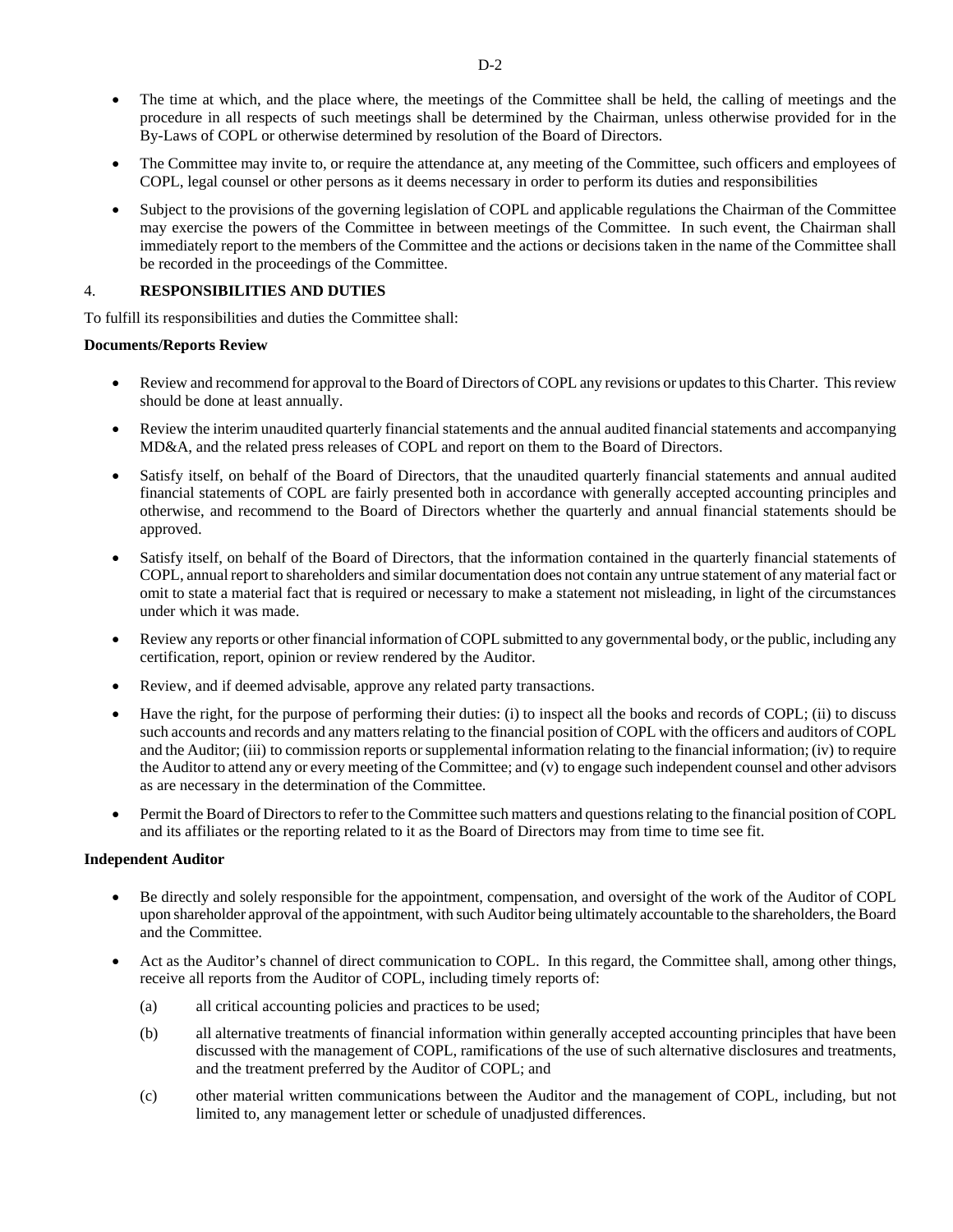- Satisfy itself, on behalf of the Board of Directors that the Auditor is "independent" of management, within the meaning given to such term in the rules and pronouncements of the applicable regulatory authorities and professional governing bodies. In furtherance of the foregoing, the Committee shall request that the Auditor at least annually provide a formal written statement delineating all relationships between the Auditor and COPL, and request information from the Auditor and management to determine the presence or absence of a conflict of interest. The Committee shall actively engage the Auditor in a dialogue with respect to any disclosed relationships or services that may impact the objectivity and independence of the Auditor. The Committee shall take, or recommend that the full Board take, appropriate action to oversee the independence of the Auditor.
- Be responsible for pre-approving all audit and non-audit services provided by the Auditor; provided, however, that the Committee shall have the authority to delegate such responsibility to one or more of its members to the extent permitted under applicable law and stock exchange rules.
- Review the performance of the Auditor and make recommendations to the Board of Directors as to whether or not to continue to engage the Auditor.
- Determine and review the remuneration of the Auditor and any independent advisors (including independent counsel) to the Committee.
- Satisfy itself, on behalf of the Board of Directors, that any matter which the Auditor wishes to bring to the attention of the Board of Directors has been addressed and that there are no "unresolved differences" with the Auditor.

# **Financial Reporting Process and Risk Management**

- Review the audit plan of the Auditor for the current year and review advice from the Auditor relating to management and internal controls and the responses of COPL to the suggestions made put forth.
- Monitor the internal accounting controls, informational gathering systems and management reporting on internal controls of COPL.
- Review with management and the Auditor the relevance and appropriateness of the accounting policies of COPL and review and approve all significant changes to such policies.
- Satisfy itself, on behalf of the Board of Directors, that COPL has implemented appropriate systems of internal control over financial reporting and the safeguarding of the assets of COPL and other "risk management" functions (including the identification of significant risks and the establishment of appropriate procedures to manage those risks and the monitoring of corporate performance in light of applicable risks) affecting the assets of COPL, management, financial and business operations and the health and safety of employees and that these systems are operating effectively.
- Review and approve the investment and treasury policies of COPL and monitor compliance with such policies.
- Establish procedures for the receipt and treatment of (i) complaints received by COPL regarding accounting, controls, or auditing matters and (ii) confidential, anonymous submissions by employees of COPL as to concerns regarding questionable accounting or auditing.

#### **Legal and Regulatory Compliance**

- Satisfy itself, on behalf of the Board of Directors, that all material statutory deductions have been withheld by COPL and remitted to the appropriate authorities.
- Without limiting its rights to engage independent counsel and other advisors as it determines necessary to carry out its duties generally, review, with the principal legal external counsel of COPL, any legal matter that could have a significant impact on the financial statements of COPL.
- Satisfy itself, on behalf of the Board of Directors, that all regulatory compliance issues have been identified and addressed.

#### **Budgets**

Assist the Board of Directors in the review and approval of operational, capital and other budgets proposed by management.

# **General**

 Perform any other activities consistent with this Charter, the Articles of COPL and governing law, as the Committee or the Board of Directors deem necessary or appropriate.